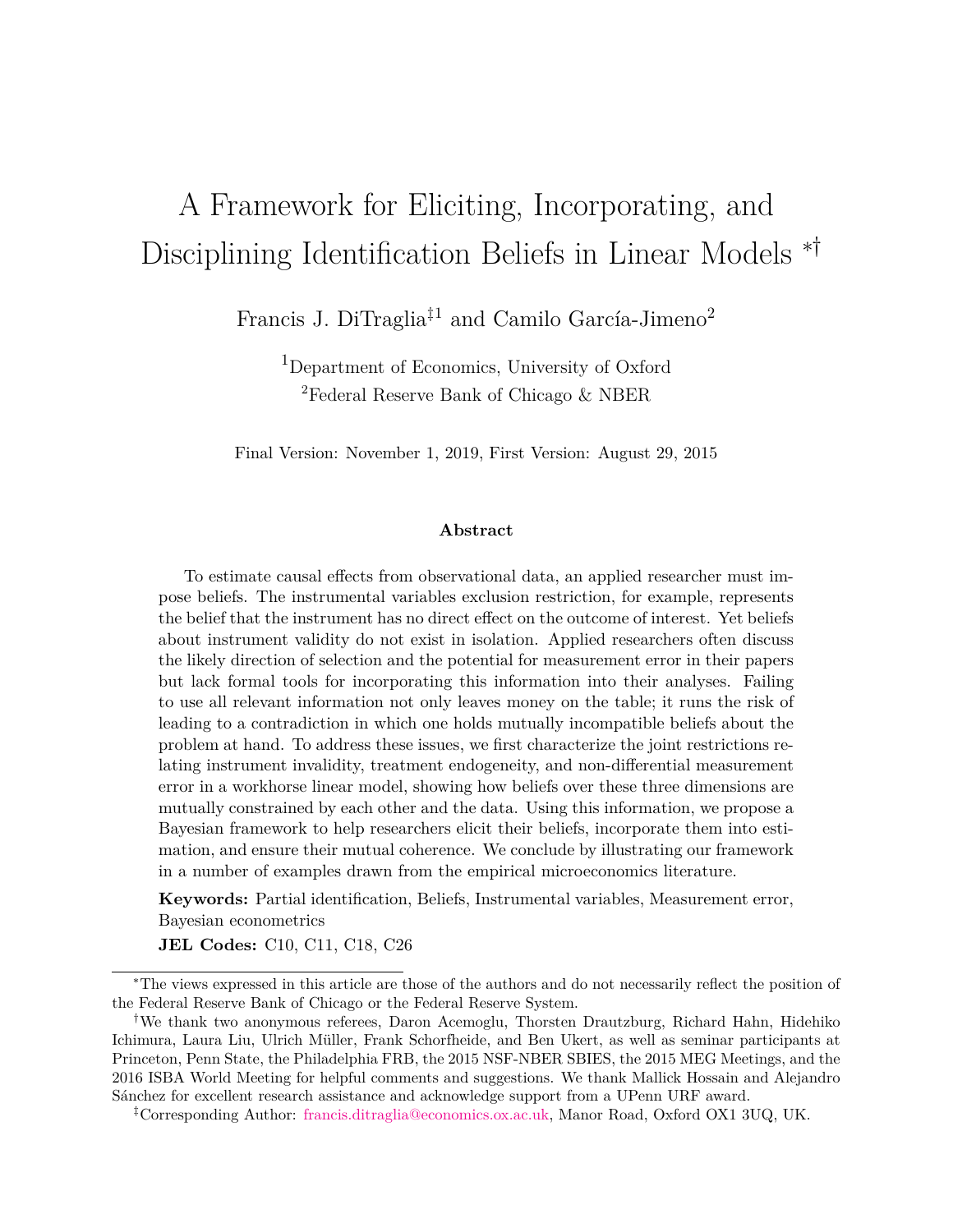*"Belief is so important! A hundred contradictions might be true." —* Blaise Pascal*, Pensées*

## **1 Introduction**

To identify causal effects from observational data, an applied researcher must augment the data with her beliefs. The exclusion restriction in an instrumental variables (IV) regression, for example, represents the belief that the instrument has no direct effect on the outcome of interest. Even when this belief cannot be tested directly, applied researchers know how to think about it and how to debate it. In practice, however, not all beliefs are treated equally. In addition to "formal beliefs" such as the IV exclusion restriction – beliefs that are directly imposed to obtain identification – researchers often state a number of "informal beliefs." While not directly imposed on the problem, informal beliefs play an important role in interpreting results and reconciling conflicting estimates. Papers that report IV estimates, for example, almost invariably state the authors' belief about the sign of the correlation between the endogenous treatment and the error term but do not exploit this information in estimation.<sup>[1](#page-1-0)</sup> Another common informal belief concerns the extent of measurement error. When researchers observe an ordinary least squares (OLS) estimate that is substantially smaller than, but has the same sign as its IV counterpart, classical measurement error, with its attendant "least squares attenuation bias," is often suggested as the likely cause.

Relegating informal beliefs to second-class status is both wasteful of information and dangerous; beliefs along different dimensions of the problem are mutually constrained by each other, the model, and the data. By failing to explicitly incorporate all relevant information, applied researchers both leave money on the table and, more importantly, risk reasoning to a contradiction by expressing mutually incompatible beliefs. Although this point is general, we illustrate its implications here in the context of a linear model

<span id="page-1-3"></span><span id="page-1-2"></span><span id="page-1-1"></span>
$$
y = \beta T^* + \mathbf{x}' \boldsymbol{\gamma} + u \tag{1}
$$

$$
T^* = \pi z + \mathbf{x}'\pmb{\eta} + v \tag{2}
$$

$$
T = T^* + \tilde{w}
$$
 (3)

where  $T^*$  is a potentially endogenous treatment, y is an outcome of interest, and x is a vector

<span id="page-1-0"></span><sup>1</sup>Referring to more than 60 papers published in the top three empirical journals between 2002 and 2005, [Moon and Schorfheide](#page-35-0) [\(2009\)](#page-35-0) note that "in almost all of the papers the authors explicitly stated their beliefs about the sign of the correlation between the endogenous regressor and the error term; yet none of the authors exploited the resulting inequality moment condition in their estimation."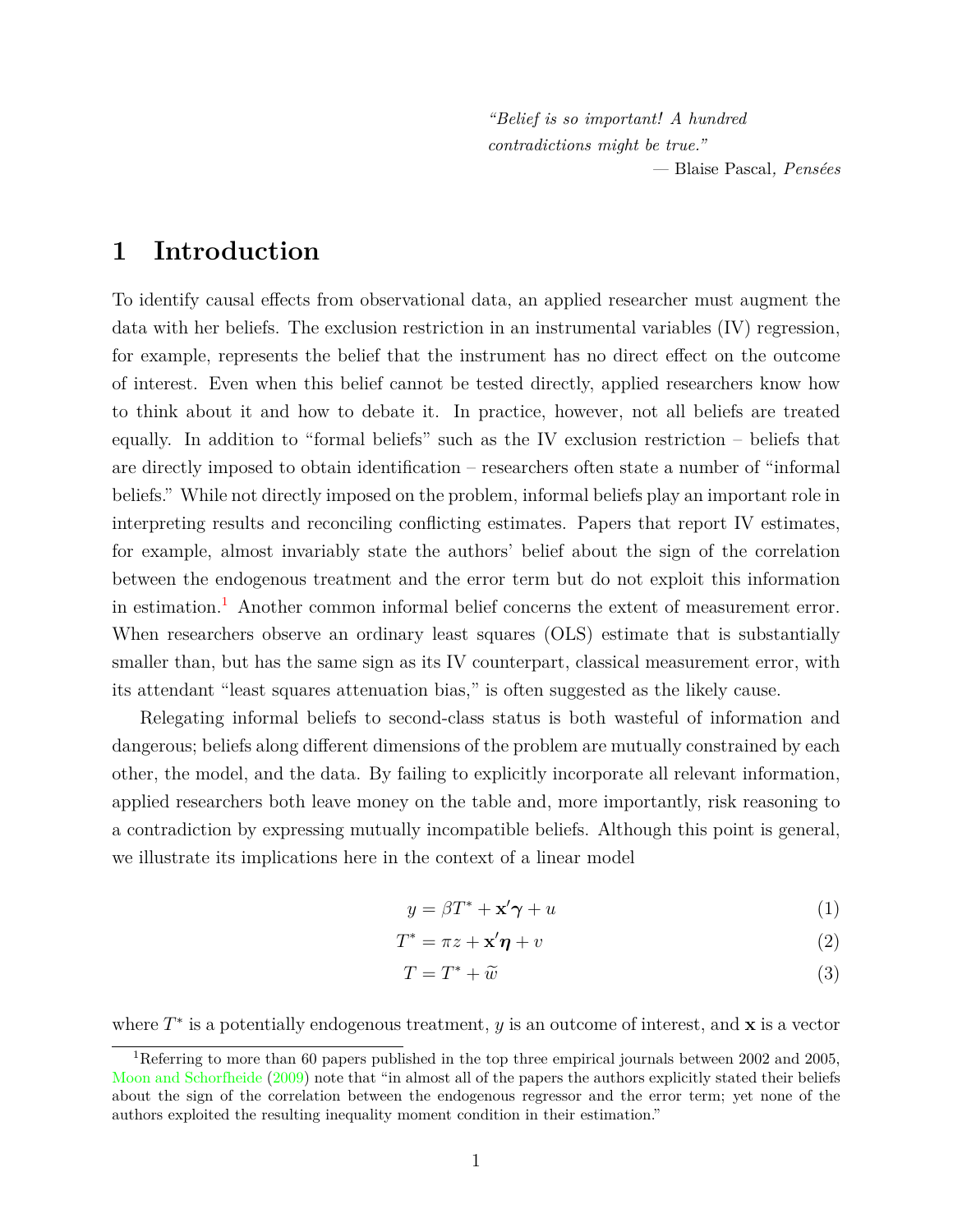of exogenous controls. Our goal is to estimate the causal effect of  $T^*$  on y, namely  $\beta$ , but we observe only T, a noisy measure of  $T^*$  polluted by measurement error  $\tilde{w}$ . While we are fortunate to have an instrument z at our disposal, it may not satisfy the exclusion restriction:  $z$  is potentially correlated with u. This scenario is typical in applied work: endogeneity is the rule rather than the exception, the treatments of greatest interest are often the hardest to measure, and the validity of a proposed instrument is almost always debatable.

We focus on two cases that are common in applied work. In the first  $T^*$  has no support restrictions and is subject to classical measurement error. In the second  $T^*$  is binary and thus any errors in measurement *must* be non-classical.[2](#page-2-0) To accommodate both cases within a single framework, we derive our results under the assumption that  $\tilde{w}$  is *non-differential*. This permits correlation between  $\tilde{w}$  and  $T^*$  but imposes the restriction that  $\tilde{w}$  is uncorrelated with all other random variables in the system conditional on  $T^*$ . We begin by deriving the sharp identified set relating treatment endogeneity, instrument invalidity, and non-differential measurement error when  $T^*$  has unrestricted support. To the best of our knowledge, this result is new to the literature. Turning our attention to the binary  $T^*$  case, we then show that adding support restrictions provides additional identifying information via cross-parameter restrictions. In both cases, however, the data alone provide no restrictions on  $\beta$ . As such, the addition of researcher beliefs is unavoidable. Using our characterization of the identified set, we propose a framework for Bayesian inference for the treatment effect of interest that combines the data with researcher beliefs in a coherent and transparent way. As we show in our empirical examples, this framework not only allows researchers to incorporate relevant problem-specific beliefs, but helps them to refine and discipline them by revealing any inconsistencies that may be present.

Whenever one imposes information beyond what is contained in the data, it is crucial to make clear how this information affects the ultimate result. Accordingly, we decompose our problem into a vector of partially-identified structural parameters  $\theta$ , and a vector of point-identified reduced form parameters  $\varphi$ . The vector  $\theta$  contains the parameters that govern instrument invalidity, regressor endogeneity and measurement error, while  $\varphi$  contains observable moments obtained from reduced form regressions of  $(y, T, z)$  on **x**. This decomposition is structured so that the data are only informative about  $\theta$  through  $\varphi$ , revealing precisely how any identification beliefs we may choose to impose enter the problem.<sup>[3](#page-2-1)</sup> In particular, the data rule out certain values of  $\varphi$ , while our beliefs place restrictions on the conditional identified set  $\Theta(\varphi)$  for  $\theta$ . A prior over the conditional identified set  $\Theta(\varphi)$  will

<span id="page-2-0"></span><sup>&</sup>lt;sup>2</sup> If  $T^* = 1$ , the only way it can be mis-measured is downwards:  $T = 0$ . If  $T^* = 0$  the only way it can be mis-measured is upwards:  $T = 1$ . Hence  $\tilde{w}$  must be negatively correlated with  $T^*$ .<br><sup>3</sup>Such a decomposition is called a *transpersent nergy aterization* in the statistics lit

<span id="page-2-1"></span><sup>3</sup>Such a decomposition is called a *transparent parameterization* in the statistics literature. See, for example [Gustafson](#page-34-0) [\(2015\)](#page-34-0).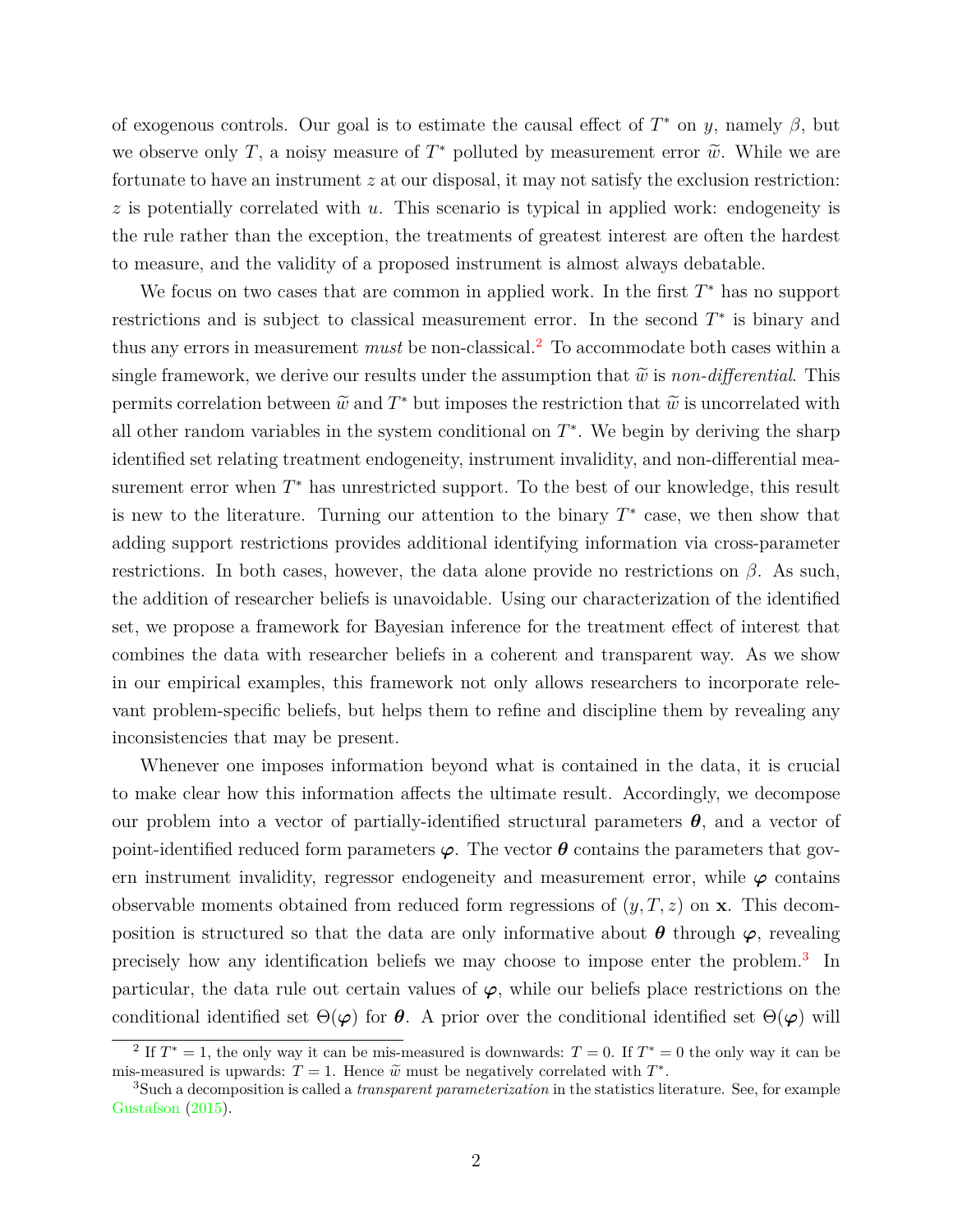*never* be updated by any amount of data. For this reason, prior elicitation for  $\theta$  is particularly crucial. Our approach to elicitation for  $\theta$  has two components. First, we parameterize measurement error, regressor endogeneity, and instrument invalidity in terms of intuitive, empirically meaningful parameters: correlations and what is in essence a signal-to-noise ratio. Second, because it can be challenging for researchers to articulate fully informative prior information, we consider only relatively weak prior beliefs in the form of sign and interval restrictions on the components of  $\theta$ . These are fairly easy to elicit in practice and can be surprisingly informative about the causal effect of interest. We present two complementary approaches to Bayesian inference for the structural parameters: inference for the identified set  $\Theta$ , and inference for the partially identified parameter  $\theta$  under a conditionally uniform reference prior. We compare and contrast these approaches below.

While measurement error, treatment endogeneity, and invalid instruments have all generated voluminous literatures, to the best of our knowledge this is the first paper to carry out a partial identification exercise in which all three problems can be present simultaneously. Our main point is simple but has important implications for applied work that have been largely overlooked; measurement error, treatment endogeneity, and instrument invalidity are mutually constrained by each other and the data in a manner that can only be made apparent by characterizing the full identified set for the model. Because the dimension of this set is strictly smaller than the number of variables used to describe it, the constraints of the model could easily contradict prior researcher beliefs. Given the shape of the identified set, the belief that  $z$  is a valid instrument, for example, could imply an implausible amount of measurement error or a selection effect with the opposite of the expected sign. In this way our framework provides a means of reconciling and refining beliefs that would not be possible based on introspection alone. We are by no means the first to recognize the importance of requiring that beliefs be compatible. [Kahneman and Tversky](#page-34-1) [\(1974\)](#page-34-1), for example, make a closely related point in their discussion of heuristic decision-making under uncertainty. Even if specific probabilistic assessments appear coherent on their own,

an internally consistent set of subjective probabilities can be incompatible with other beliefs held by the individual … For judged probabilities to be considered adequate, or rational, internal consistency is not enough. The judgements must be compatible with the entire web of beliefs held by the individual. Unfortunately, there can be no simple formal procedure for assessing the compatibility of a set of probability judgements with the judge's total system of beliefs (p. 1130).

Our purpose here is to take up the challenge laid down by [Kahneman and Tversky](#page-34-1) [\(1974\)](#page-34-1) and provide just such a formal procedure for assessing the compatibility of researcher beliefs over treatment endogeneity, measurement error, and instrument invalidity in linear models.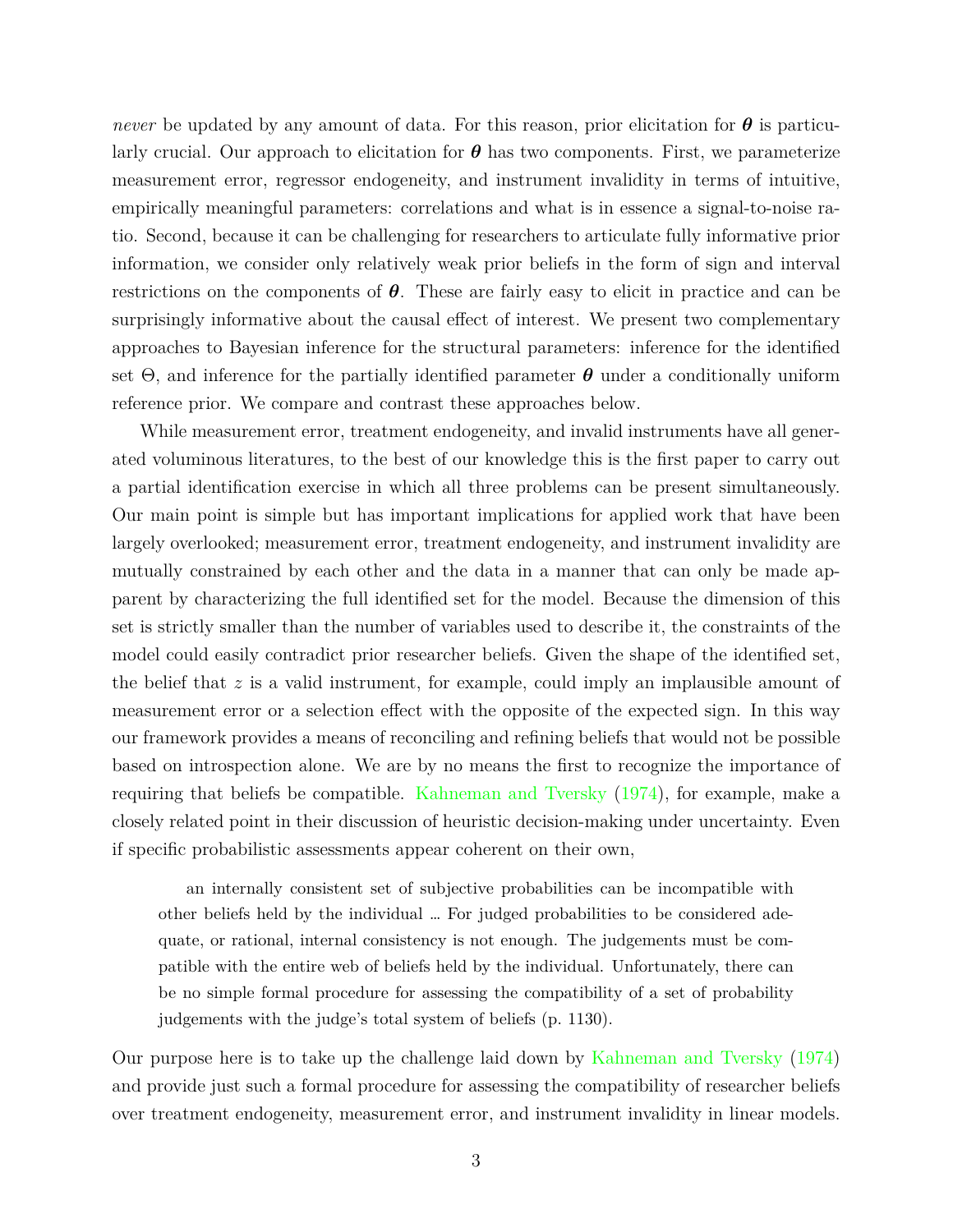Although the intuition behind our procedure is straightforward, the details are more involved. For this reason we provide free and open-source software in R to make it easy for applied researchers to implement the methods described in this paper.[4](#page-4-0)

This paper contributes to a small but growing literature on the Bayesian analysis of partially-identified models, including [Poirier](#page-35-1) [\(1998\)](#page-35-1), [Richardson et al.](#page-35-2) [\(2011\)](#page-35-2), [Moon and](#page-35-3) [Schorfheide](#page-35-3) [\(2012\)](#page-35-3), [Hahn et al.](#page-34-2) [\(2016\)](#page-34-2), and [Gustafson](#page-34-0) [\(2015\)](#page-34-0). Some recent contributions to the literature on structural vector autoregression models [\(Amir-Ahmadi and Drautzburg,](#page-33-0) [2019;](#page-33-0) [Arias et al.,](#page-33-1) [2018;](#page-33-1) [Baumeister and Hamilton,](#page-33-2) [2015\)](#page-33-2) also explore related ideas. Because we discuss, as part of our exercise, Bayesian inferences for the identified set, our work relates to [Kitagawa](#page-34-3) [\(2012\)](#page-34-3), [Kline and Tamer](#page-34-4) [\(2016\)](#page-34-4), and [Chen et al.](#page-34-5) [\(2016\)](#page-34-5) who give sufficient conditions under which such inferences have a valid frequentist interpretation.

Our results relate to the classical literature on errors in variables in linear models, for example [Klepper and Leamer](#page-34-6) [\(1984\)](#page-34-6), [Leamer](#page-35-4) [\(1987\)](#page-35-4), and [Bekker et al.](#page-33-3) [\(1987\)](#page-33-3). The main distinction between our paper and this literature is threefold. First, our regressor of interest  $T^*$  is endogenous; second, the measurement error  $\tilde{w}$  that generates our observed regressor T may be non-classical; third we consider settings in which a (potentially imperfect) instrumental variable is available. While the proxy variable setting considered in [Krasker and](#page-35-5) [Pratt](#page-35-5) [\(1986\)](#page-35-5) and [Bollinger](#page-33-4) [\(2003\)](#page-33-4) can be interpreted as a non-classical measurement error problem, these papers likewise consider only exogenous regressors and do not rely on an instrumental variable. Our results also relate to a large literature on estimating the effect of mis-measured binary regressors without relying on instrumental variables. An early contribution is [Bollinger](#page-33-5) [\(1996\)](#page-33-5) who provides partial identification bounds for the effect of an exogenous, binary regressor subject to non-differential mis-classification. [van Hasselt and](#page-35-6) [Bollinger](#page-35-6) [\(2012\)](#page-35-6) derive additional bounds for the same model. [Bollinger and van Hasselt](#page-34-7) [\(2017\)](#page-34-7) propose a Bayesian inference procedure based on these bounds and consider an extension that addresses potential endogeneity in the true, unobserved regressor by placing a prior on its covariance with the error term. In contrast, [Kreider and Pepper](#page-35-7) [\(2007\)](#page-35-7), [Kreider](#page-35-8) [et al.](#page-35-8) [\(2012\)](#page-35-8), and [Gundersen et al.](#page-34-8) [\(2012\)](#page-34-8) derive partial identification bounds for the effect of a binary regressor subject to *arbitrary* mis-classification error when the outcome of interest is also binary. The latter two papers allow for endogeneity in the true, unobserved regressor.

Because we consider a situation in which an instrumental variable is available, our setting is more closely related to that considered by [Kane et al.](#page-34-9) [\(1999\)](#page-34-9), [Black et al.](#page-33-6) [\(2000\)](#page-33-6), [Frazis](#page-34-10) [and Lowenstein](#page-34-10) [\(2003\)](#page-34-10), [Lewbel](#page-35-9) [\(2007\)](#page-35-9), [Mahajan](#page-35-10) [\(2006\)](#page-35-10) and [Hu](#page-34-11) [\(2008\)](#page-34-11). The key lesson from these papers is that the two-stage least squares (TSLS) estimator is inconsistent even if the instrument is valid. When the treatment is exogenous, however, it is possible to construct a

<span id="page-4-0"></span><sup>4</sup>See <https://github.com/fditraglia/ivdoctr>.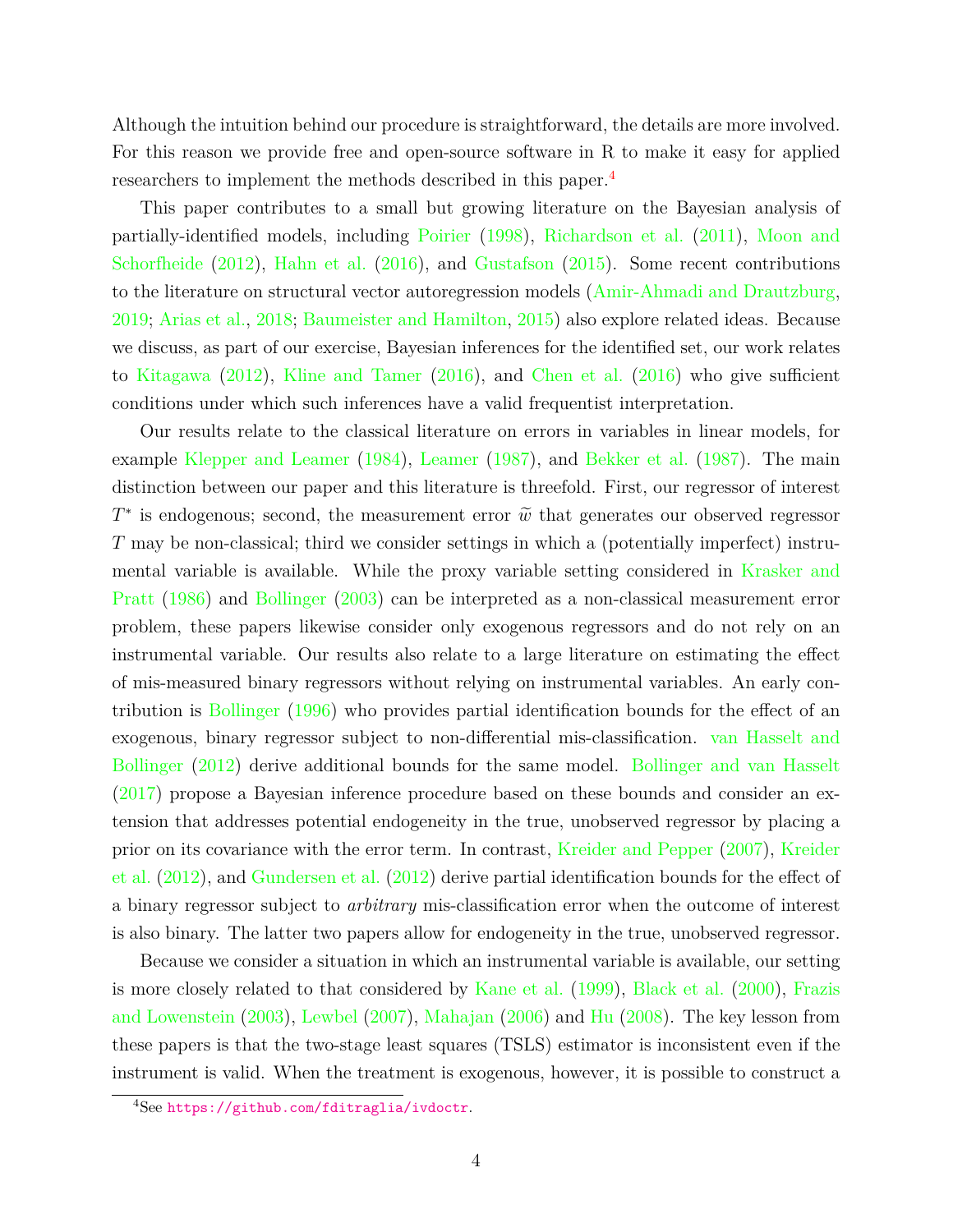non-linear method of moments estimator that recovers the treatment effect using a discrete instrumental variable. Unlike these papers, we consider a setting in which the binary treatment of interest may be endogenous. As shown in [DiTraglia and García-Jimeno](#page-34-12) [\(2019\)](#page-34-12) the usual instrumental variable assumption is insufficient to identify the effect of an endogenous, mis-measured, binary treatment. While that paper provides a point identification result under a stronger instrument exclusion restriction, we do not rely on it here. Instead we allow for an *invalid* instrument and derive partial identification bounds.

Two papers that similarly consider partial identification under instrument invalidity are [Conley et al.](#page-34-13) [\(2012\)](#page-34-13) and [Nevo and Rosen](#page-35-11) [\(2012\)](#page-35-11). Like us, [Conley et al.](#page-34-13) [\(2012\)](#page-34-13) adopt a Bayesian approach that allows for a violation of the IV exclusion restriction, but they do not explore the relationship between treatment endogeneity and instrument invalidity. In contrast, [Nevo and Rosen](#page-35-11) [\(2012\)](#page-35-11) derive bounds for a causal effect in the setting where an endogenous regressor is "more endogenous" than the variable used to instrument it is invalid. Our framework encompasses the settings considered in these two papers, but is strictly more general in that we allow for measurement error simultaneously with treatment endogeneity and instrument invalidity. More importantly, the central message of our paper is that it can be misleading to impose beliefs on only one dimension of a partially identified problem unless one has a way of ensuring their mutual consistency with all other relevant researcher beliefs. For example, although a single valid instrument solves both the problem of classical measurement error and treatment endogeneity, it is insufficient to carry out a partial identification exercise that merely relaxes the exclusion restriction, as in [Conley et al.](#page-34-13) [\(2012\)](#page-34-13). Values for the correlation between  $z$  and  $u$  that seem plausible when viewed in isolation could easily imply implausible amounts of measurement error or treatment endogeneity.

The remainder of this paper is organized as follows. Section [2](#page-5-0) derives the sharp identified set when  $T^*$  has unrestricted support. Section [3](#page-14-0) considers the case in which  $T^*$  is binary, deriving additional cross-parameter restrictions that apply in this setting. Section [4](#page-17-0) details our two approaches to Bayesian inference, including details of prior elicitation, using the results of Sections [3](#page-14-0) and [4.](#page-17-0) Section [5](#page-21-0) presents a number of substantive empirical examples illustrating our procedure in both the classical measurement error and binary  $T^*$  cases, and Section [6](#page-32-0) concludes. Proofs, auxiliary results, and additional computational details appear in an online appendix.

## <span id="page-5-0"></span>**2 The Identified Set**

In this section we derive the joint restrictions relating measurement error, regressor endogeneity, and instrument invalidity given the observed data. We then use these restrictions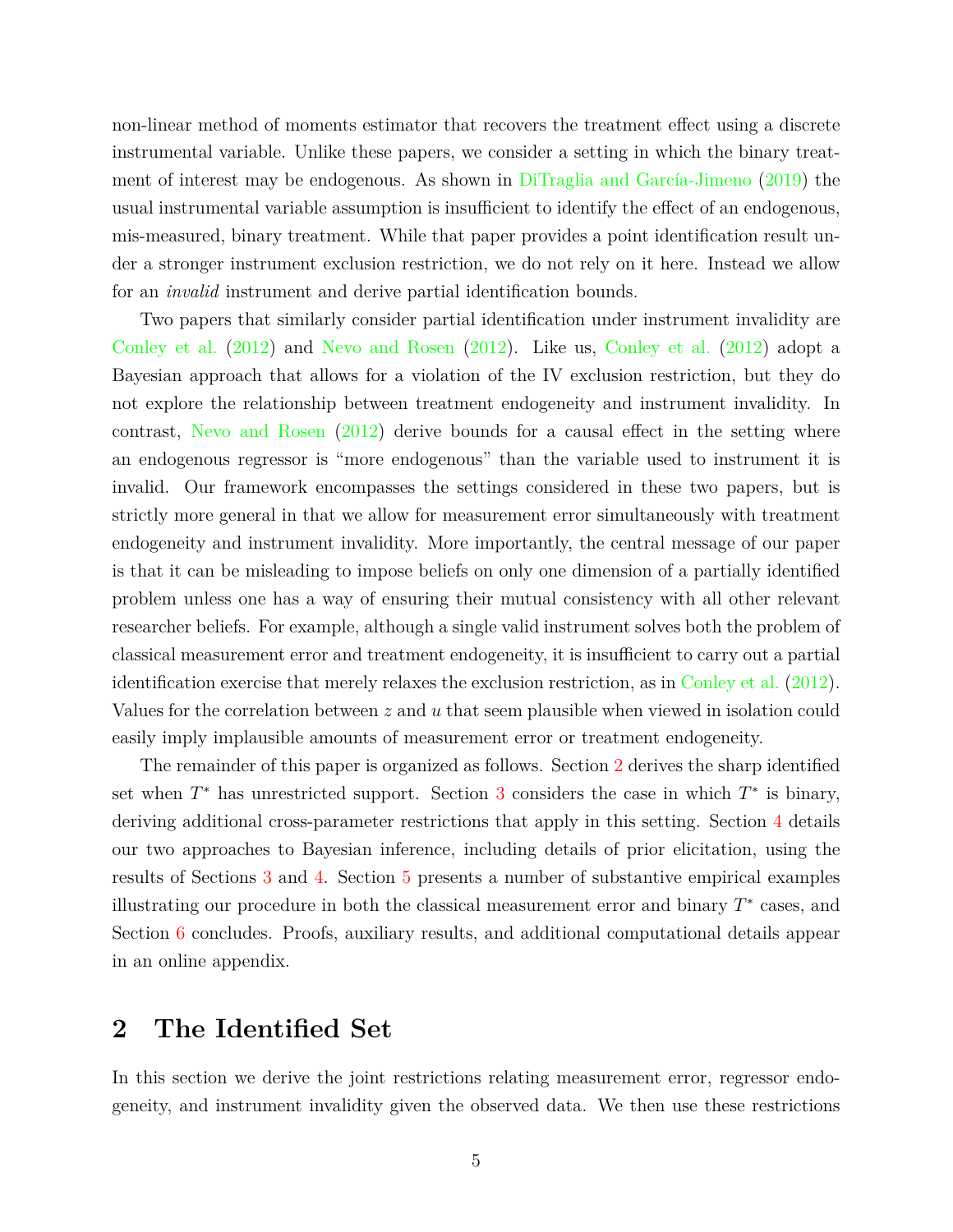to show how the identified set for  $\beta$  depends on researcher beliefs over the three dimensions. Our approach is as follows. First, we use the assumption of non-differential measurement error to re-write [\(3\)](#page-1-1) in terms of a *classical* measurement error component w and a parameter  $\psi$  that governs the "non-classical" part of measurement error, an approach similar to that followed by [Bollinger](#page-33-4) [\(2003\)](#page-33-4) in a proxy-variable setting.

Second, we relate the structural model from  $(1)-(3)$  $(1)-(3)$  to a system of reduced form regressions of  $(y, T, z)$  on **x**. The restrictions that we use in our partial identification exercise below arise from the mapping between structural and reduced form covariance matrices, along with the assumption of non-differential measurement error. Third, we re-parameterize our problem to "absorb" the non-classical measurement error parameter  $\psi$ . This allows us to proceed *as though* the measurement error were classical, and adjust for  $\psi$  in a second step, greatly simplifying the calculations. The bounds we derive in this section are sharp provided that  $T^*$  has full support. When the support of  $T^*$  is restricted, however, it may be possible to tighten them, a possibility that we explore for a binary  $T^*$  in [section 3](#page-14-0) below.

#### **2.1 Model and Assumptions**

We begin by stating the basic assumptions that will be used throughout the paper.

<span id="page-6-0"></span>**Assumption 2.1** (Model)**.** *We observe* (y, T, z, x) *generated from* [\(1\)](#page-1-2)*–*[\(3\)](#page-1-1)*, where*

- *(i)* **x** *is exogenous:*  $Cov(\mathbf{x}, u) = \mathbf{0}$ ;
- *(ii)* v *is a projection error:*  $Cov(\mathbf{x}, v) = \mathbf{0}$  and  $Cov(z, v) = 0$ ;
- *(iii)* z *is relevant for*  $T^*$ :  $\pi \neq 0$ *;*
- *(iv)* **x** *includes a constant, so that*  $\mathbb{E}[u] = \mathbb{E}[v] = 0$ *;*
- (*v*) *T is positively correlated with*  $T^*$ *: Cov*(*T*,  $T^*$ ) > 0*.*

The only substantive restrictions in [Assumption 2.1](#page-6-0) are (i) and (v): (i) assumes that the control regressors  $\bf{x}$  are exogenous, while (v) assumes that the mis-measured regressor  $T$ is positively correlated with the true, unobserved regressor  $T^*$ . [Assumption 2.1](#page-6-0) (ii) can be taken as the *definition* of the error term v from [\(2\)](#page-1-3). It equals the residual from a projection of the unobserved regressor of interest  $T^*$  on the instrument  $z$  and exogenous control regressors x. [Assumption 2.1](#page-6-0) (iii) is the standard instrumental variables relevance condition, but stated for the unobserved true regressor  $T^*$  rather than the observed, mis-measured regressor  $T$ . Although  $T^*$  is unobserved, [Assumption 2.1](#page-6-0) (iii) is testable under our other assumptions.<sup>[5](#page-6-1)</sup> Throughout this paper we will abstract from weak instrument considerations.

<span id="page-6-1"></span> $5$ See [\(9\)](#page-9-0) and the discussion immediately following it for details.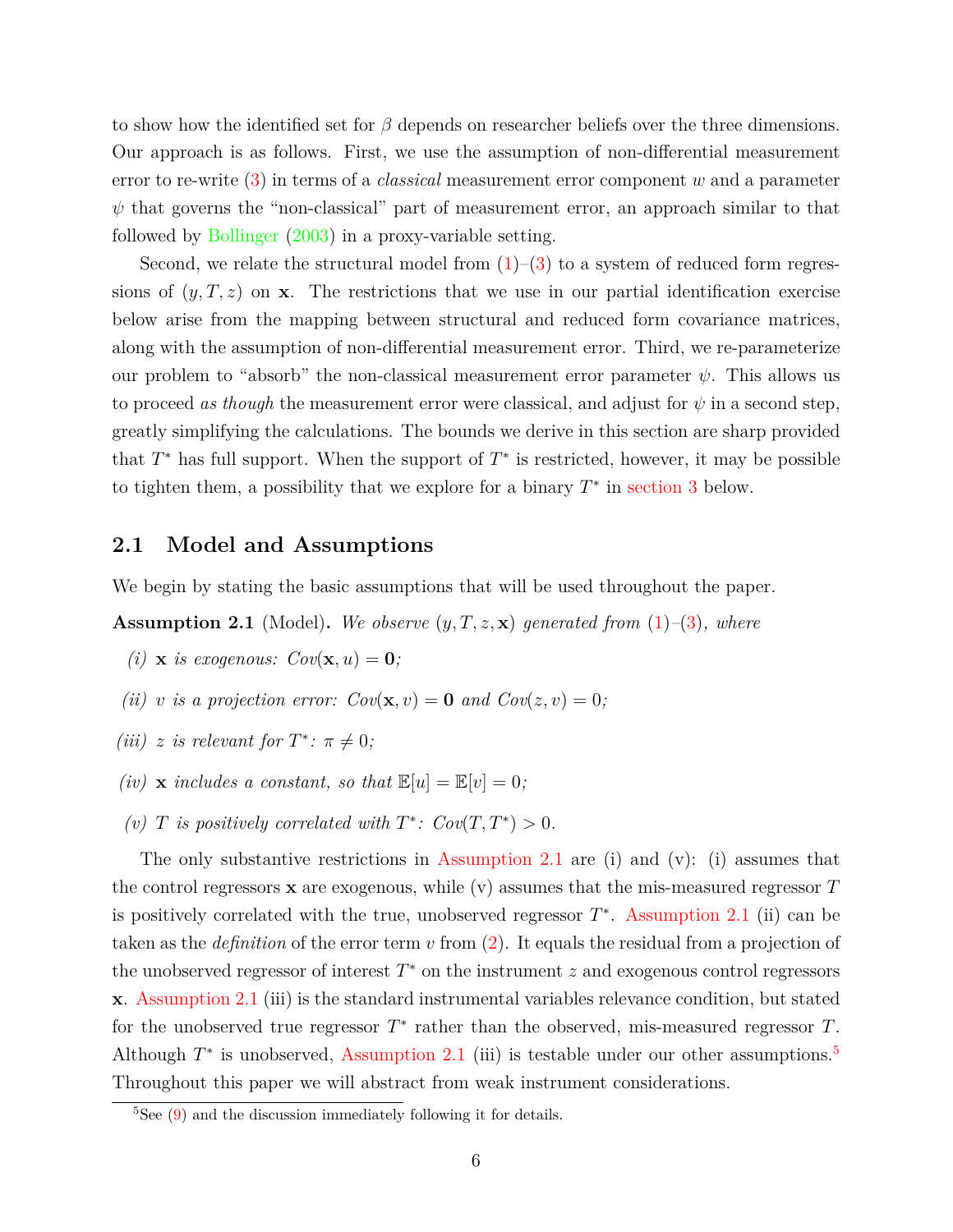The main additional assumption that we rely on below concerns the nature of the measurement error  $\tilde{w}$  from [\(3\)](#page-1-1).

<span id="page-7-0"></span>**Assumption 2.2** (Non-differential Measurement Error)**.**

$$
\begin{bmatrix}\n\operatorname{Cov}(u, \widetilde{w}) \\
\operatorname{Cov}(z, \widetilde{w}) \\
\operatorname{Cov}(\mathbf{x}, \widetilde{w})\n\end{bmatrix} = \psi \begin{bmatrix}\n\operatorname{Cov}(u, T^*) \\
\operatorname{Cov}(z, T^*) \\
\operatorname{Cov}(\mathbf{x}, T^*)\n\end{bmatrix}, \quad \psi \equiv \frac{\operatorname{Cov}(T^*, \widetilde{w})}{\operatorname{Var}(T^*)}.
$$

[Assumption 2.2](#page-7-0) requires that any correlation between  $\tilde{w}$  and  $(u, z, x)$  arises solely from correlation between  $T^*$  and  $(u, z, \mathbf{x})$ . In other words we assume that T contains no *additional information* about  $(u, z, x)$  beyond that contained in  $T^*$ . Non-differential measurement error is the natural generalization of classical measurement error to settings where  $T$  and  $T^*$  have restricted support. As such, it is widely used in the literature on mis-classified discrete variables (e.g. [DiTraglia and García-Jimeno,](#page-34-12) [2019;](#page-34-12) [Frazis and Lowenstein,](#page-34-10) [2003;](#page-34-10) [Hu,](#page-34-11) [2008;](#page-34-11) [Lewbel,](#page-35-9) [2007;](#page-35-9) [Mahajan,](#page-35-10) [2006\)](#page-35-10). When  $\psi = 0$ , [Assumption 2.2](#page-7-0) reduces to the classical case. When  $\psi \neq 0$  it generalizes classical measurement error by allowing  $\tilde{\omega}$  to be correlated with T<sup>\*</sup>. This extra generality is necessary if we wish to consider a binary  $T^*$  because  $\tilde{w}$  must be correlated with  $T^*$  in this case: if  $T^* = 1$  then  $\tilde{w}$  must be 0 or  $-1$ ; if  $T^* = 0$  then  $\tilde{w}$  must be 0 or 1. [Assumption 2.2](#page-7-0) places no restriction on the conditional distribution of  $T$  given  $T^*$  and hence no restriction on  $\psi$ ; it merely imposes that T is *exogenous* after projecting out T<sup>\*</sup>. This is indeed a restriction, but a strictly weaker one than classical measurement error.

Before proceeding, we require some additional notation. First let

<span id="page-7-1"></span>
$$
\tau \equiv \mathbb{E}[\tilde{w}] - \psi \mathbb{E}[T^*], \quad w \equiv \tilde{w} - \tau - \psi T^* \tag{4}
$$

where  $\psi$  is as defined in [Assumption 2.2.](#page-7-0) Using [\(4\)](#page-7-1), we can re-write [\(3\)](#page-1-1) as

<span id="page-7-2"></span>
$$
T = \tau + (1 + \psi)T^* + w \tag{5}
$$

where  $(1 + \psi) > 0$  by [Assumption 2.1](#page-6-0) (v), to ensure that T is positively correlated with  $T^*$ . Both [\(3\)](#page-1-1) and [\(5\)](#page-7-2) are completely without loss of generality: [\(3\)](#page-1-1) can be viewed as the definition of  $\tilde{w}$  and [\(5\)](#page-7-2) as the corresponding definition of w. Because w is defined as the residual from a projection of  $\tilde{w}$  onto  $T^*$  and a constant, it has zero mean and is uncorrelated with  $T^*$  by construction, making [\(5\)](#page-7-2) more convenient to work with than [\(3\)](#page-1-1). In contrast,  $\tilde{w}$  may have a non-zero mean and be correlated with  $T^*$ . Although  $T$  and  $T^*$  are positively correlated by [Assumption 2.1](#page-6-0) (v), note that the correlation between  $T^*$  and  $\tilde{w}$  may be positive or negative as  $\psi \in (-1, +\infty)$ .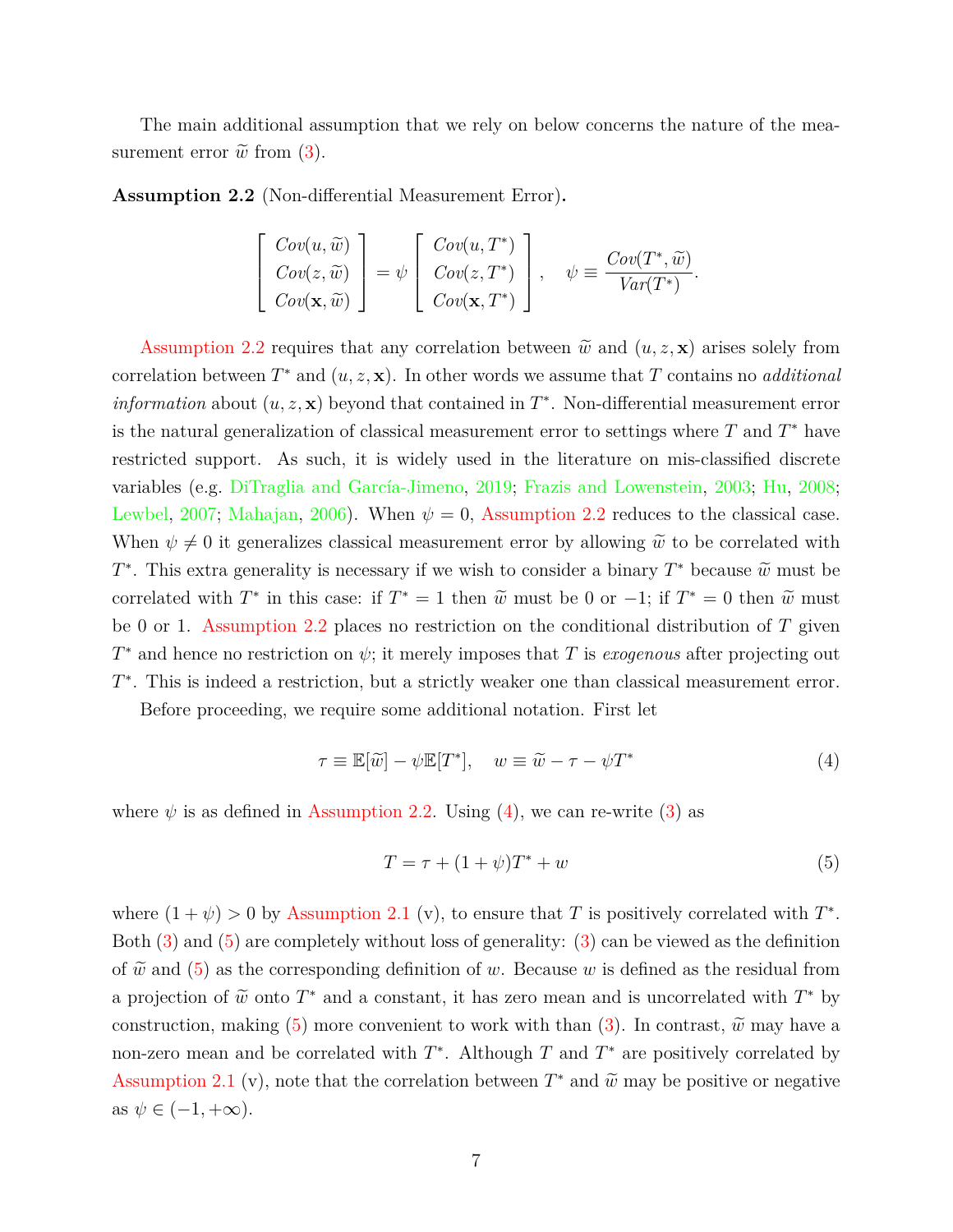At the heart of our partial identification exercise is the relationship between reduced form and structural covariance matrices. Define the *reduced form* model as

<span id="page-8-3"></span>
$$
y = \mathbf{x}'\boldsymbol{\varphi}_y + \varepsilon, \quad T = \mathbf{x}'\boldsymbol{\varphi}_T + \xi, \quad z = \mathbf{x}'\boldsymbol{\varphi}_z + \zeta
$$
 (6)

where  $(\varepsilon, \xi, \zeta)$  are projection errors with covariance matrix

$$
\Sigma \equiv \text{Var}\begin{bmatrix} \varepsilon \\ \xi \\ \zeta \end{bmatrix} = \begin{bmatrix} s_{11} & s_{12} & s_{13} \\ s_{22} & s_{23} \\ s_{33} \end{bmatrix} . \tag{7}
$$

Under [Assumption 2.1](#page-6-0)  $(y, T, z, \mathbf{x})$  are observed, so  $\Phi \equiv (\boldsymbol{\varphi}_y, \boldsymbol{\varphi}_T, \boldsymbol{\varphi}_z)$  and  $\Sigma$  are point identified. Throughout the paper, we will refer to  $\Sigma$  as the *reduced form covariance matrix*. To avoid trivial but uninteresting cases, we assume throughout that  $\Sigma$  is positive definite. Let  $\Omega$  denote the covariance matrix of  $(u, v, \zeta, w)$ . We will refer to  $\Omega$  as the *structural* covariance matrix.<sup>[6](#page-8-0)</sup>  $\Omega$  is unobserved because  $T^*$  is unobserved and potentially endogenous. We assume that  $\Omega$  is "well-behaved" in the following sense.

#### <span id="page-8-1"></span>**Assumption 2.3.**

- *(i)* The covariance matrix  $\Omega$  of  $(u, v, \zeta, w)$  exists and is finite.
- *(ii) The covariance matrix*  $\Omega_{11}$  *of*  $(u, v, \zeta)$  *is positive definite.*

[Assumption 2.3](#page-8-1) does not require that  $\Omega$  be positive definite. This allows for the possibility that there is no measurement error, in which case  $Var(w) = 0$ . Note that we treat w rather than  $\tilde{w}$  as the "structural" measurement error. The advantage of following this convention is that w, unlike  $\tilde{w}$ , satisfies all of the assumptions of classical measurement error, as shown in the following lemma.

<span id="page-8-4"></span>**Lemma 2.1.** *Under Assumptions* [2.1,](#page-6-0) [2.2,](#page-7-0) and [2.3](#page-8-1) *(i), we have*  $Cov(\mathbf{x}, w) = 0$  *and* 

<span id="page-8-2"></span>
$$
\Omega = \begin{bmatrix} \Omega_{11} & \mathbf{0} \\ \mathbf{0}' & \sigma_w^2 \end{bmatrix}, \quad \Omega_{11} = \begin{bmatrix} \sigma_u^2 & \sigma_{uv} & \sigma_{u\zeta} \\ \sigma_{uv} & \sigma_v^2 & 0 \\ \sigma_{u\zeta} & 0 & \sigma_{\zeta}^2 \end{bmatrix}.
$$
 (8)

[Equation 8](#page-8-2) allows for the possibility that z is an invalid instrument,  $\sigma_{u\zeta} \neq 0$ , and that  $T^*$  is endogenous,  $\sigma_{uv} \neq 0$ . The zeros in  $\Omega$  arise from [Assumption 2.1](#page-6-0) (ii), which ensures that v is uncorrelated with  $\zeta$ , and [Assumption 2.2,](#page-7-0) which ensures that w has the properties

<span id="page-8-0"></span><sup>&</sup>lt;sup>6</sup>Note that our convention treats  $\zeta$  as both a structural and reduced form error.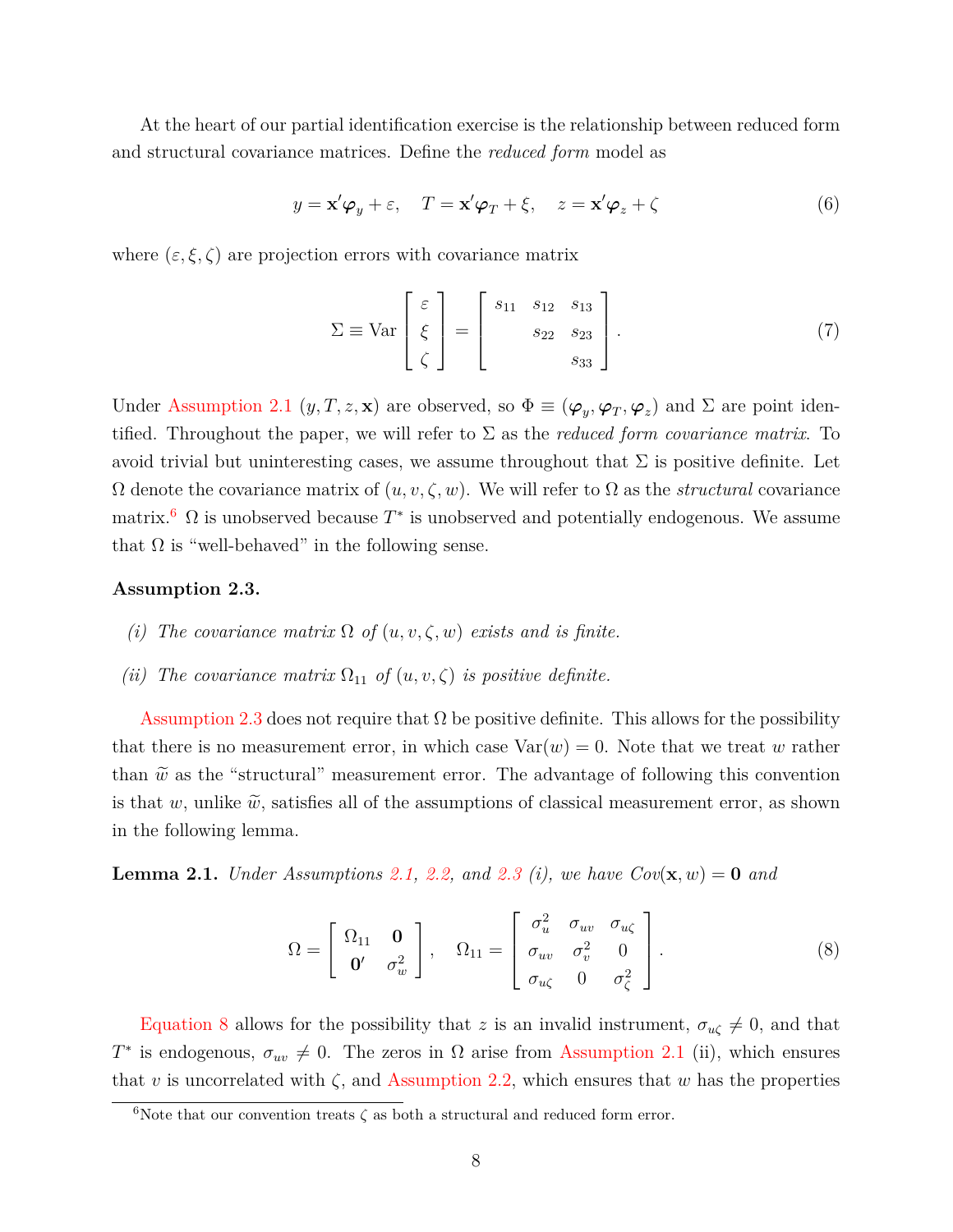of classical measurement error. We now turn our attention to the relationship between the reduced form covariance matrix  $\Sigma$  and the structural covariance matrix  $\Omega$ . This relationship emerges as a corollary of the following lemma.

<span id="page-9-1"></span>**Lemma 2.2.** *Under Assumptions [2.1](#page-6-0)[–2.3,](#page-8-1)*

$$
\varepsilon = \beta(\pi\zeta + v) + u \qquad \varphi_y = \beta(\pi\varphi_z + \eta) + \gamma
$$
  

$$
\xi = (1 + \psi)(\pi\zeta + v) + w \qquad \varphi_T = \tau\mathbf{e}_1 + (1 + \psi)(\pi\varphi_z + \eta)
$$

*where*  $\mathbf{e}_1 = (1, 0, \dots, 0)$  *denotes the first standard basis vector.* 

[Lemma 2.2](#page-9-1) shows that the reduced form coefficients  $\varphi_T$  and  $\varphi_y$  are functions of the structural parameters  $(\beta, \pi, \psi)$ . While it may appear from this result that knowledge of  $(\varphi_y, \varphi_T, \varphi_z)$  provides additional identifying information, this is not the case. Given values for the reduced form regression coefficients  $(\varphi_y, \varphi_T, \varphi_z)$ , we can construct values of the structural regression coefficients  $\eta$  and  $\gamma$  that are consistent with *any* desired values of the other structural paramters, namely

$$
\boldsymbol{\eta} = \frac{\boldsymbol{\varphi}_T - \tau \mathbf{e}_1}{1 + \psi} - \pi \boldsymbol{\varphi}_z, \quad \boldsymbol{\gamma} = \frac{\beta \boldsymbol{\varphi}_T}{1 + \psi}
$$

where [Assumption 2.1](#page-6-0) (v) justifies division by  $(1 + \psi)$ : if Cov $(T, T^*) > 0$  then  $\psi > -1$  as seen from [\(5\)](#page-7-2). More importantly, [Lemma 2.2](#page-9-1) implies that  $\Sigma$  is related to  $\Omega$  according to

$$
\Sigma = \Gamma \Omega \Gamma', \quad \Gamma \equiv \begin{bmatrix} 1 & \beta & \beta \pi & 0 \\ 0 & (1 + \psi) & (1 + \psi) \pi & 1 \\ 0 & 0 & 1 & 0 \end{bmatrix}.
$$

Expanding  $\Sigma = \Gamma \Omega \Gamma'$ , we obtain the following:

<span id="page-9-0"></span>
$$
s_{23} = (1 + \psi)\pi s_{33} \tag{9}
$$

<span id="page-9-3"></span>
$$
s_{13} = \sigma_{u\zeta} + \beta \pi s_{33} \tag{10}
$$

$$
s_{22} = (1 + \psi)^2 \left(\sigma_v^2 + \pi^2 s_{33}\right) + \sigma_w^2 \tag{11}
$$

$$
s_{12} = (1 + \psi) \left[ (\sigma_{uv} + \pi \sigma_{u\zeta}) + \beta \left( \sigma_v^2 + \pi^2 s_{33} \right) \right]
$$
 (12)

<span id="page-9-2"></span>
$$
s_{11} = \sigma_u^2 + 2\beta \left(\sigma_{uv} + \pi \sigma_{u\zeta}\right) + \beta^2 (\sigma_v^2 + \pi^2 s_{33}).\tag{13}
$$

Equations  $(9)$ –[\(13\)](#page-9-2) constitute the restrictions that we will use to carry out our partial identification exercise below. [Equation 9](#page-9-0) reveals that [Assumption 2.1](#page-6-0) (iii), instrument relevance, is testable:  $(1 + \psi)\pi = (s_{23}/s_{33})$  and  $(1 + \psi)$  cannot equal zero by [Assumption 2.1](#page-6-0) (v). As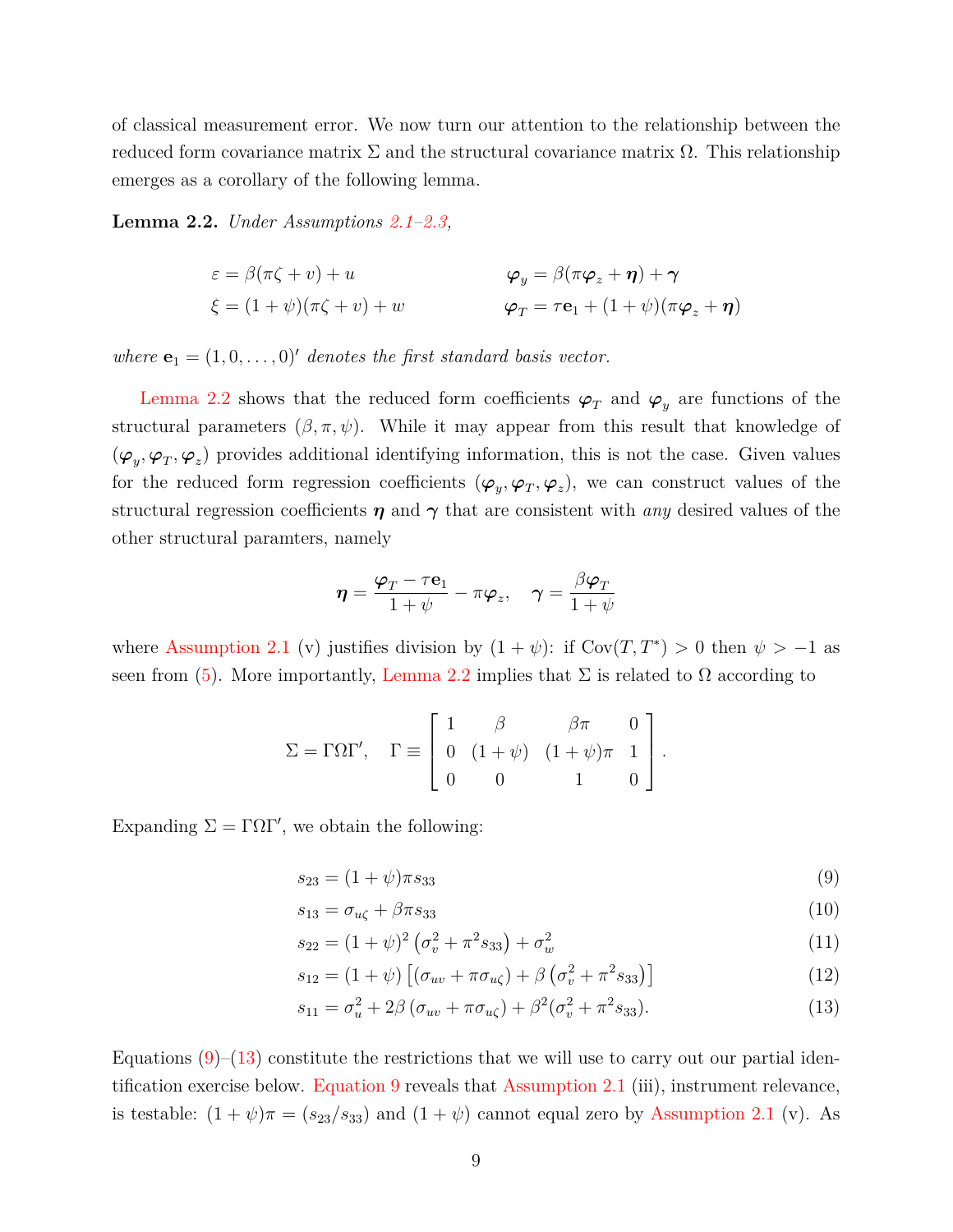shown in the following lemma, however, Assumptions  $2.1-2.3$  $2.1-2.3$  and the relationship  $\Sigma = \Gamma \Omega \Gamma'$ impose no restrictions on the parameter  $\psi$  other than  $\psi > -1$ .

<span id="page-10-0"></span>**Lemma 2.3.** *Suppose that the vector*  $\theta \equiv (\pi, \beta, \psi, \sigma_u, \sigma_v, \sigma_w, \sigma_w, \sigma_u)$  *of structural parameter values satisfies Assumptions* [2.1](#page-6-0)[–2.3](#page-8-1) and Equations [9–](#page-9-0)[13.](#page-9-2) Then, for any  $\psi' > -1$ , so does  $\theta' \equiv (\pi', \beta', \psi', \sigma_u, \sigma'_v, \sigma_w, \sigma'_{uv}, \sigma_{u\zeta})$  where we define

$$
\pi' \equiv \left(\frac{1+\psi}{1+\psi'}\right)\pi, \quad \beta' \equiv \left(\frac{1+\psi'}{1+\psi}\right)\beta, \quad \sigma'_v \equiv \left(\frac{1+\psi}{1+\psi'}\right)\sigma_v, \quad \sigma'_{uv} \equiv \left(\frac{1+\psi}{1+\psi'}\right)\sigma_{uv}.
$$

[Lemma 2.3](#page-10-0) shows that, without further restrictions, the reduced form covariance matrix contains no information about  $\psi$ . Indeed an even stronger result holds: unless  $T^*$  has support restrictions, a model with structural parameters  $\theta$  is *observationally equivalent* to one with structural parameters  $\theta^{\prime}$ .<sup>[7](#page-10-1)</sup> Intuitively, because  $T^*$  is unobserved we are free to arbitrarily re-scale both sides of  $(2)$  – effectively "redefining"  $T^*$  – so long as we absorb this rescaling into the remaining parameters of the system. If  $T^*$  has a restricted support, however, such an arbitrary rescaling is no longer possible. For example, if  $T^*$  is binary, certain choices of scale can be ruled out by observing the distribution of T. In this case it is still true that  $\Sigma$ on its own contains no information about  $\psi$ , but the binary nature of  $T^*$  creates additional cross-parameter restrictions that can be used to bound  $\psi$ . Because binary treatments are common in applied work, we develop this special case in full detail in [section 3.](#page-14-0) Analogous reasoning applies to the parameter  $\tau$  from [\(5\)](#page-7-2). Without support restrictions on  $T^*$  we can shift  $\tau$  arbitrarily while fixing  $\mathbb{E}[T]$ , absorbing the difference into  $\mathbb{E}[T^*]$  and the first-stage intercept.

#### **2.2 A Convenient Parameterization**

Before proceeding to derive the joint restrictions between measurement error, regressor endogeneity, and instrument invalidity, we first re-write equations  $9-13$  $9-13$  in a form that simplifies both our mathematical derivations and, ultimately, the elicitation of researcher beliefs. To begin, we define a reduced form regression for the *unobserved* regressor  $T^*$ . Using logic analogous to that of [Lemma 2.2,](#page-9-1) we can write

<span id="page-10-3"></span>
$$
T^* = \mathbf{x}' \boldsymbol{\varphi}_T^* + \xi^*, \quad \boldsymbol{\varphi}_T^* = \pi \boldsymbol{\varphi}_z + \boldsymbol{\eta}, \quad \xi^* = \pi \zeta + v. \tag{14}
$$

Since  $\zeta$  is uncorrelated with v by [Assumption 2.1](#page-6-0) (ii), it follows that

<span id="page-10-2"></span>
$$
\sigma_{u\xi^*} \equiv \text{Cov}(u, \xi^*) = \sigma_{uv} + \pi \sigma_{u\zeta}.
$$
\n(15)

<span id="page-10-1"></span><sup>&</sup>lt;sup>7</sup>See the proof of [Theorem 2.1](#page-13-0) for details.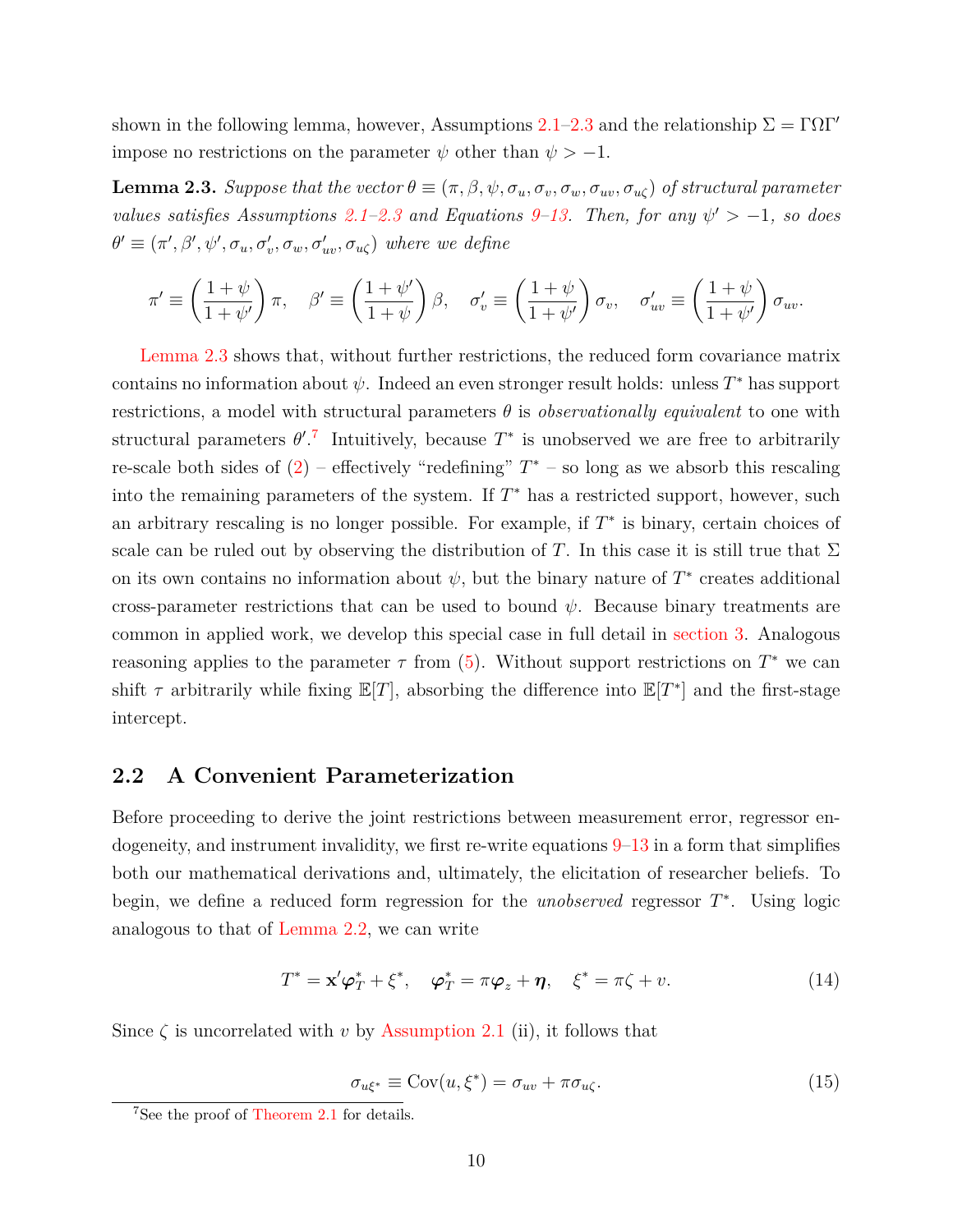Equation  $(15)$  shows that endogeneity in  $T^*$  arises from two sources: invalidity of the instrument  $z$ , and correlation between the error terms  $u$  and  $v$ . By representing regressor endogeneity in terms of  $\sigma_{u\xi^*}$ , [\(15\)](#page-10-2) allows us to eliminate  $\sigma_{uv}$  from [\(9\)](#page-9-0)–[\(13\)](#page-9-2). Next we define the parameter  $\kappa$  as

$$
\kappa \equiv \frac{\text{Var}(\xi^*)}{\text{Var}(\xi)} = \frac{\text{Var}(\pi \zeta + v)}{s_{22}} = \frac{\pi^2 s_{33} + \sigma_v^2}{s_{22}} = \left(\frac{1}{1 + \psi}\right)^2 \left(\frac{s_{22} - \sigma_w^2}{s_{22}}\right) \tag{16}
$$

where the last equality follows by solving [\(11\)](#page-9-3) for  $(\pi^2 s_{33} + \sigma_v^2)$ . In the special case where **x** includes only a constant,  $T^*$  is exogenous, and the measurement error is classical,  $\kappa$  measures the degree of attenuation bias present in the OLS estimator. More generally,  $\kappa$  measures the proportion of "signal" contained in the reduced form error  $\xi^*$ . If  $\kappa = 1/2$ , for example, this means that half of the variation in  $\xi$  is generated by  $\xi^*$ , and the remainder is "noise" arising from w. Unlike  $\sigma_w^2$ ,  $\kappa$  has bounded support:  $\kappa \in (0,1]$ . When  $\kappa = 1$ ,  $\sigma_w^2 = 0$  so there is no measurement error; the limit as  $\kappa$  approaches zero corresponds to taking  $\sigma_w^2$  to its maximum possible value:  $s_{22}$ . Finally, define

<span id="page-11-0"></span>
$$
\widetilde{\beta} \equiv \frac{\beta}{1+\psi}, \quad \widetilde{\pi} \equiv (1+\psi)\pi, \quad \widetilde{\sigma}_v^2 \equiv (1+\psi)^2 \sigma_v^2, \quad \widetilde{\sigma}_{u\xi^*} \equiv (1+\psi)\sigma_{u\xi^*}, \quad \widetilde{\kappa} \equiv (1+\psi)^2 \kappa. \tag{17}
$$

The parameters defined in [\(17\)](#page-11-0) correspond to setting  $\psi' = 0$  in [Lemma 2.3,](#page-10-0) which "absorbs" the non-classical component of measurement error,  $\psi$ , into the definitions of the remaining parameters. Note that if the measurement error  $\tilde{w}$  is in fact classical, then  $\psi = 0$  so that  $\widetilde{\beta} = \beta$ ,  $\widetilde{\beta} = \pi$ , and so on. Using [\(15\)](#page-10-2)–[\(17\)](#page-11-0), we can re-write [\(9\)](#page-9-0)–[\(13\)](#page-9-2) as

<span id="page-11-4"></span><span id="page-11-1"></span>
$$
s_{23} = \tilde{\pi} s_{33} \tag{18}
$$

$$
s_{13} = \sigma_{u\zeta} + \tilde{\beta}\tilde{\pi}s_{33} \tag{19}
$$

<span id="page-11-5"></span>
$$
s_{22} = \widetilde{\kappa} s_{22} + \sigma_w^2 \tag{20}
$$

<span id="page-11-3"></span><span id="page-11-2"></span>
$$
s_{12} = \tilde{\sigma}_{u\xi^*} + \tilde{\beta}\tilde{\kappa}s_{22} \tag{21}
$$

$$
s_{11} = \sigma_u^2 + \tilde{\beta}(2\tilde{\sigma}_{u\xi^*} + \tilde{\beta}\tilde{\kappa}s_{22}).
$$
\n(22)

In essence, we have transformed a problem with non-classical measurement error into an equivalent problem with classical measurement error but different parameter values. In the transformed system, the extent of measurement error is controlled by  $\tilde{\kappa}$  and regressor endogeneity is controlled by  $\tilde{\sigma}_{u\xi^*}$ . Instrument invalidity is controlled by the *same* parameter in both the original and transformed parameterizations:  $\sigma_{u\zeta}$ . While  $\tilde{\kappa}$  is scale-free,  $\sigma_{u\zeta}$  and  $\tilde{\sigma}_{u\xi^*}$  are not. For this reason, when we derive the restrictions implied by [\(18\)](#page-11-1)–[\(22\)](#page-11-2) below we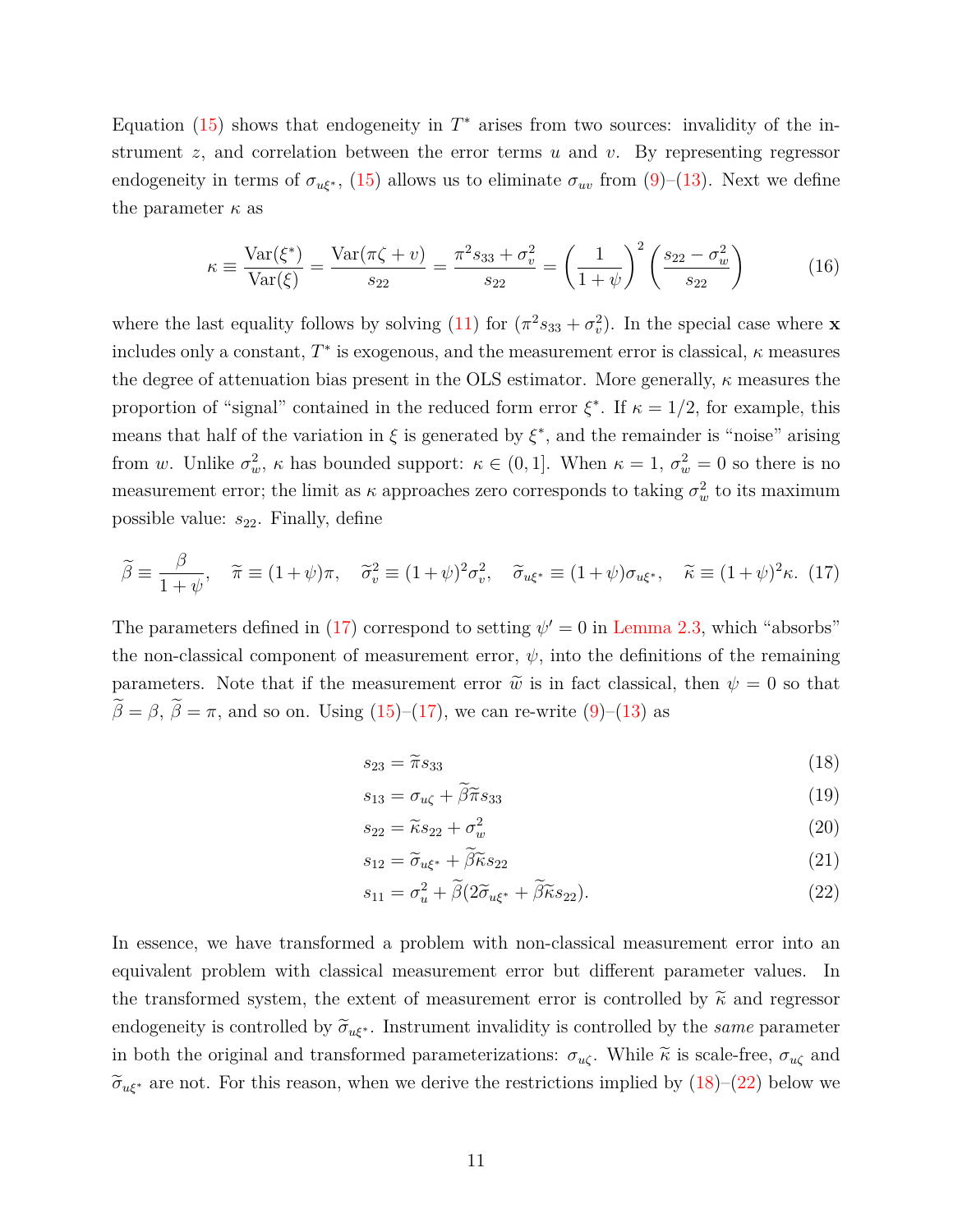will express them in terms of correlations rather than covariances, namely

$$
\rho_{u\zeta} \equiv \text{Cor}(\zeta, u), \quad \rho_{u\xi^*} \equiv \text{Cor}(u, \xi^*). \tag{23}
$$

Note that

<span id="page-12-3"></span>
$$
\rho_{u\xi^*} = \frac{\sigma_{u\xi^*}}{\sigma_u \sqrt{\kappa s_{22}}} = \frac{(1+\psi)\sigma_{u\xi^*}}{\sigma_u \sqrt{(1+\psi)^2\kappa s_{22}}} = \frac{\widetilde{\sigma}_{u\xi^*}}{\sigma_u \sqrt{\kappa s_{22}}} \tag{24}
$$

so that  $\rho_{u\xi^*}$ , unlike  $\sigma_{u\xi^*}$ , is unaffected by the re-parameterization in [\(18\)](#page-11-1)–[\(22\)](#page-11-2). In summary, we can proceed *as though* the measurement error were classical by working in terms of  $(\rho_{u\zeta}, \rho_{u\xi^*}, \tilde{\kappa})$ . Any restrictions on  $\psi$ , for example in the case of a binary  $T^*$ , can be addressed in a second step. In the following section, we derive the joint restrictions between these parameters and the identified set for  $\beta$ .

#### **2.3 Joint Restrictions**

A key point of this paper is that beliefs over measurement error, regressor endogeneity, and instrument invalidity are mutually constrained by each other and the data. The following result makes this intuition precise by expressing  $\rho_{u\zeta}$  as an explicit function of  $\rho_{u\xi^*}$  and  $\tilde{\kappa}$ , given particular values of the reduced form correlations.

<span id="page-12-1"></span>**Proposition 2.1.** *Under Assumptions [2.1](#page-6-0)[–2.3,](#page-8-1)*

<span id="page-12-0"></span>
$$
\rho_{u\zeta} = \frac{r_{23}\rho_{u\xi^*}}{\widetilde{\kappa}^{1/2}} - \left(r_{12}r_{23} - r_{13}\widetilde{\kappa}\right) \left[\frac{1 - \rho_{u\xi^*}^2}{\widetilde{\kappa}\left(\widetilde{\kappa} - r_{12}^2\right)}\right]^{1/2} \tag{25}
$$

*where*  $r_{12} \equiv Cor(\varepsilon, \xi)$ ,  $r_{13} \equiv Cor(\varepsilon, \zeta)$ , and  $r_{23} \equiv Cor(\xi, \zeta)$ .

[Equation 25](#page-12-0) is the first ingredient in our characterization of the joint restrictions between measurement error, regressor endogeneity, and instrument invalidity. The second is a bound on  $\tilde{\kappa}$  that limits the possible extent of measurement error in the data.

<span id="page-12-2"></span>**Proposition 2.2.** *Under Assumptions*  $2.1 - 2.3$  $2.1 - 2.3$ ,  $\widetilde{\kappa} \in (L, 1]$  *where* 

$$
L \equiv \frac{r_{12}^2 + r_{23}^2 - 2r_{12}r_{23}r_{13}}{1 - r_{13}^2} > \max\left\{r_{12}^2, r_{23}^2\right\},\tag{26}
$$

and the reduced-form correlations  $r_{12}, r_{23},$  and  $r_{13}$  are as defined in [Proposition 2.1.](#page-12-1)

Because it places a lower bound on  $\tilde{\kappa}$ , namely L, [Proposition 2.2](#page-12-2) places an *upper bound* on the extent of measurement error. The derivation of this bound relies on two simpler but weaker bounds. The first,  $\tilde{\kappa} > r_{12}^2$ , corresponds to the familiar "reverse regression bound"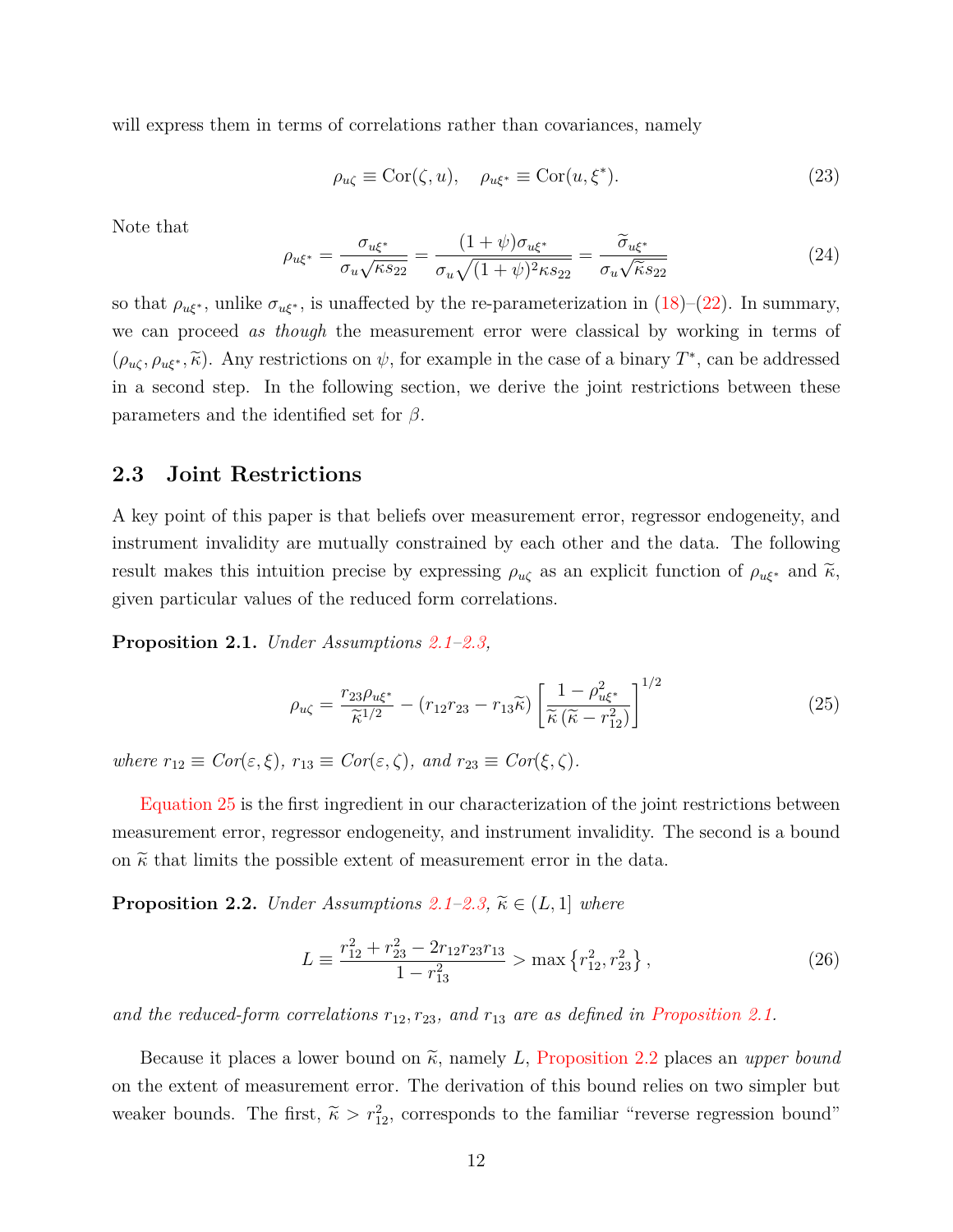under classical measurement error. The second,  $\tilde{\kappa} > r_{23}^2$ , is in essence a reverse regression bound constructed from the IV *first-stage*. The bound  $\tilde{\kappa} > L$  is strictly tighter than both of these bounds, as it incorporates information from all three of the reduced form correlations:  $r_{12}, r_{23}$ , and  $r_{13}$ . [Proposition 2.2](#page-12-2) does not, however, allow us to rule out the possibility that there is no measurement error:  $\tilde{\kappa} = 1$  always satisfies the bounds regardless of the values of the reduced form correlations.

Together, [Proposition 2.1](#page-12-1) and [Proposition 2.2](#page-12-2) provide joint restrictions on instrument invalidity, regressor endogeneity, and measurement error. In particular, the reduced form covariance matrix  $\Sigma$  both bounds  $\tilde{\kappa}$  and gives  $\rho_{u\zeta}$  as an explicit function of  $\rho_{u\xi^*}$  and  $\tilde{\kappa}$ . These restrictions in fact constitute the sharp identified set, as we now show.

<span id="page-13-0"></span>**Theorem 2.1.** *Suppose that*  $T^*$  *has full support,*  $\Sigma$  *is finite and positive definite with*  $s_{23} \neq 0$ *, and*  $(\varphi_y, \varphi_T, \varphi_z)$  *are likewise finite. Under Assumptions [2.1](#page-6-0)[–2.3,](#page-8-1) the restrictions*  $\psi > -1$ *,*  $|\rho_{u\xi^*}| < 1$ ,  $\widetilde{\kappa} \in (L, 1]$ , and [\(25\)](#page-12-0) *characterize the sharp identified set for*  $(\rho_{u\zeta}, \rho_{u\xi^*}, \widetilde{\kappa}, \psi, \tau)$ *.* 

The additional assumption  $s_{23} \neq 0$  in [Theorem 2.1](#page-13-0) is a reduced form version of the structural instrument relevance condition from [Assumption 2.1](#page-6-0) (iii); it requires that z is correlated with  $T$  even after projecting out  $x$ . Note that [Theorem 2.1](#page-13-0) imposes no cross-restrictions between the parameters  $\tilde{\kappa}$ ,  $\psi$ ,  $\tau$ , and  $\rho_{u\xi^*}$ . In contrast,  $\rho_{u\zeta}$  is completely determined by  $\tilde{\kappa}$ and  $\rho_{u\xi^*}$  by [\(25\)](#page-12-0). Moreover,  $\psi$ ,  $\tau$  and  $\rho_{u\xi^*}$ , unlike  $\tilde{\kappa}$ , are completely unrestricted by observables. As shown in the following result, our assumptions also bound the instrument invalidity parameter  $\rho_{u\zeta}$ , despite placing no restriction on regressor endogeneity.

<span id="page-13-1"></span>**Corollary 2.1.** *Under the conditions of [Theorem 2.1,](#page-13-0)*  $\rho_{\mathbf{u}\zeta}$  *has a non-trivial one-sided bound. If*  $r_{12}r_{23} < Lr_{13}$ , then  $\rho_{u\zeta} \in (-|r_{23}|/\sqrt{L}, 1)$ ; otherwise  $\rho_{u\zeta} \in (-1, |r_{23}|/\sqrt{L})$ , where L is *defined in [Proposition 2.2.](#page-12-2) These bounds are sharp.*

Because  $L > r_{23}^2$ , [Corollary 2.1](#page-13-1) always rules out a range of values for  $\rho_{u\zeta}$ . Notice, however, that it never rules out  $\rho_{\mu\zeta} = 0$ . This is unsurprising given that it is known to be impossible to test for instrument validity in the model we consider here. Unfortunately, and also unsurprisingly, the model itself places no restrictions on the causal effect  $\beta$ .

<span id="page-13-2"></span>**Corollary 2.2.** *Under the conditions of [Theorem 2.1,](#page-13-0) the sharp identified set for the causal effect of interest,*  $\beta$ *, is*  $(-\infty, \infty)$ *.* 

The only way to learn about  $\beta$  in this model is to impose beliefs. In our examples below we consider simple interval restrictions on  $\tilde{\kappa}$  and  $\rho_{u\xi^*}$ . [Proposition B.1](#page-45-0) in the appendix shows how interval restrictions on  $\tilde{\kappa}$  and  $\rho_{u\xi^*}$  tighten the bounds for  $\rho_{u\zeta}$  from [Corollary 2.1.](#page-13-1) [Proposition B.2](#page-46-0) shows that any restriction on  $\rho_{u\xi^*}$  that rules out values arbitrarily close to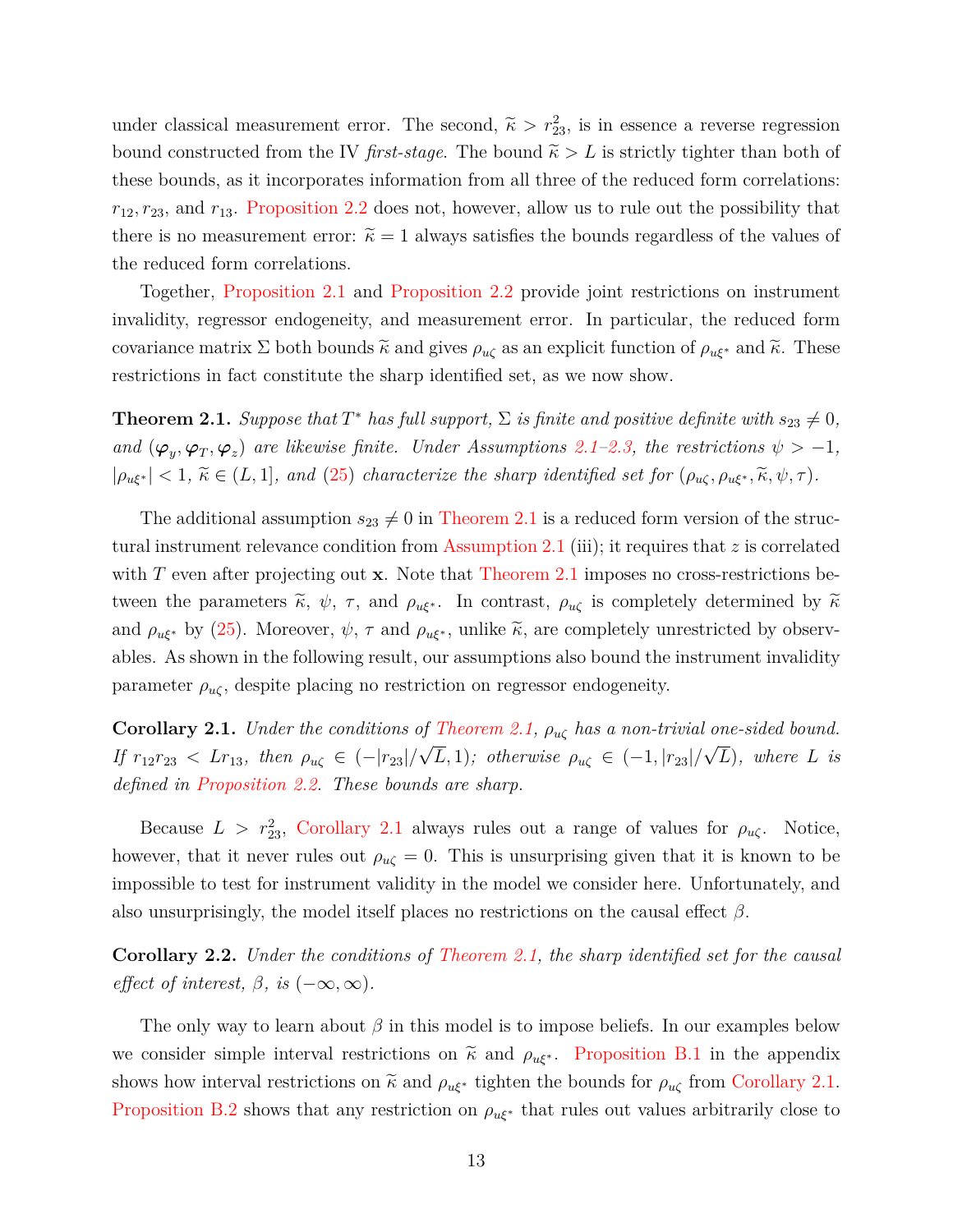-1 or 1 yields finite bounds for  $\tilde{\beta}$ . In the case of classical measurement error,  $\psi = 0$  and hence bounds for  $\tilde{\beta}$  are equivalent to bounds for  $\beta$ . In the general case, translating bounds for  $\hat{\beta}$  into bounds for  $\beta$  requires restrictions on  $\psi$ . When  $T^*$  is binary, the data provide such restrictions. In the following section we derive these restrictions and show how to incorporate them into our partial identification exercise.

## <span id="page-14-0"></span>**3 The Case of a Binary** T ∗

In many applied studies the regressor of interest is binary:  $T^*, T \in \{0, 1\}$ . In this case [Theorem 2.1](#page-13-0) no longer applies: the data impose additional restrictions on  $\psi$  through the support restriction on  $T^*$ . We now show how to extend our analysis from [section 2](#page-5-0) to incorporate the additional information available in the binary  $T^*$  case. Similar reasoning can be applied when  $T^*$  has an arbitrary discrete support set, although we do not pursue the general case here. To begin, we define some additional notation specific to the binary setting. First let  $p^* \equiv \mathbb{P}(T^* = 1)$  and  $p \equiv \mathbb{P}(T = 1)$ . Next define the mis-classification error rates  $\alpha_0$  and  $\alpha_1$  as follows:

<span id="page-14-1"></span>
$$
\alpha_0 \equiv \mathbb{P}(T = 1 | T^* = 0), \quad \alpha_1 \equiv \mathbb{P}(T = 0 | T^* = 1).
$$
 (27)

The parameter  $\alpha_0$  equals the probability of an *upwards* mis-classification error, observing  $T = 1$  when  $T^* = 0$ . In contrast,  $\alpha_1$  equals the probability of a *downwards* mis-classification error, observing  $T = 0$  when  $T^* = 1$ . Using this notation, we can express  $\psi, \tau$  and w as functions of  $(\alpha_0, \alpha_1)$  as follows.

<span id="page-14-2"></span>**Lemma 3.1.** *Suppose that*  $T^*$ ,  $T \in \{0, 1\}$  *and define*  $(\alpha_0, \alpha_1)$  *as in* [\(27\)](#page-14-1)*. Then* 

- *(i)*  $\psi = -(\alpha_0 + \alpha_1)$
- *(ii)*  $\tau = \alpha_0$
- $(iii)$   $w = (T \alpha_0) (1 \alpha_0 \alpha_1)T^*$ .

[Lemma 3.1](#page-14-2) reveals two important features of the binary  $T^*$  case. First, while  $\psi$  could be positive or negative in the general case, it must be *negative* in the binary case. Second, while  $\tau$  and  $\psi$  are in general two free parameters, they are linked through their joint dependence on  $\alpha_0$  in the binary case. Under [Assumption 2.1](#page-6-0) (v), we have  $\psi > -1$ . By [Lemma 3.1](#page-14-2) this is equivalent to  $\alpha_0 + \alpha_1 < 1$  when  $T^*$  is binary. The following Lemma exploits this fact to relate  $p^*$  to p and to yield a simple expression for  $\sigma_w^2$  in terms of  $(\alpha_0, \alpha_1)$  and p.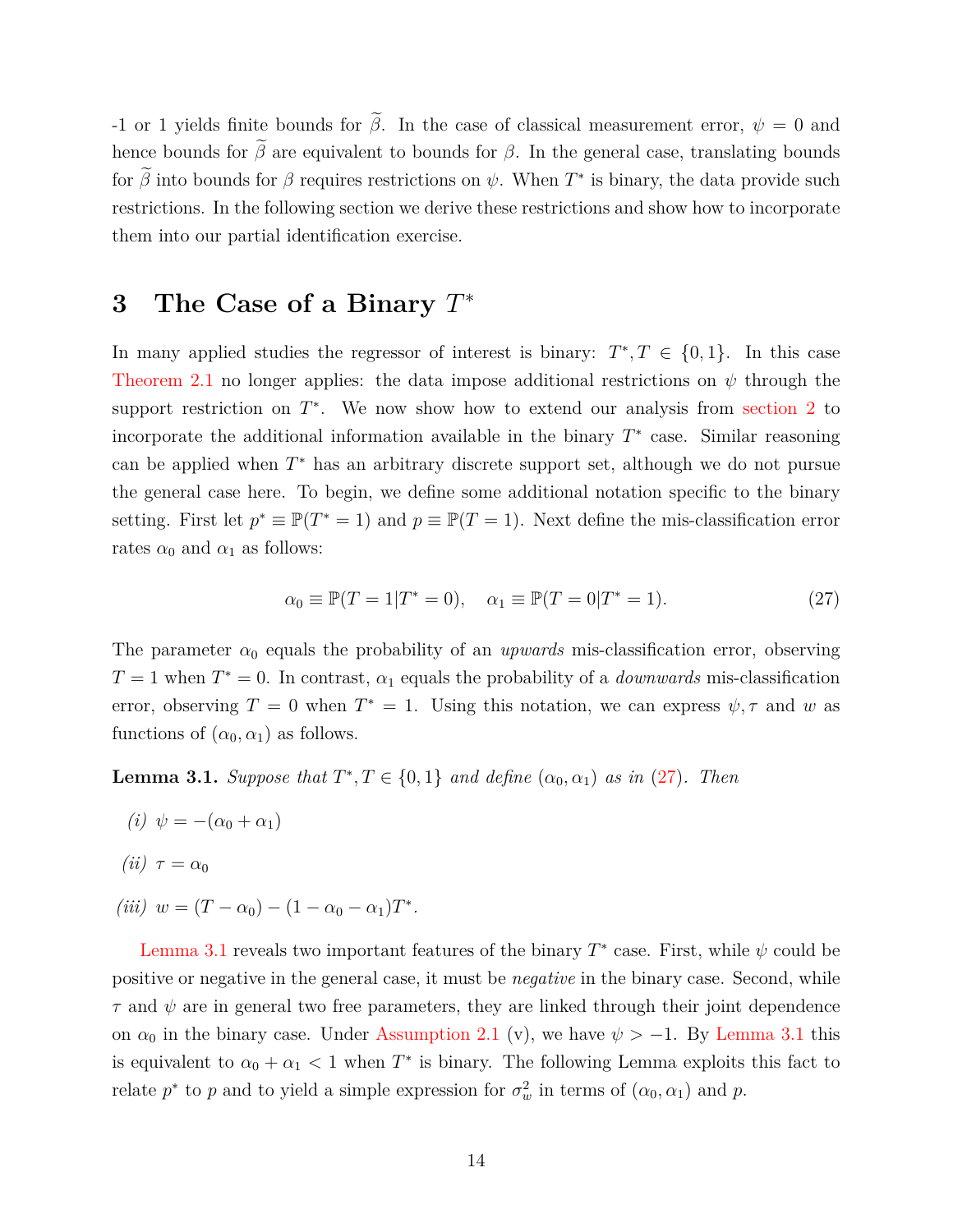<span id="page-15-0"></span>**Lemma 3.2.** Suppose that  $T^*, T \in \{0, 1\}$  and define  $(\alpha_0, \alpha_1)$  as in [\(27\)](#page-14-1). Then, provided *that*  $\alpha_0 + \alpha_1 \neq 1$ *,* 

(*i*) 
$$
p^* = (p - \alpha_0)/(1 - \alpha_0 - \alpha_1)
$$

(*ii*) 
$$
\sigma_w^2 = \alpha_1 (1 - \alpha_0) + (1 - p)(\alpha_0 - \alpha_1)
$$

We now have two equations for  $\sigma_w^2$  in the binary  $T^*$  case: [\(21\)](#page-11-3), and [Lemma 3.2](#page-15-0) (ii). Equating these yields the following cross-restriction between  $\psi$  and  $\tilde{\kappa}$ .

<span id="page-15-1"></span>**Proposition 3.1.** Let  $T^*, T \in \{0, 1\}$  and suppose that  $\Sigma$  is positive definite. Then under *Assumptions* [2.1–](#page-6-0)[2.3,](#page-8-1)  $\psi(\tilde{\kappa}) \leq \psi \leq \overline{\psi}(\tilde{\kappa})$  where

$$
\overline{\psi}(\widetilde{\kappa}) \equiv \frac{-s_{22}(1-\widetilde{\kappa})}{\max\{p, 1-p\}}, \quad \underline{\psi}(\widetilde{\kappa}) \equiv \begin{cases}\n\frac{-s_{22}(1-\widetilde{\kappa})}{\min\{p, 1-p\}}, & s_{22}(1-\widetilde{\kappa}) \le m(p) \\
2\sqrt{p(1-p) - s_{22}(1-\widetilde{\kappa})} - 1, & s_{22}(1-\widetilde{\kappa}) > m(p)\n\end{cases}
$$

*with*  $m(p) \equiv \max \{(1-p)(2p-1), p(1-2p)\}$  *and*  $p \equiv \mathbb{P}(T = 1)$ *.* 

The intuition behind [Proposition 3.1](#page-15-1) is as follows. In the binary  $T^*$  case, both  $\tilde{\kappa}$  and  $\psi$ are functions of the mis-classification probabilities  $\alpha_0$  and  $\alpha_1$ . By definition these must lie between zero and one, and by [Assumption 2.1](#page-6-0) (v) they also satisfy  $\alpha_0 + \alpha_1 < 1$ . This region is depicted in [Figure 1.](#page-16-0) Since  $\sigma_w^2 = s_{22}(1-\tilde{\kappa})$  by [\(21\)](#page-11-3), choosing a value for  $\tilde{\kappa}$  is equivalent to choosing a value of  $\sigma_w^2$ . Hence, solving the expression from [Lemma 3.2](#page-15-0) (ii), the choice of  $\tilde{\kappa}$ determines  $\alpha_1$  as a function of  $\alpha_0$ . The figure depicts three such functions, corresponding to three different choices of  $\tilde{\kappa}$ :  $L < \tilde{\kappa}_1 < \tilde{\kappa}_2$ . Since  $L < \tilde{\kappa}$  by [Proposition 3.1,](#page-15-1) the first of these choices gives the *outer envelope* of this family of functions. The bounds for  $\psi$  are determined by first pinning down a single function from this family by choosing a feasible value of  $\tilde{\kappa}$ , and then finding all values of C such that  $\alpha_0 + \alpha_1 = C$  intersects this function. The minimum value of  $(\alpha_0 + \alpha_1)$  always occurs at a corner. In the figure we set  $p > 1/2$  so that the minimum occurs at  $s_{22}(1-\tilde{\kappa})/p$ . The maximum, indicated by the filled circles in the figure, can either be interior (red) or occur at a corner (blue). A corner maximum occurs when  $\widetilde{\kappa}$  is sufficiently large, or equivalently  $\sigma_w^2$  is sufficiently small. Finally, [Lemma 3.1](#page-14-2) converts bounds for  $(\alpha_0 + \alpha_1)$  into bounds for  $\psi$ .

In some cases, additional a priori information may be available to further restrict  $\alpha_0$ and  $\alpha_1$  and hence  $(\tilde{\kappa}, \psi)$ . For example, under *one-sided* mis-classification, either  $\alpha_0$  or  $\alpha_1$ is known to be zero. Another such case is that of *symmetric* mis-classification, in which  $\alpha_0 = \alpha_1$ . A third example concerns settings in which auxiliary data suggest that  $p^* \approx p$ . This corresponds to the restriction  $\alpha_1 \approx \alpha_0(1-p)/p$ . Each of these three special cases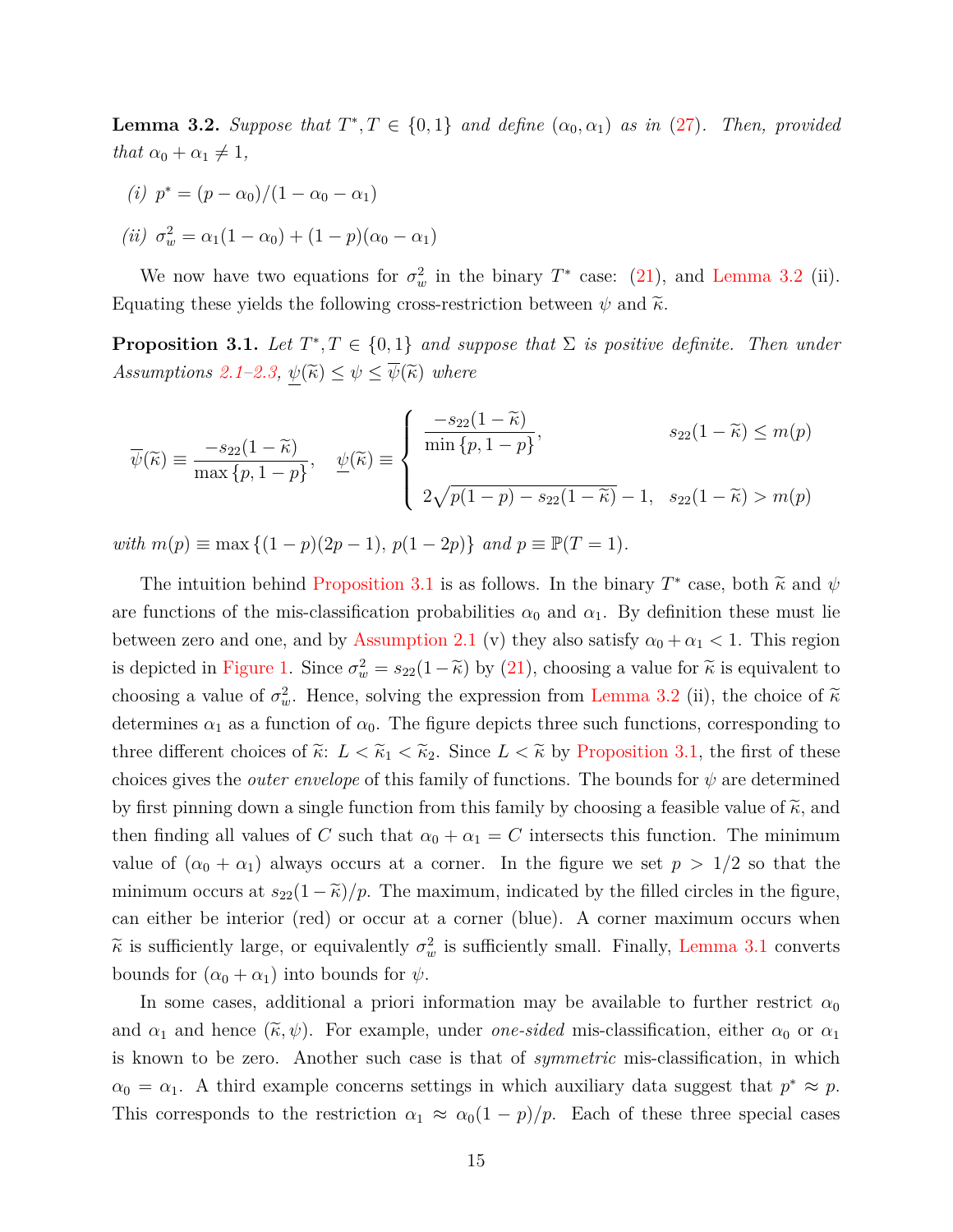<span id="page-16-0"></span>

**Figure 1:** Restrictions on  $\alpha_0$  and  $\alpha_1$  for three values of  $\tilde{\kappa}$ :  $L < \tilde{\kappa}_1 < \tilde{\kappa}_2$  where L is as defined in [Proposition 2.2.](#page-12-2) Here  $p > 1/2$  so the minimum value of  $(\alpha_0 + \alpha_1)$  for a fixed  $\tilde{\kappa}$  occurs at  $s_{22}(1-\tilde{\kappa})/p$ . The maximum value of  $(\alpha_0+\alpha_1)$  is interior for  $\tilde{\kappa}$  sufficiently small  $(L \text{ and } \tilde{\kappa}_2)$  and occurs at a corner for  $\tilde{\kappa}$  sufficiently large  $(\tilde{\kappa}_2)$ . Here the corner solution has  $\alpha_0 = 0$  since  $p > 1/2$ . The supremum of  $(\alpha + \alpha_1)$  occurs at  $\tilde{\kappa} = L$  and the minimum at  $\tilde{\kappa} = 0$ , i.e. zero measurement error.

yields a linear equality restriction of the form  $M_0\alpha_0 + M_1\alpha_1 = 0$  and reduces the number of unknown parameters by one. Geometrically this takes the form of a line with non-negative slope passing through the origin of [Figure 1,](#page-16-0) meaning that  $\psi$  is an explicit function of  $\tilde{\kappa}$ . In the case of symmetric mis-classification, for example,  $\psi$  is determined by the intersection of the 45-degree line and the curve corresponding to a given choice of  $\tilde{\kappa}$ .

Without support restrictions, we know from [Theorem 2.1](#page-13-0) that the data are uninformative about  $\psi$ . [Proposition 3.1](#page-15-1) shows that when the support of  $T^*$  is restricted to  $\{0,1\}$  this is no longer the case: the observables restrict  $\psi$ , and  $\tilde{\kappa}$  and  $\psi$  are mutually constrained. [Proposi](#page-47-0)[tion B.3](#page-47-0) in the Appendix shows how to use these restrictions to bound  $\beta$ . To summarize, the logic of [Proposition B.2](#page-46-0) shows that  $\tilde{\beta}$  is bounded so long as  $\rho_{u\xi^*}$  is restricted *a priori* to lie in a strict subset of  $(-1, 1)$ . [Proposition B.3](#page-47-0) combines this observation with [Proposition 3.1](#page-15-1) to yield bounds for  $\beta$  via [\(18\)](#page-11-1).

As we show in our empirical example from [subsection 5.3](#page-29-0) below, the restrictions imposed by [Proposition 3.1,](#page-15-1) in concert with [Proposition 2.1](#page-12-1) and [Proposition 2.2,](#page-12-2) can be very informative in practice. Moreover, they allow us to treat the continuous and binary  $T^*$  cases within a common, regression-based framework. However, these restrictions do not necessarily constitute the sharp identified set when  $T^*$  is binary. For example, knowledge of the conditional distribution of T|x could in principle provide further restrictions on  $(\alpha_0, \alpha_1)$ . Exploiting this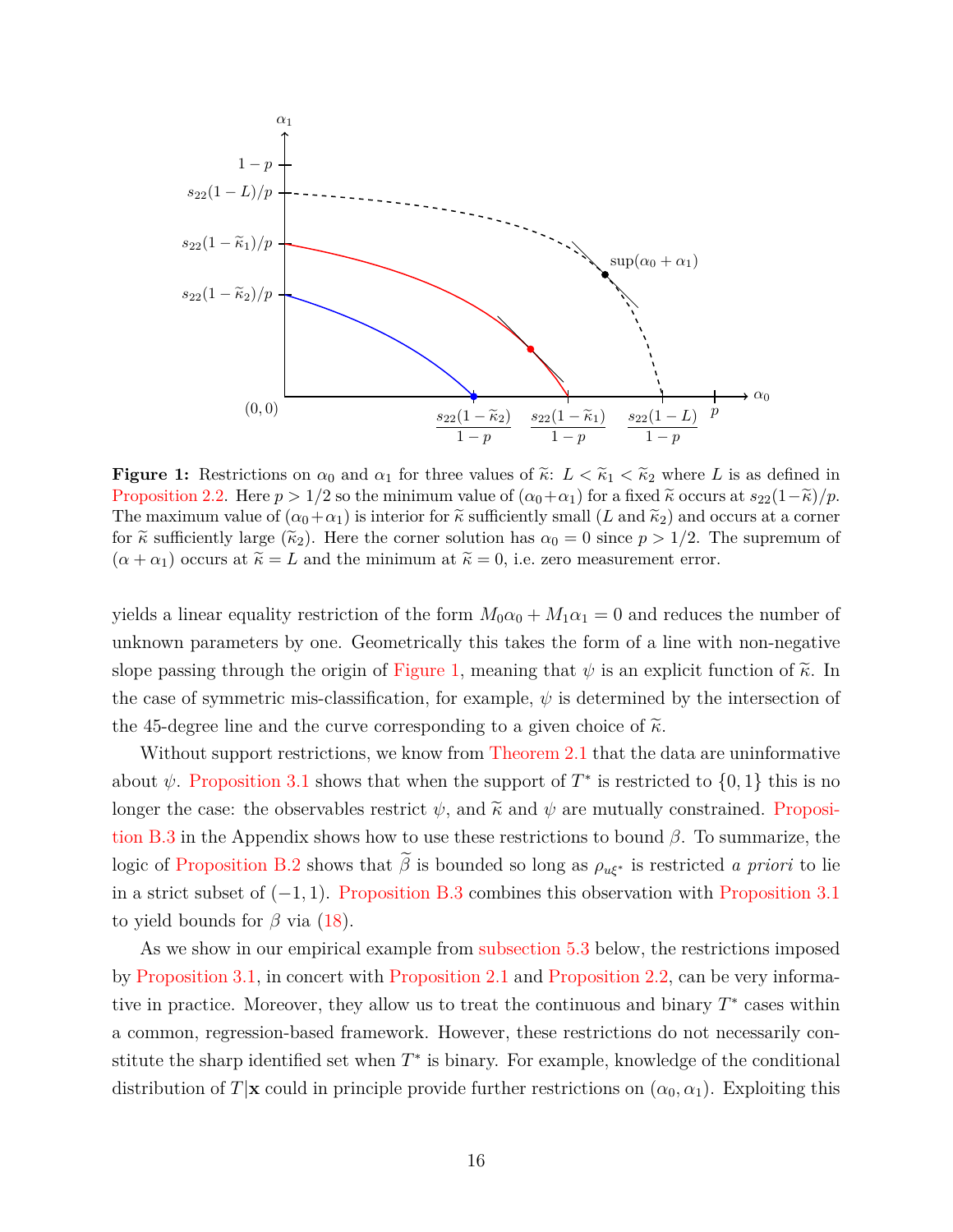information, however, would require modeling objects over which applied researchers remain agnostic when reporting OLS and IV regressions, even with a binary  $T^*$ . Accordingly we do not purse this possibility further here.<sup>[8](#page-17-1)</sup>

### <span id="page-17-0"></span>**4 Elicitation and Inference**

We now describe how to use our results from above to carry out Bayesian inference. We present two approaches: inference for the identified set  $\Theta$  and inference for the partially identified parameter  $\theta$ . We focus throughout on two cases that are common in applications: first a regressor  $T^*$  without support restrictions that is subject to classical measurement error, and second a binary  $T^*$  as examined in [section 3](#page-14-0) above. Sections [4.1](#page-18-0) and [4.2](#page-19-0) consider classical measurement error, i.e.  $\psi = 0$ , in which case  $\tilde{\beta} = \beta$ ,  $\tilde{\kappa} = \kappa$ , etc. Section [4.3](#page-20-0) explains the differences that arise when  $T^*$  is binary. Online Appendix  $D$  provides some discussion of the relationship between Bayesian and Frequentist inference in partially identified models.

Our approach relies on the principle that the choice of parameterization should make clear how any prior beliefs that cannot be falsified by data affect the ultimate result. For this reason, our derivations from above relate the identified set  $\Theta$  for the structural parameters  $\theta$ to the reduced form parameters  $\boldsymbol{\varphi} \equiv (\Sigma, \boldsymbol{\varphi}_y, \boldsymbol{\varphi}_T, \boldsymbol{\varphi}_z)$ , i.e.  $\Theta(\boldsymbol{\varphi})$ , such that any inferences we draw about  $\theta$  depend on the data only through  $\varphi$ . Because  $\varphi$  is point-identified, inference for this parameter vector is standard. We begin by assuming that the researcher has computed a posterior for  $\varphi$ . Section [subsection 4.4](#page-20-1) discusses how to obtain one.

We elicit researcher beliefs in the form of sign and interval restrictions,  $\mathcal{R}$ , over regressor endogeneity, instrument invalidity, and measurement error. Intersecting  $\Theta(\varphi)$  with  $\mathcal R$  adds relatively weak prior information to restrict the identified set in a transparent manner. To simplify the elicitation of  $\mathcal{R}$ , our results in [section 2](#page-5-0) are expressed in terms of scale-free parameters. The regressor endogeneity parameter  $\rho_{u\xi^*}$  and the instrument invalidity parameter  $\rho_{u\zeta}$  are correlations, and have the same meaning regardless of whether the measurement error is classical or non-classical. In practice, a researcher might state a sign restriction for one or both of these quantities, along with an upper bound that is thought to represent an implausibly large extent of correlation. The appropriate way to elicit information about measurement error depends on the nature of that error. In the classical measurement error case  $\psi = 0$  and hence  $\kappa = \tilde{\kappa}$ . In this case, one could elicit interval restrictions over the scale-free variance ratio  $\kappa$ . Because  $\kappa$  is defined net of covariates **x**, it may be easier in some settings

<span id="page-17-1"></span><sup>8</sup>For related results, see [DiTraglia and García-Jimeno](#page-34-12) [\(2019\)](#page-34-12) who derive the sharp identified set for a mis-classified, binary endogenous regressor given a valid instrument with discrete support, in an additively separable model with arbitrary dependence on exogenous covariates.

<span id="page-17-2"></span><sup>&</sup>lt;sup>9</sup>This is called a *transparent parameterization* in the statistics literature: see, e.g., [Gustafson](#page-34-0) [\(2015\)](#page-34-0).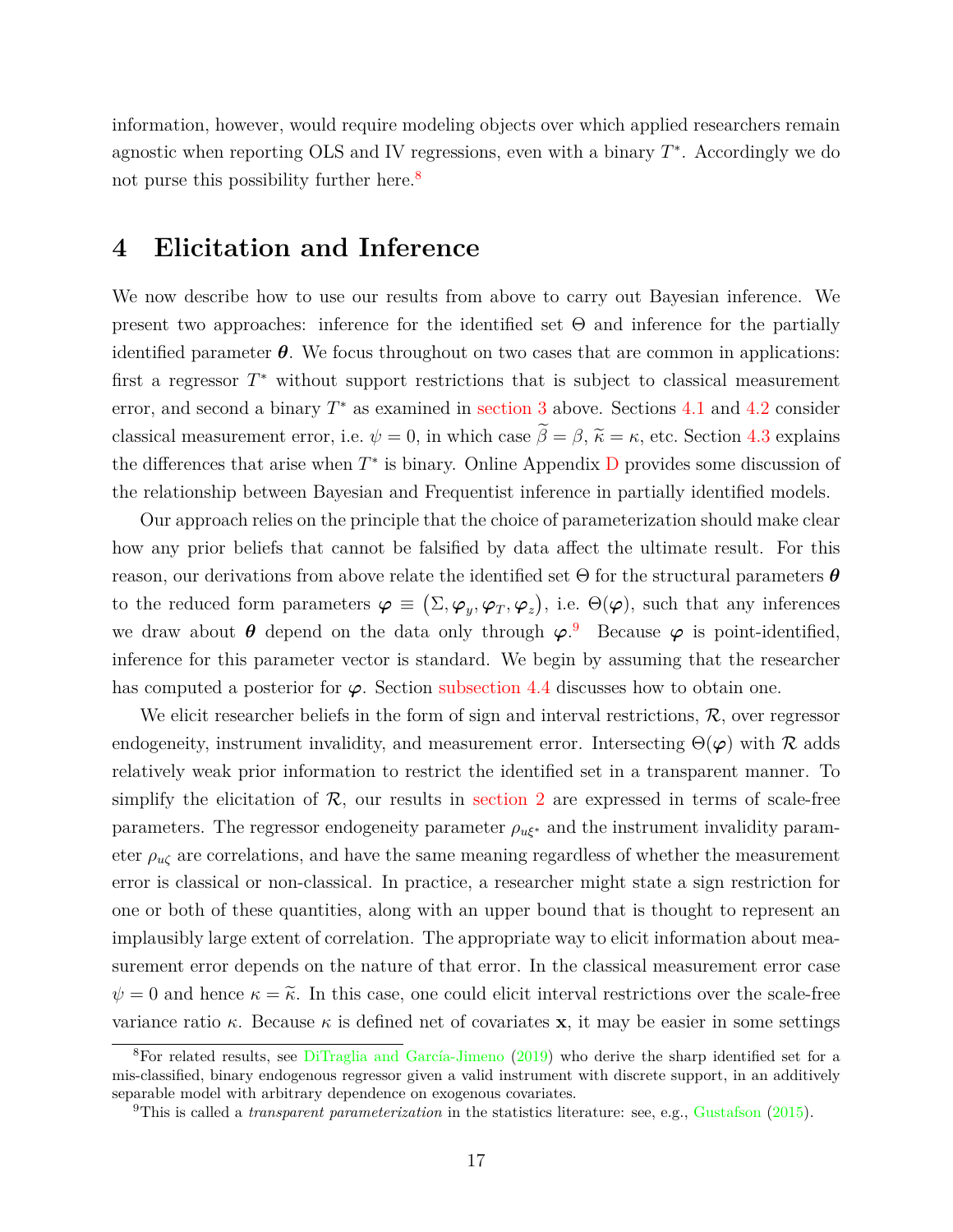to instead elicit  $\lambda \equiv \text{Var}(T^*)/\text{Var}(T)$  and transform this to  $\kappa$  via  $\kappa = (\lambda - R_{T,\mathbf{x}}^2)/(1 - R_{T,\mathbf{x}}^2)$ where  $R_{T,\mathbf{x}}^2$  is the R-squared from a regression of T on **x**. In the binary  $T^*$  case, neither  $\psi$ nor  $\widetilde{\kappa}$  is a natural parameter over which to elicit beliefs, but both are completely determined by  $\alpha_0$  and  $\alpha_1$ . It is over these mis-classification probabilities, also scale-free, that researchers would most likely be able to state beliefs.

#### <span id="page-18-0"></span>**4.1 Inference for the Identified Set**

We first consider Bayesian posterior inference for the identified set for  $\theta$  rather than the structural parameter vector itself. If  $\varphi^{(j)}$  is a draw from the posterior for  $\varphi$ , then  $\Theta(\varphi^{(j)}) \cap \mathcal{R}$ is a draw from the posterior distribution for the identified set for  $\theta$  under researcher beliefs R. By collecting a large number of these draws, one can summarize the posterior in a variety of different ways. First, one can construct a credible interval for the identified set of a particular structural parameter, such as  $\rho_{u\zeta}$  or  $\beta$ , under a set of *a priori* restrictions R. If R restricts  $\rho_{u\xi}^*$  to a proper subset of  $(-1,1)$ , then [Proposition B.1](#page-45-0) yields two sided bounds for the instrument invalidity parameter  $\rho_{u\zeta}$ , while [Proposition B.2](#page-46-0) yields two-sided bounds for the causal effect  $\beta$ . Suppose we wish to form a 90% credible interval for the identified set  $\mathscr B$  for  $\beta$ . To construct this interval, start with the conditional identified set  $\mathscr{B}(\bar{\varphi})$  evaluated at the posterior mean  $\bar{\varphi}$  and expand this interval outwards symmetrically until the resulting interval contains 90% of the identified sets. As we show in our empirical examples below, such intervals for  $\beta$  can in some cases be surprisingly informative, despite relaxing the requirement that z is a valid instrument.

Second, one can use the posterior to quantify the extent to which a particular set of *a priori* researcher beliefs R accords with the data by calculating the posterior probability that the intersection of  $\Theta(\varphi)$  with R is empty. Consider, for example, a researcher who believes that selection is negative ( $\rho_{u\xi^*}$  < 0) and wishes to assess whether this is compatible with a belief that her instrument is valid ( $\rho_{\mu\zeta} = 0$ ). If we define R to be the intersection of these two restrictions, then calculating the fraction of sets  $\Theta(\varphi^{(j)}) \cap \mathcal{R}$  that are nonempty yields the posterior probability that we cannot rule out instrument validity under a particular assumption about the direction of selection. We abbreviate this as  $\mathbb{P}(Valid)$  in our empirical examples below. If  $\mathbb{P}(\text{Valid})$  is small, the data strongly suggest that the assumed direction of selection is incompatible with instrument validity. More generally, consider any restriction  $\mathcal{R}$ . Calculating the fraction of sets  $\Theta(\varphi^{(j)}) \cap \mathcal{R}$  that are empty gives the posterior probability that R can be ruled out, a probability that we abbreviate as  $\mathbb{P}(\emptyset)$  in our empirical examples below. If P(∅) is small but nonzero, a researcher who feels confident in her *a priori* beliefs could elect to discard the draws  $\varphi^{(j)}$  for which  $\Theta(\varphi^{(j)}) \cap \mathcal{R}$  is empty. If  $\mathbb{P}(\varnothing)$  is large, this suggests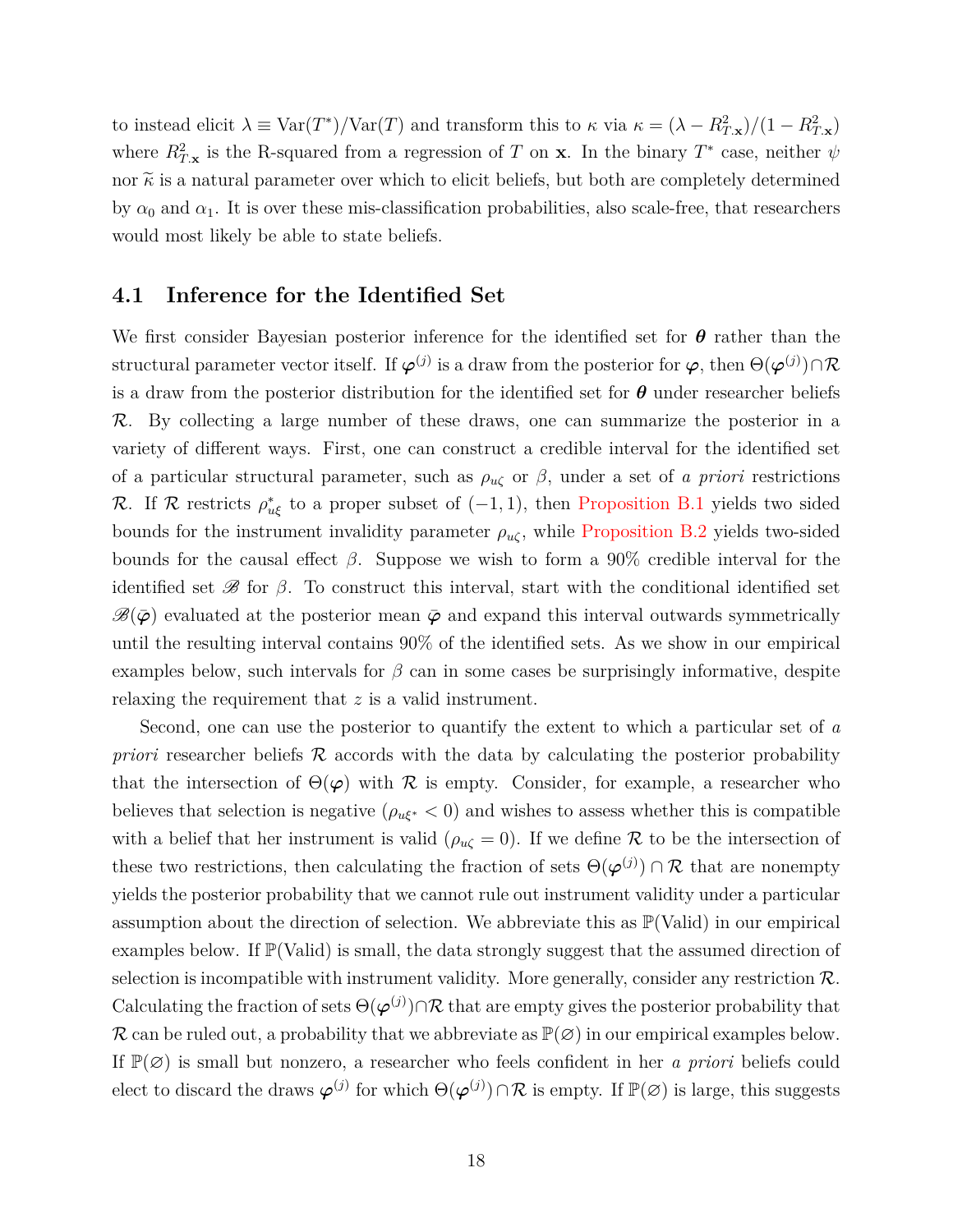that the beliefs encoded in  $\mathcal R$  are suspect, given the data. When  $\mathcal R$  restricts two or more dimensions of  $(\rho_{\mu\zeta}, \rho_{\mu\xi^*}, \kappa)$ , a large value of  $\mathbb{P}(\varnothing)$  indicates that the corresponding researcher beliefs are mutually incompatible *a posteriori*. This exercise illustrates an important general point of our approach. By making explicit the relationship between measurement error, treatment endogeneity, and instrument invalidity, our method allows researchers to learn whether their beliefs over these different dimensions of the problem cohere.

#### <span id="page-19-0"></span>**4.2 Inference for the Partially Identified Parameter**

Our second approach makes posterior probability statements about the partially identified *parameter*  $\theta$ , by averaging both over reduced form draws  $\varphi^{(j)}$  and a conditional prior placed on  $\Theta(\boldsymbol{\varphi}^{(j)})$ . Carrying out inference for  $\boldsymbol{\theta}$  rather than its identified set is attractive. For example, it allows one to compute the posterior probability that  $\beta$  is positive. This, however, comes at a cost: the need to specify a conditional prior over the identified set. Because it may be difficult in practice to elicit a fully informative prior, following [Moon and Schorfheide](#page-35-3) [\(2012\)](#page-35-3) we recommend placing a uniform reference prior on  $\Theta(\varphi^{(j)}) \cap \mathcal{R}$  (see Appendix [C](#page-48-0) for implementation details). Our use of this prior is intended to represent prior ignorance over  $\Theta(\varphi^{(j)}) \cap \mathcal{R}$ . Unavoidably, uniformity in one parameterization could imply a highly informative prior in some different parameterization. We emphasize, however, that the uniform serves here as a reference prior only. As such, one need not take it completely literally but could instead consider, for example, what kinds of deviations from uniformity would be necessary to support a particular belief about  $\beta$ .

A prior on the conditional identified set cannot be updated by the data. As such its influence on the posterior does not vanish as the sample size grows. For this reason, some caution is warranted when carrying out posterior inference for  $\theta$ . A researcher who is concerned about this issue may wish to carry out a Bayesian robustness exercise over a class of priors supported on the conditional identified set. If this class includes all possible priors over  $\Theta(\varphi^{(j)}) \cap \mathcal{R}$ , the resulting bounds on posterior probabilities for  $\theta$  will coincide with our inferences for the identified set from [4.1.](#page-18-0) While robust, such inferences are inherently conservative, as they summarize only the most extreme points of  $\Theta(\varphi^{(j)}) \cap \mathcal{R}$ . Suppose for example that each draw  $\Theta(\varphi^{(j)}) \cap \mathcal{R}$  includes a single point that implies a negative value of β. Then, inference for the identified set  $\mathscr B$  would produce no evidence against the claim that  $\beta \leq 0$ . In contrast, *any* reasonable prior over  $\Theta(\varphi^{(j)}) \cap \mathcal{R}$ , such as our uniform reference prior, would give 100% posterior probability to  $\{\beta > 0\}$ .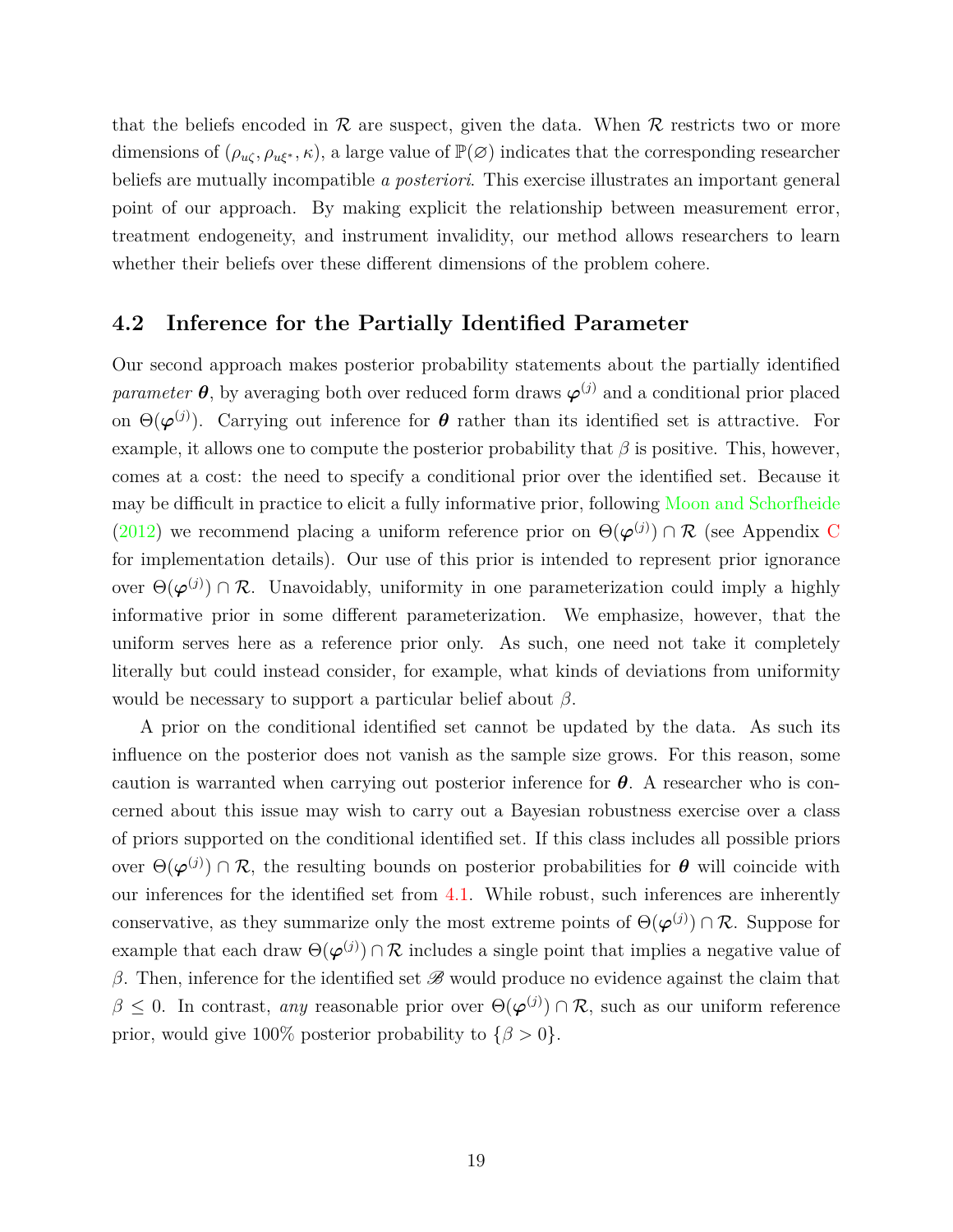## <span id="page-20-0"></span>**4.3 The Binary** T <sup>∗</sup> **Case**

We now summarize the modifications to our inference approaches from [subsection 4.1](#page-18-0) and [subsection 4.2](#page-19-0) that are required to treat the binary  $T^*$  case from [section 3.](#page-14-0) In this case,  $\psi$  is in general non-zero and hence  $\tilde{\kappa}$  and  $\tilde{\beta}$  need not equal  $\kappa$  and  $\beta$ . Note, however, that the meaning of  $\rho_{\mu\zeta}$ , along with that of  $\rho_{\mu\xi^*}$ , is unchanged in the binary  $T^*$  case. Moreover, [\(25\)](#page-12-0) does not involve  $\psi$ , nor does [Proposition 3.1](#page-15-1) impose cross-restrictions between  $\rho_{\mu\zeta}$  and  $\psi$ . As such, to carry out inference for  $\rho_{\mu\zeta}$  we can proceed *exactly* as we did in the classical measurement error case: all that changes is the interpretation of of  $\tilde{\kappa}$ . This underscores a key advantage of working with a scale-free parameterization: the interpretations of  $\rho_{u\zeta}$  and  $\rho_{u\xi^*}$  do not depend on  $\psi$ . [Proposition 3.1](#page-15-1) does, however, create a cross-restriction between  $\tilde{\kappa}$  and  $\psi$ . If  $\beta$  were our parameter of interest, we could ignore this fact and proceed as though the measurement error were classical. Because we are actually interested in  $\beta = (1 + \psi)\tilde{\beta}$ , an extra step is required. To carry out inference for the identified set for  $\beta$ , we rely on [Proposition B.3](#page-47-0) to yield bounds for  $\beta$  at any given reduced form draw  $\varphi^{(j)}$ . To carry out inference for the partially identified *parameter*  $\beta$ , we first draw  $\varphi^{(j)}$  and then sample  $(\widetilde{\kappa}^{(j)}, \rho_{u\xi^*}^{(j)}, \rho_{u\zeta}^{(j)})$  uniformly on the resulting conditional identified set, as described in [subsection 4.2.](#page-19-0) We then draw  $\psi^{(j)}$ uniformly from the interval  $[\psi(\tilde{\kappa}^{(j)}), \overline{\psi}(\tilde{\kappa}^{(j)})]$  defined in [Proposition 3.1.](#page-15-1) Given these draws, we construct the implied draw for  $\beta^{(j)}$  using the derivations from [section 2.](#page-5-0)

#### <span id="page-20-1"></span>**4.4 Posterior Inference for the Reduced Form Parameters**

To implement the procedures from [subsection 4.1](#page-18-0) and [subsection 4.2](#page-19-0) the researcher must first obtain a posterior for the reduced form parameters. As we showed above in [section 2,](#page-5-0) the reduced form regression slopes  $(\varphi_y, \varphi_T, \varphi_z)$  play no role in determining the identified set for θ. For this reason, we only require posterior draws for Σ. In our empirical examples below, we adopt the following simple approach. Given an iid sample of n observations  $(y_i, T_i, z_i, \mathbf{x}_i)$ , let  $\mathbf{y} = (y_1, \ldots, y_n)'$  and define **T** and **z** analogously. Further define  $X' = (\mathbf{x}'_1, \ldots, \mathbf{x}'_n)$  and  $Y = [\mathbf{y} \mathbf{T} \mathbf{z}]$ . We draw  $\Sigma$  from an Inverse-Wishart $(\nu, S)$  distribution where

$$
\nu = n - k + 3 + 1
$$
,  $S = (Y - X\widehat{B})'(Y - X\widehat{B})$ ,  $\widehat{B} = (X'X)^{-1}X'Y$ 

and k is the dimension of the exogenous covariate vector  $x_i$ . Note that the mean of this distribution equals  $S/(n-k)$ , the sample covariance matrix of OLS residuals from the reduced form regressions given in [\(6\)](#page-8-3). The Inverse-Wishart $(\nu, S)$  distribution is the marginal posterior for  $\Sigma$  in the multivariate reduced form regression obtained by stacking [\(6\)](#page-8-3) under a Jeffreys prior and normal errors (see e.g. [Zellner,](#page-35-12) [1971,](#page-35-12) Section 8.1).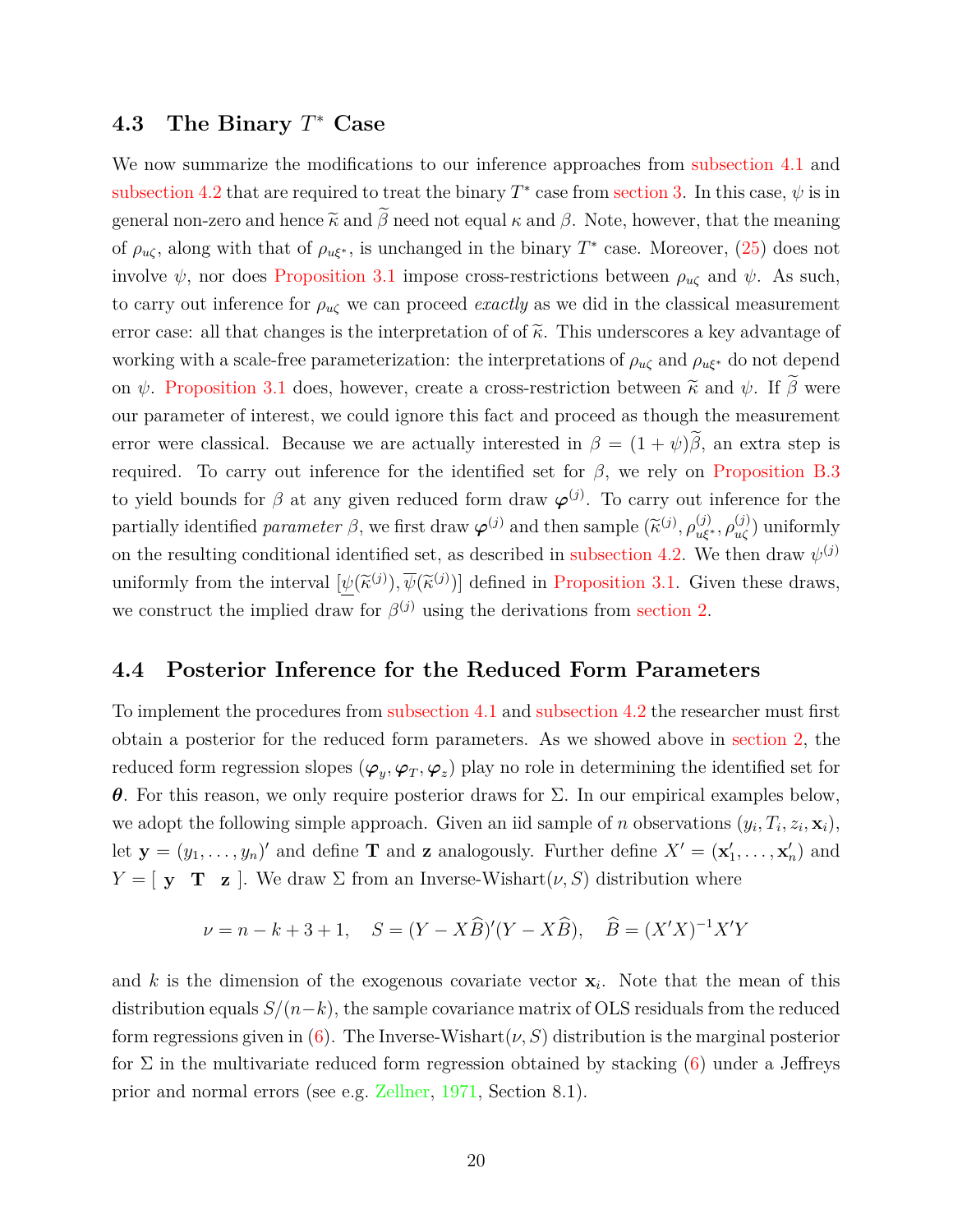For simplicity, we draw the reduced form covariance matrix from an Inverse-Wishart posterior in both the classical measurement error and binary  $T^*$  cases. Of course, the reduced form errors cannot be normal if any of the variables  $(y, T, z)$  is discrete. Nonetheless, our Inverse-Wishart posterior for  $\Sigma$  is still centered at  $S/(n-k)$  and is approximately normal in large samples under mild conditions, as we discuss in Appendix [D.](#page-49-0) Note that the bounds for  $\psi$  from [Proposition 3.1](#page-15-1) in the binary  $T^*$  case involve p. To address this minor complication, we adopt an empirical Bayes approach, setting p equal to the sample analogue  $\hat{p}$ . Because this quantity is very precisely estimated, its effect on our inferences is negligible. An alternative to our Inverse-Wishart posterior for  $\Sigma$  is the Bayesian Bootstrap approach followed by [Bollinger](#page-34-7) [and van Hasselt](#page-34-7) [\(2017\)](#page-34-7).

## <span id="page-21-0"></span>**5 Empirical Examples**

We now present three empirical examples illustrating how the framework described above can be applied in practice. The examples in Sections [5.1](#page-21-1) and [5.2](#page-26-0) involve a continuous treatment which we assume is subject to classical measurement error, i.e.  $\psi = 0$ ,  $\tilde{\kappa} = \kappa$  and  $\tilde{\beta} = \beta$ . In contrast, the example in Section [5.3](#page-29-0) involves a binary treatment, so that any measurement error that is present must be non-classical.

#### <span id="page-21-1"></span>**5.1 The Colonial Origins of Comparative Development**

[Acemoglu et al.](#page-33-7) [\(2001\)](#page-33-7) study the effect of institutions on GDP per capita using a crosssection of 64 countries. Because institutional quality is endogenous, they use differences in the mortality rates of early western settlers across colonies as an instrumental variable. We consider their benchmark specification

> log GDP/capita = constant +  $\beta$  (Institutions) + u Institutions = constant +  $\pi$  (log Settler Mortality) + v

which does not include covariates.<sup>[10](#page-21-2)</sup> This yields an IV estimate of 0.94 with a standard error of 0.16 – nearly twice as large as the corresponding OLS estimate of 0.52 with a standard error of 0.06. The authors attribute this disparity to classical measurement error:

This estimate is highly significant …and in fact larger than the OLS estimates …This suggests that measurement error in the institutions variables that creates attenuation

<span id="page-21-2"></span><sup>&</sup>lt;sup>10</sup>Additional results, available upon request, consider alternative specifications that include covariates. The results are essentially unchanged.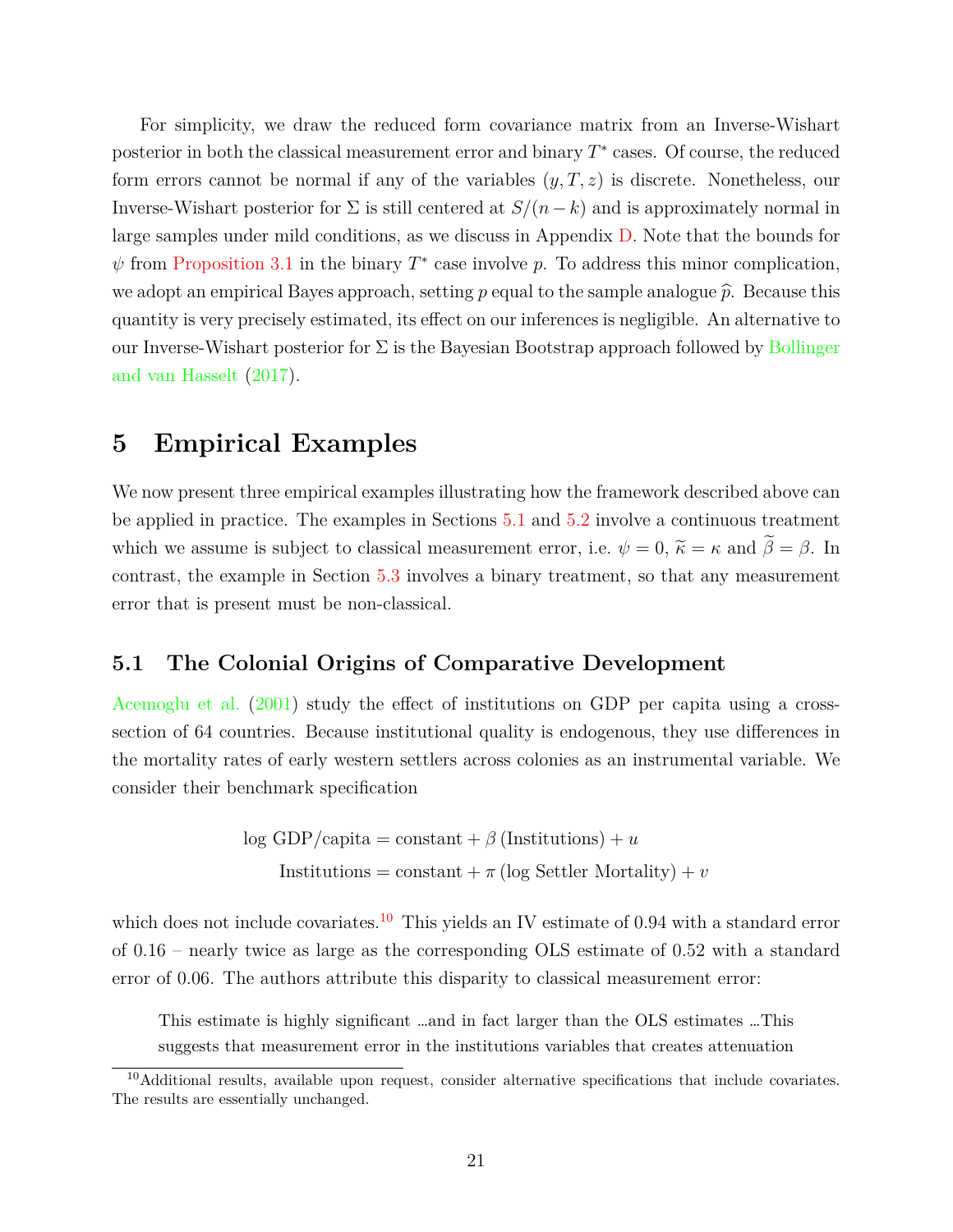bias is likely to be more important that reverse causality and omitted variables biases. [\(Acemoglu et al.,](#page-33-7) [2001,](#page-33-7) p. 1385)

[Acemoglu et al.](#page-33-7) [\(2001\)](#page-33-7) state two beliefs that are relevant for our partial identification exercise. First, their discussion implies there is likely a positive correlation between "true" institutions and the main equation error term  $u$ . This could arise from reverse causality – wealthier societies can afford better institutions – or omitted variables, such as legal origin or British culture, which are likely to be positively correlated with present-day institutional quality. We encode this belief using the prior restriction  $0 < \rho_{u\xi^*} < 0.9$  below, ruling out only unreasonably large values of treatment endogeneity.<sup>[11](#page-22-0)</sup> Second, in a footnote that uses an alternative measure of institutions as an instrument for the first, the authors argue that measurement error could be substantial.<sup>[12](#page-22-1)</sup> Taken at face value, the calculations from this footnote imply a point estimate of  $\kappa = 0.6$  which would mean that 40 percent of the variation in measured institutions is noise.<sup>[13](#page-22-2)</sup> Below we consider two alternative ways of encoding this auxiliary information about  $\kappa$ .

Results for the Colonial Origins example appear in [Table 1.](#page-23-0) Estimates and bounds for  $\beta$ indicate the percentage increase in GDP per capita that would result from a one point increase in the quality of institutions, as measured by average protection against expropriation risk. All other values in the table are unitless: they are either probabilities, correlations, or variance ratios. OLS and IV estimates and standard errors, along with an estimate of the lower bound L for  $\kappa$ , appear in the first row of Panel (I). Panel (II) presents inferences for the identified set. The first column of Panel (II) gives the fraction of posterior draws for the reduced form parameters that yield an empty identified set, while the second column gives the fraction that are compatible with a valid instrument:  $\rho_{u\zeta} = 0$ . The third and fourth columns of Panel (II) present 90% posterior credible intervals for the identified sets for  $\rho_{u\zeta}$  and  $\beta$ , constructed by symmetrically expanding around the conditional identified set evaluated at the posterior mean for  $\Sigma$ , as described in [subsection 4.1.](#page-18-0) In contrast, panel (III) presents posterior medians and 90% highest posterior density intervals for  $\rho_{u\zeta}$  and  $\beta$ , based on the uniform reference prior described in [subsection 4.2.](#page-19-0)

<span id="page-22-0"></span><sup>&</sup>lt;sup>11</sup>By [Corollary 2.2,](#page-13-2) the identified set for  $\beta$  is  $(-\infty, \infty)$  unless  $\rho_{u\xi^*}$  is restricted. Here we impose the researchers' stated belief that  $\rho_{u\xi^*} > 0$  along with an extremely conservative upper bound for  $\rho_{u\xi^*}$  of 0.9.

<span id="page-22-1"></span><sup>&</sup>lt;sup>12</sup>Footnote  $\#19$  of [Acemoglu et al.](#page-33-7) [\(2001\)](#page-33-7) states "We can ascertain, to some degree, whether the difference between OLS and 2SLS estimates could be due to measurement error by making use of an alternative measure of institutions …This suggests that 'measurement error' in the institutions variables …is of the right order of magnitude to explain the difference between the OLS and 2SLS estimates."

<span id="page-22-2"></span><sup>&</sup>lt;sup>13</sup>Suppose  $T_1$  and  $T_2$  are two measures of institutions that are subject to classical measurement error:  $T_1 = T^* + w_1$  and  $T_2 = T^* + w_2$ . Both  $T_1$  and  $T_2$  suffer from precisely the same degree of endogeneity, because they inherit this problem from  $T^*$  alone under the assumption of classical measurement error. Thus, the OLS estimator based on  $T_1$  converges to  $\kappa(\beta + \sigma_{T^*u}/\sigma_{T^*}^2)$  while the IV estimator that uses  $T_2$  to instrument for  $T_1$  converges to  $\beta + \sigma_{T^*u}/\sigma_{T^*}^2$ . The ratio identifies  $\kappa: 0.52/0.87 \approx 0.6$ .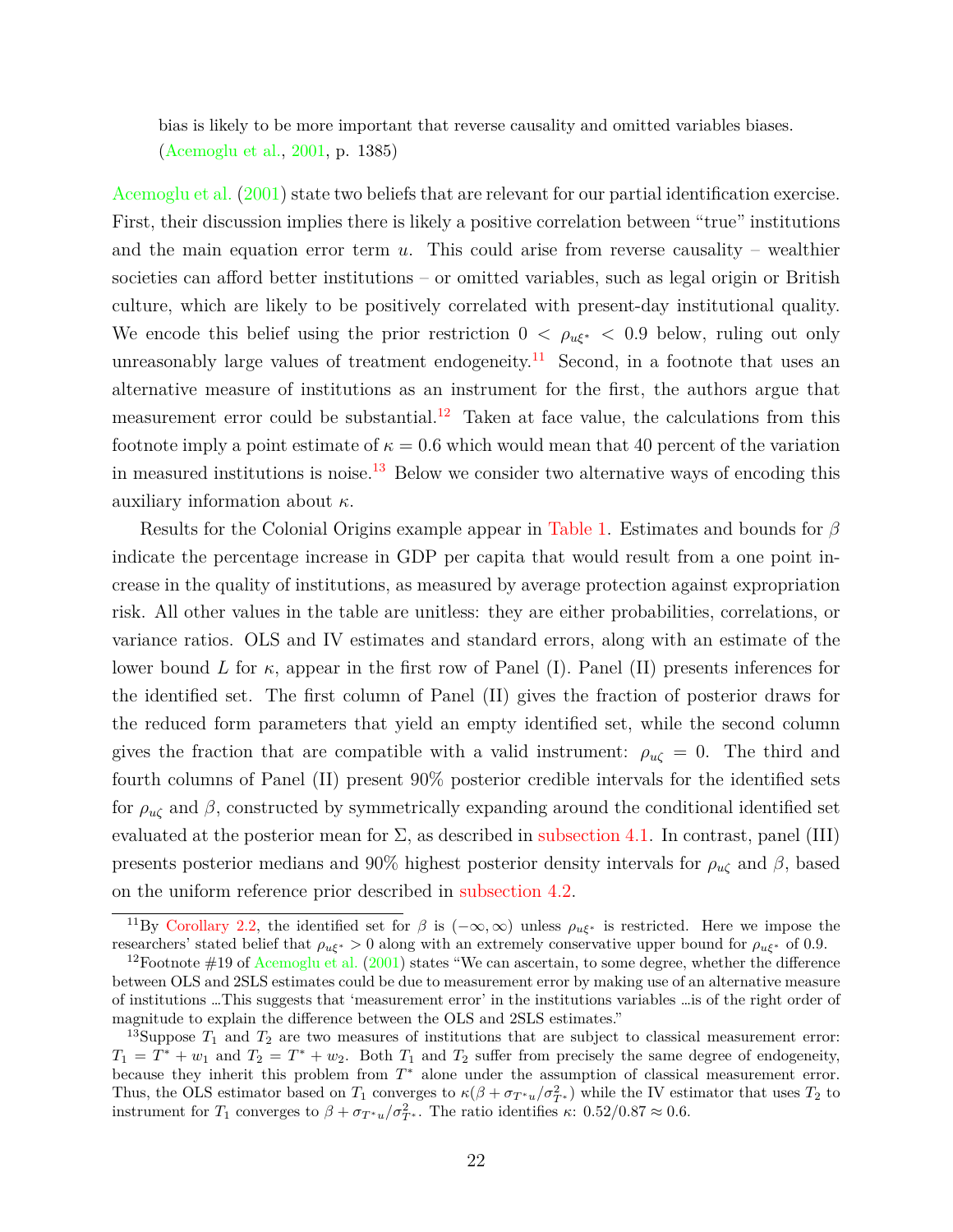<span id="page-23-0"></span>

| $\beta$ . In contrast, Panel (III) presents posterior medians and 90% credible intervals for the partially identified parameters $\rho_{u\zeta}$ and $\beta$ under<br>restrictions on $(\kappa, \rho_{u\xi^*})$ . Panel (II) gives posterior inference for the identified set. The column $\mathbb{P}(\emptyset)$ gives the fraction of reduced form<br>parameter draws that yield an empty identified set, while $\mathbb{P}(Vali)$ gives the fraction of reduced form parameter draws compatible with<br>a valid instrument ( $\rho_{u\zeta} = 0$ ). The remaining columns of Panel (II) give 90% posterior credible intervals for the identified set for $\rho_{u\zeta}$ and<br>Table 1: Results for Colonial Origins Example. Panel (I) contains OLS and IV estimates and standard errors, and the posterior mean<br>estimate for the lower bound L for $\kappa$ and $\rho_{uz}$ from Proposition 2.2 Panels (II) and (III) present posterior inferences under interval<br>$(II)$ Inference for $\Theta$<br>$\left[-1.00,0.61\right]$<br>$\rho_{u\zeta}$<br>$[-, -]$<br>$\rho_{u\zeta}$<br>$\mathbb{P}(Valid)$<br>$1.00$<br>$\mathbb{P}(Valid)$<br>0.30<br>$\mathbf{I}$<br>a conditionally uniform reference prior. See section 4 for details.<br>$\mathbb{P}(\varnothing)$<br>0.00<br>$\mathbb{P}(\varnothing)$<br>0.26<br>0.00<br>(I) Summary Statistics<br>0.49<br>L<br>0.54<br>$\overline{L}$<br>(0.03)<br>0.19<br>$\geq$<br>(0.16)<br>0.94<br>$\geq$<br>(0.01)<br><b>OLS</b><br>0.10<br>(0.06)<br><b>OLS</b><br>0.52<br>$(\kappa,\rho_{u\xi^*})\in(0,1]\times[-0.9,0]$<br>$(\kappa,\rho_{u\xi^*})\in(0.6,1]\times[0,0.9]$<br>$(\kappa,\rho_{u\xi^*})\in(0,0.6]\times[0,0.9]$<br>Was Weber Wrong? $(n = 452)$<br>Colonial Origins $(n = 64)$ | $[-0.81, -0.17]$<br>$\begin{array}{c}[-,0.57] \\ -0.57\end{array}$<br>$\rho_{u\zeta}$<br>$[-0.66, 1.05]$<br>$\begin{bmatrix} - & - \\ - & - \end{bmatrix}$<br>$\varnothing$ | [0.01, 0.94]<br>$\begin{array}{c} -1.49 \\ -0.49 \end{array}$<br>$\varphi$ |
|------------------------------------------------------------------------------------------------------------------------------------------------------------------------------------------------------------------------------------------------------------------------------------------------------------------------------------------------------------------------------------------------------------------------------------------------------------------------------------------------------------------------------------------------------------------------------------------------------------------------------------------------------------------------------------------------------------------------------------------------------------------------------------------------------------------------------------------------------------------------------------------------------------------------------------------------------------------------------------------------------------------------------------------------------------------------------------------------------------------------------------------------------------------------------------------------------------------------------------------------------------------------------------------------------------------------------------------------------------------------------------------------------------------------------------------------------------------------------------------------------------------------------------------------------------------------------------------------------------------------------------------------------------------------------------------------------------------------------------------------------|-----------------------------------------------------------------------------------------------------------------------------------------------------------------------------|----------------------------------------------------------------------------|
|                                                                                                                                                                                                                                                                                                                                                                                                                                                                                                                                                                                                                                                                                                                                                                                                                                                                                                                                                                                                                                                                                                                                                                                                                                                                                                                                                                                                                                                                                                                                                                                                                                                                                                                                                      |                                                                                                                                                                             |                                                                            |
|                                                                                                                                                                                                                                                                                                                                                                                                                                                                                                                                                                                                                                                                                                                                                                                                                                                                                                                                                                                                                                                                                                                                                                                                                                                                                                                                                                                                                                                                                                                                                                                                                                                                                                                                                      |                                                                                                                                                                             |                                                                            |
|                                                                                                                                                                                                                                                                                                                                                                                                                                                                                                                                                                                                                                                                                                                                                                                                                                                                                                                                                                                                                                                                                                                                                                                                                                                                                                                                                                                                                                                                                                                                                                                                                                                                                                                                                      |                                                                                                                                                                             |                                                                            |
|                                                                                                                                                                                                                                                                                                                                                                                                                                                                                                                                                                                                                                                                                                                                                                                                                                                                                                                                                                                                                                                                                                                                                                                                                                                                                                                                                                                                                                                                                                                                                                                                                                                                                                                                                      |                                                                                                                                                                             |                                                                            |
|                                                                                                                                                                                                                                                                                                                                                                                                                                                                                                                                                                                                                                                                                                                                                                                                                                                                                                                                                                                                                                                                                                                                                                                                                                                                                                                                                                                                                                                                                                                                                                                                                                                                                                                                                      |                                                                                                                                                                             |                                                                            |
|                                                                                                                                                                                                                                                                                                                                                                                                                                                                                                                                                                                                                                                                                                                                                                                                                                                                                                                                                                                                                                                                                                                                                                                                                                                                                                                                                                                                                                                                                                                                                                                                                                                                                                                                                      |                                                                                                                                                                             |                                                                            |
|                                                                                                                                                                                                                                                                                                                                                                                                                                                                                                                                                                                                                                                                                                                                                                                                                                                                                                                                                                                                                                                                                                                                                                                                                                                                                                                                                                                                                                                                                                                                                                                                                                                                                                                                                      |                                                                                                                                                                             |                                                                            |
|                                                                                                                                                                                                                                                                                                                                                                                                                                                                                                                                                                                                                                                                                                                                                                                                                                                                                                                                                                                                                                                                                                                                                                                                                                                                                                                                                                                                                                                                                                                                                                                                                                                                                                                                                      |                                                                                                                                                                             |                                                                            |
|                                                                                                                                                                                                                                                                                                                                                                                                                                                                                                                                                                                                                                                                                                                                                                                                                                                                                                                                                                                                                                                                                                                                                                                                                                                                                                                                                                                                                                                                                                                                                                                                                                                                                                                                                      |                                                                                                                                                                             |                                                                            |
|                                                                                                                                                                                                                                                                                                                                                                                                                                                                                                                                                                                                                                                                                                                                                                                                                                                                                                                                                                                                                                                                                                                                                                                                                                                                                                                                                                                                                                                                                                                                                                                                                                                                                                                                                      |                                                                                                                                                                             | (III) Inference for $\theta$                                               |
|                                                                                                                                                                                                                                                                                                                                                                                                                                                                                                                                                                                                                                                                                                                                                                                                                                                                                                                                                                                                                                                                                                                                                                                                                                                                                                                                                                                                                                                                                                                                                                                                                                                                                                                                                      | $\rho_{u\zeta}$<br>$\varnothing$                                                                                                                                            | $\varphi$                                                                  |
|                                                                                                                                                                                                                                                                                                                                                                                                                                                                                                                                                                                                                                                                                                                                                                                                                                                                                                                                                                                                                                                                                                                                                                                                                                                                                                                                                                                                                                                                                                                                                                                                                                                                                                                                                      |                                                                                                                                                                             |                                                                            |
|                                                                                                                                                                                                                                                                                                                                                                                                                                                                                                                                                                                                                                                                                                                                                                                                                                                                                                                                                                                                                                                                                                                                                                                                                                                                                                                                                                                                                                                                                                                                                                                                                                                                                                                                                      | 0.32<br>$[-0.24, 0.57]$ $[-0.02, 1.00]$                                                                                                                                     | 0.37                                                                       |
| 0.00<br>$(\kappa,\rho_{u\xi^*})\in(0.8,1]\times[-0.9,0]$                                                                                                                                                                                                                                                                                                                                                                                                                                                                                                                                                                                                                                                                                                                                                                                                                                                                                                                                                                                                                                                                                                                                                                                                                                                                                                                                                                                                                                                                                                                                                                                                                                                                                             | $[-0.15, 0.28]$<br>$[-0.10, 0.82]$<br>[0.06, 0.66]<br>$[-0.24, 0.45]$<br>1.00                                                                                               | [0.10, 0.42]<br>[0.12, 0.61]<br>0.06                                       |
|                                                                                                                                                                                                                                                                                                                                                                                                                                                                                                                                                                                                                                                                                                                                                                                                                                                                                                                                                                                                                                                                                                                                                                                                                                                                                                                                                                                                                                                                                                                                                                                                                                                                                                                                                      |                                                                                                                                                                             |                                                                            |

form parameter draws that yield an empty identified set, while  $\mathbb{P}(Valid)$  gives the fraction of reduced form parameter draws compatible with a valid increment  $(a \leq 0)$ . The version columns of Panol (II) gives  $00\%$  pos with a valid instrument ( $\rho_{u\zeta} = 0$ ). The remaining columns of Panel (II) give 90% posterior credible intervals for the identified set for  $\zeta$  and  $\zeta$  is a set for the identified set for  $\zeta$  is a set for  $\zeta$  in  $\rho_{u\zeta}$  and β In contrast, Panel (III) presents posterior medians and 90% credible intervals for the partially identified parameters  $\rho_{u\zeta}$  and β undow a conditionally intervally identified parameters  $\rho_{u\zeta}$  a

with a valid instrument ( $\rho_{u\zeta} = 0$ ). The remaining columns of Panel (II) give 90% posterior credible intervals for the identified set for  $\rho_{u\zeta}$  and  $\beta$  In contrast, Panel (III) presents posterior medians and 90%

 $\beta$  under a conditionally uniform reference prior. See section 4 for details.  $\beta$  under a conditionally uniform reference prior. See [section](#page-17-0) 4 for details.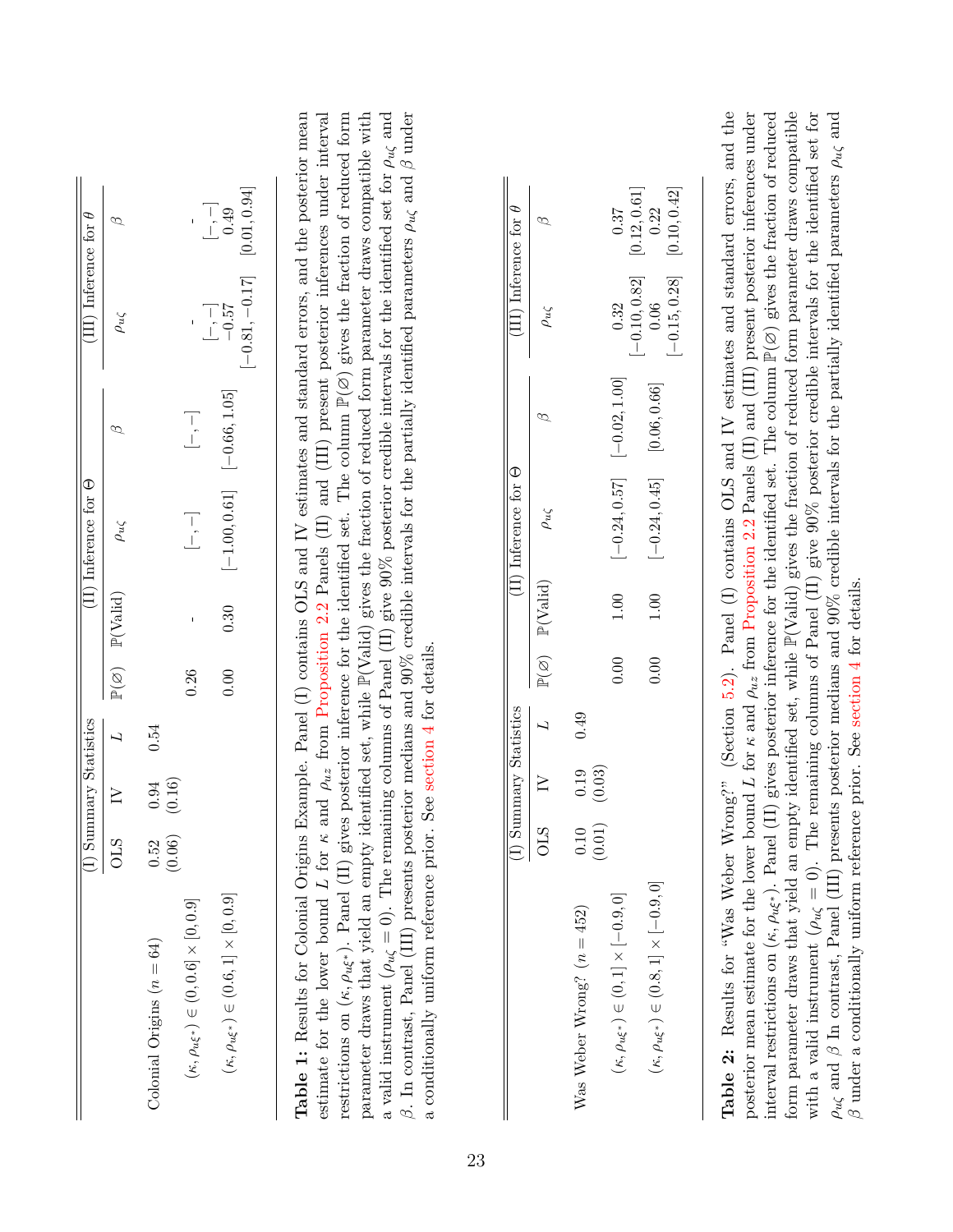We first consider an *a priori* restriction that  $\kappa < 0.6$ , placing a *lower bound* on the extent of measurement error. This restriction comes from personal communication with one of the authors of [Acemoglu et al.](#page-33-7)  $(2001)^{14}$  $(2001)^{14}$  $(2001)^{14}$  $(2001)^{14}$  Under this restriction, approximately 26 percent of the draws for the reduced form parameters yield an *empty* identified set, as shown in the first column of Panel (II). Intuitively, this means that there are covariance matrices  $\Sigma$  that are close to the maximum likelihood estimate  $\widehat{\Sigma}$  but which rule out the region  $(\kappa, \rho_{\mu\xi^*}) \in (0, 0.6] \times [0, 0.9]$ . The problem is not the restriction on  $\rho_{\mu\xi^*}$  but on  $\kappa$ : the data place no restrictions on the extent of treatment endogeneity although they do provide an upper bound on the extent of measurement error, as shown in [Theorem 2.1.](#page-13-0) Indeed, the proposed *a priori* upper bound of 0.6 for  $\kappa$  is only slightly larger than our point estimate of 0.54 for L, the lower bound defined in [Proposition 2.2.](#page-12-2) After accounting for uncertainty over Σ, we find that 26 percent of the posterior density for L lies above 0.6. As such, our framework strongly suggests that the belief  $\kappa < 0.6$  is incompatible with the data, and we cannot proceed further under this prior.

We now consider a second restriction that takes 0.6 as a lower bound on  $\kappa$ , while continuing to impose  $\rho_{u\xi^*} \in [0, 0.9]$ . This restriction places an *upper* bound on the extent of measurement error, ruling out the most extreme possible values of  $\kappa$ . Results for this restriction appear in the third row of Table [1.](#page-23-0) This restriction does not yield empty identified sets, as we see from the first column of Panel (II). It does however, strongly suggest that settler mortality is an invalid instrument: 70% of the posterior draws for the reduced form parameters exclude  $\rho_{\mu\zeta} = 0$  under the restriction  $(\kappa, \rho_{\mu\xi^*}) \in (0.6, 1] \times [0, 0.9]$ . Figure [2a](#page-25-0) makes this point in a slightly different way, by depicting the identified set for  $(\kappa, \rho_{u\ell^*}, \rho_{u\ell}),$ evaluated at the posterior mean for  $\hat{\Sigma}$ , in the region where  $\rho_{u\xi^*}$  is positive.<sup>[15](#page-24-1)</sup> The gray region corresponds to  $L < \kappa < 0.6$ , the largest amount of measurement error consistent with  $\hat{\Sigma}$ . We see from the figure that the plane  $\rho_{u\zeta} = 0$  only intersects the identified set in the region where measurement error is extremely severe. Moreover, unless  $\kappa = L$ ,  $\rho_{u\zeta} = 0$  implies that  $\rho_{u\xi^*}$  must be close to zero, in other words that institutions are approximately exogenous. This seems implausible. Indeed, under the restriction  $(\kappa, \rho_{u\xi^*}) \in (0.6, 1] \times [0, 0.9]$ , depicted in shades of red and blue in Figure [2a,](#page-25-0) the identified set resides exclusively below the plane  $\rho_{\mu\zeta} = 0$ , suggesting that log settler mortality is *negatively* correlated with the unobservables.

Figure [2a](#page-25-0) shows that one would need to place high *a priori* probability on implausible regions of the identified set to support the belief that settler mortality is a valid instrument. Because this set is evaluated at a single value of  $\Sigma$ , however, the figure does not account for

<span id="page-24-0"></span><sup>&</sup>lt;sup>14</sup>Based on footnote 19 of the paper, he expressed the belief that at least 40 percent of the measured variation in quality of institutions was likely to be noise.

<span id="page-24-1"></span><sup>&</sup>lt;sup>15</sup>Note that under our Jeffreys prior the posterior mean equals the maximum likelihood estimator.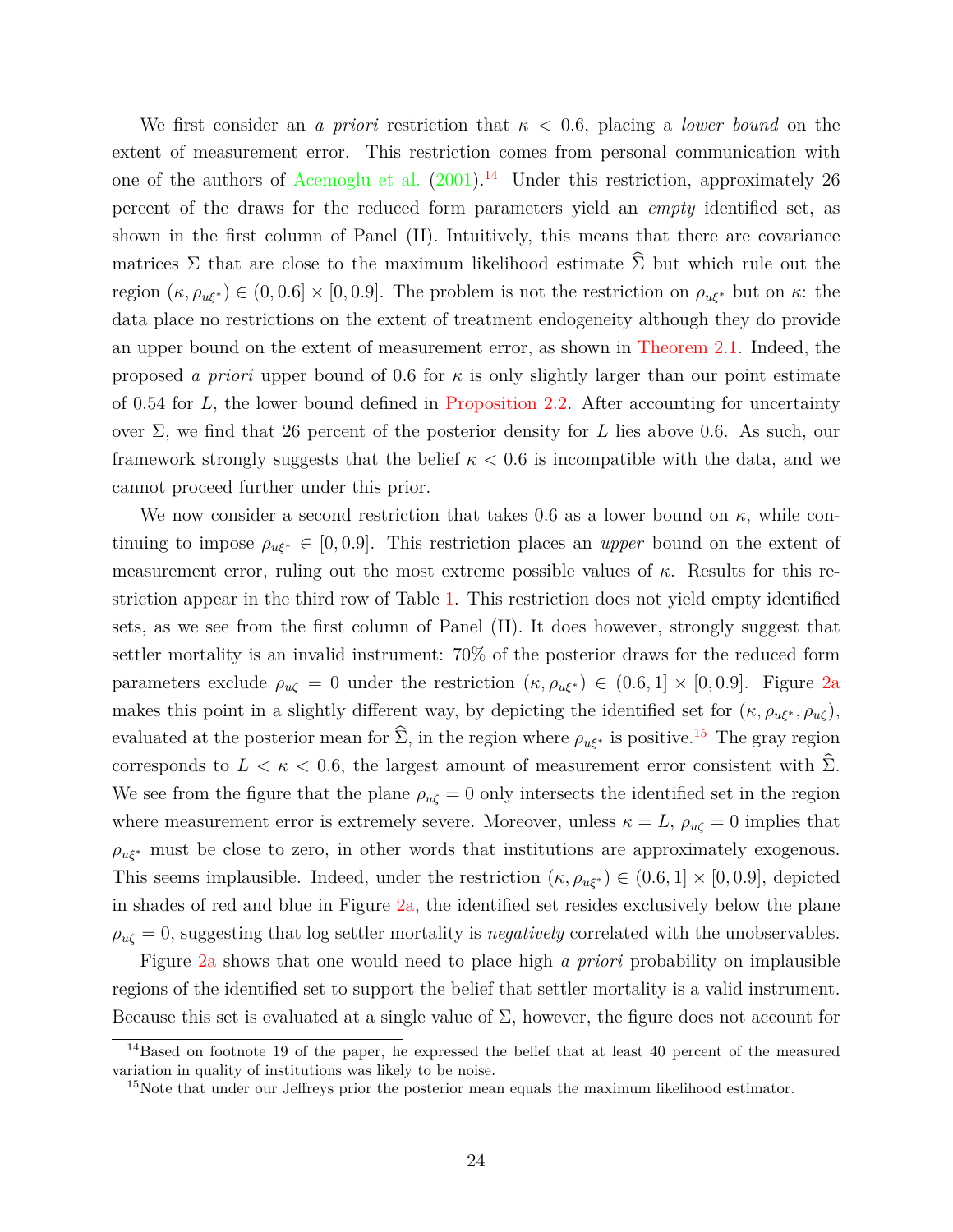uncertainty over the reduced form parameters. In contrast, the posterior credible interval for  $\rho_{\mu\zeta}$  in Panel (III) averages both over the posterior for  $\Sigma$  *and* over the conditional identified sets themselves, via a uniform reference prior.<sup>[16](#page-25-1)</sup> This interval shows that, averaging over reduced form draws, the *relative area* of the conditional identified compatible with a valid instrument is very small. Notice the stark contrast between our credible interval for the *parameter*  $\rho_{u\zeta}$  in Panel (III) and that for the *identified set* for  $\rho_{u\zeta}$  in Panel (II). Panel (II) shows that we cannot exclude the possibility that the identified set for  $\rho_{u\zeta}$  includes zero, averaged over uncertainty in  $\Sigma$ . In contrast, Panel (III) shows that one would need to place an inordinate amount of *a priori* probability over very small regions of the identified set to support the claim that  $z$  is a valid instrument.

<span id="page-25-0"></span>

**(a)** Identified Set at Posterior Mean for Σ **(b)** Posterior for Treatment Effect

**Figure 2:** Results for the Colonial Origins example from Section [5.1.](#page-21-1) Panel (a) plots the identified set for  $(\rho_{u\zeta}, \rho_{u\xi^*}, \kappa)$  evaluated at the posterior mean for  $\Sigma$  in the region corresponding to a positive selection effect:  $\rho_{u\xi^*} \in [0, 0.9]$ . The region in which  $0.6 > \kappa$  is shaded in gray while the colors on the remainder of the surface correspond to the implied value of the treatment effect  $\beta$ . Panel (b) gives the posterior for the partially identified parameter  $\beta$  under a uniform prior on the intersection of the restriction  $(\kappa, \rho_{u\xi^*}) \in [0.6, 1] \times [0, 0.9]$  with the conditional identified set (see [subsection 4.2](#page-19-0)) for details). The dashed red line gives the OLS estimate and the blue line the IV estimate.

The primary question of interest, of course, is not the validity of settler mortality as an instrumental variable, but the causal effect of institutions on development. The colored region in Figure [2a](#page-25-0) shows how  $\kappa$ ,  $\rho_{u\xi^*}$  and  $\rho_{u\zeta}$  map into corresponding values for β. Blue indicates a positive treatment effect, red a negative treatment effect, and white a zero treat-

<span id="page-25-1"></span><sup>16</sup>See [subsection 4.2.](#page-19-0)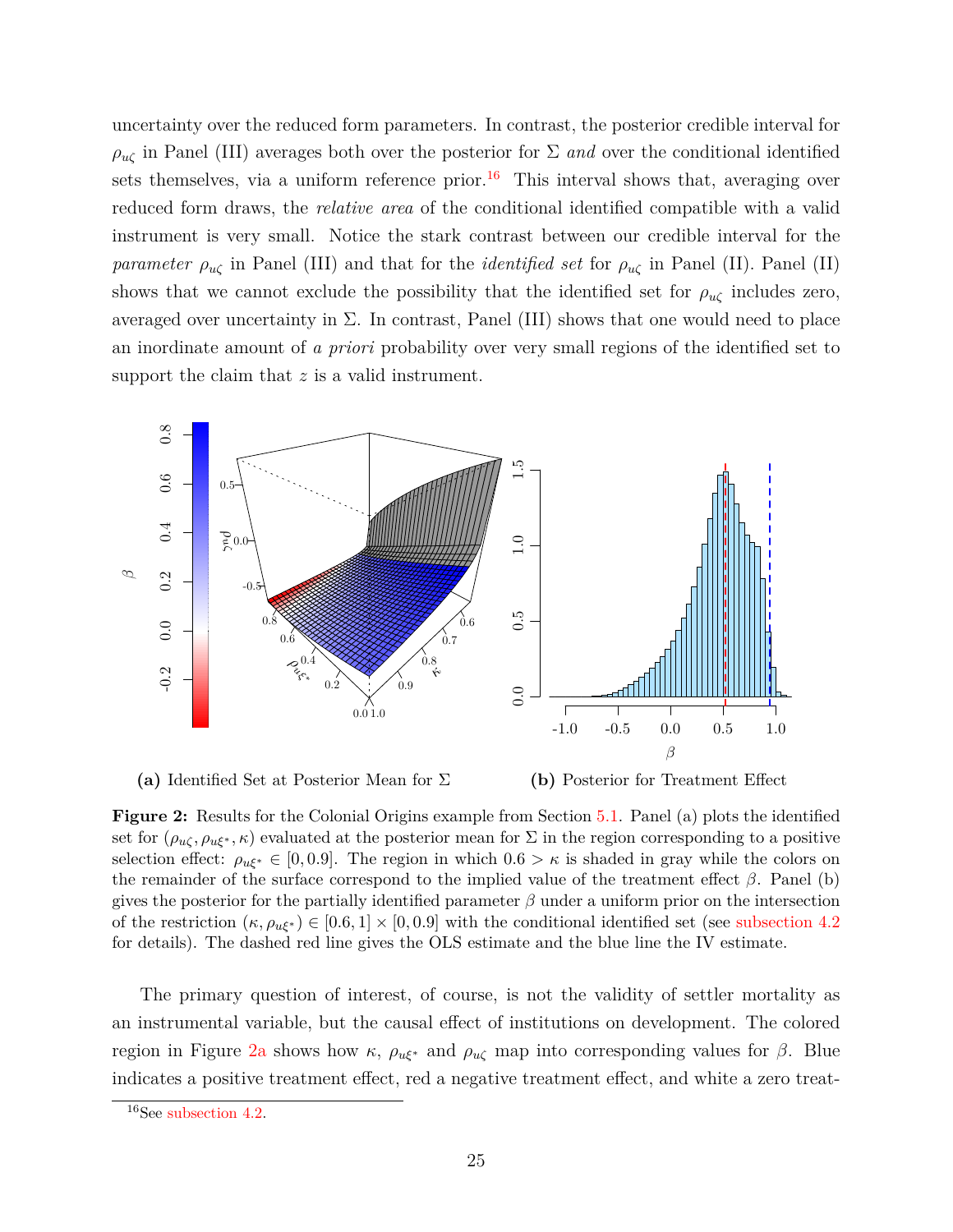ment effect. In both directions, darker colors indicate larger magnitudes. As seen from the figure, we cannot rule out negative values for  $\beta$ . The posterior credible set for the identified set for  $\beta$  from columns 3–4 of Panel (II) tells the same story, while accounting for sampling uncertainty in  $\Sigma$ . Notice from Figure [2a,](#page-25-0) however, that at least when evaluated at  $\widehat{\Sigma}$ , the identified set implies negative values for  $\beta$  only in the region where  $\rho_{u\xi^*}$  is extremely large and there is very little measurement error ( $\kappa$  is close to one). Because the posterior for  $\beta$  is determined *entirely* from these extreme points, the resulting inference is very conservative, a concern that we raised above in [subsection 4.2.](#page-19-0) This observation motivates the idea of averaging not only over reduced form draws  $\Sigma$  but also over the conditional identified set itself, as we do in Panel (III), using a uniform reference prior. Unlike the posterior credible interval for the identified *set* for  $\beta$  in Panel (II), our posterior credible interval for the partially identified *parameter* β, constructed under a conditionally uniform reference prior, contains only positive values.<sup>[17](#page-26-1)</sup> This indicates that the conditional identified sets for  $(\kappa, \rho_{u\xi^*}, \rho_{uz})$  contain, on average, only a small region in which  $\beta$  is negative.<sup>[18](#page-26-2)</sup> Indeed, the posterior median for  $\beta$  is 0.49, very close to the OLS estimate from [Acemoglu et al.](#page-33-7) [\(2001\)](#page-33-7). As we see from [2b,](#page-25-0) the posterior from which the credible interval in Panel (III) was constructed, the IV estimate is very likely an *overestimate*. In spite of the likely negative correlation between settler mortality and  $u$  under reasonable prior beliefs that accord with the data, the main result of [Acemoglu et al.](#page-33-7) [\(2001\)](#page-33-7) continues to hold: it appears that the effect of institutions on income per capita is almost certainly positive.

### <span id="page-26-0"></span>**5.2 Was Weber Wrong?**

We now consider an application in which our framework leads to very different conclusions from those of the preceding example. [Becker and Woessmann](#page-33-8) [\(2009\)](#page-33-8) study the long-run effect of the adoption of Protestantism in sixteenth-century Prussia on a number of economic and educational outcomes, using variation across counties in their distance to Wittenberg – the city where Martin Luther introduced his ideas and preached – as an instrument for the Protestant share of the population in the 1870s. Here we consider their estimates of the effect of Protestantism on literacy, based on the specification

Literacy rate = constant +  $\beta$  (Protestant share) +  $\mathbf{x}'\gamma + u$ 

Protestant Share = constant +  $\pi$  (Distance to Wittenberg) +  $\mathbf{x}'\delta$  + v

<span id="page-26-1"></span><sup>&</sup>lt;sup>17</sup>See [section 4](#page-17-0) for a detailed discussion of the difference between inference for the identified set and inference for the partially identified parameter.

<span id="page-26-2"></span> $18\text{ Because the prior is uniform, "small" refers to the relative area of a region on the identified set: in Figure$ [2a,](#page-25-0) for example, the red region is small compared to the blue and white regions.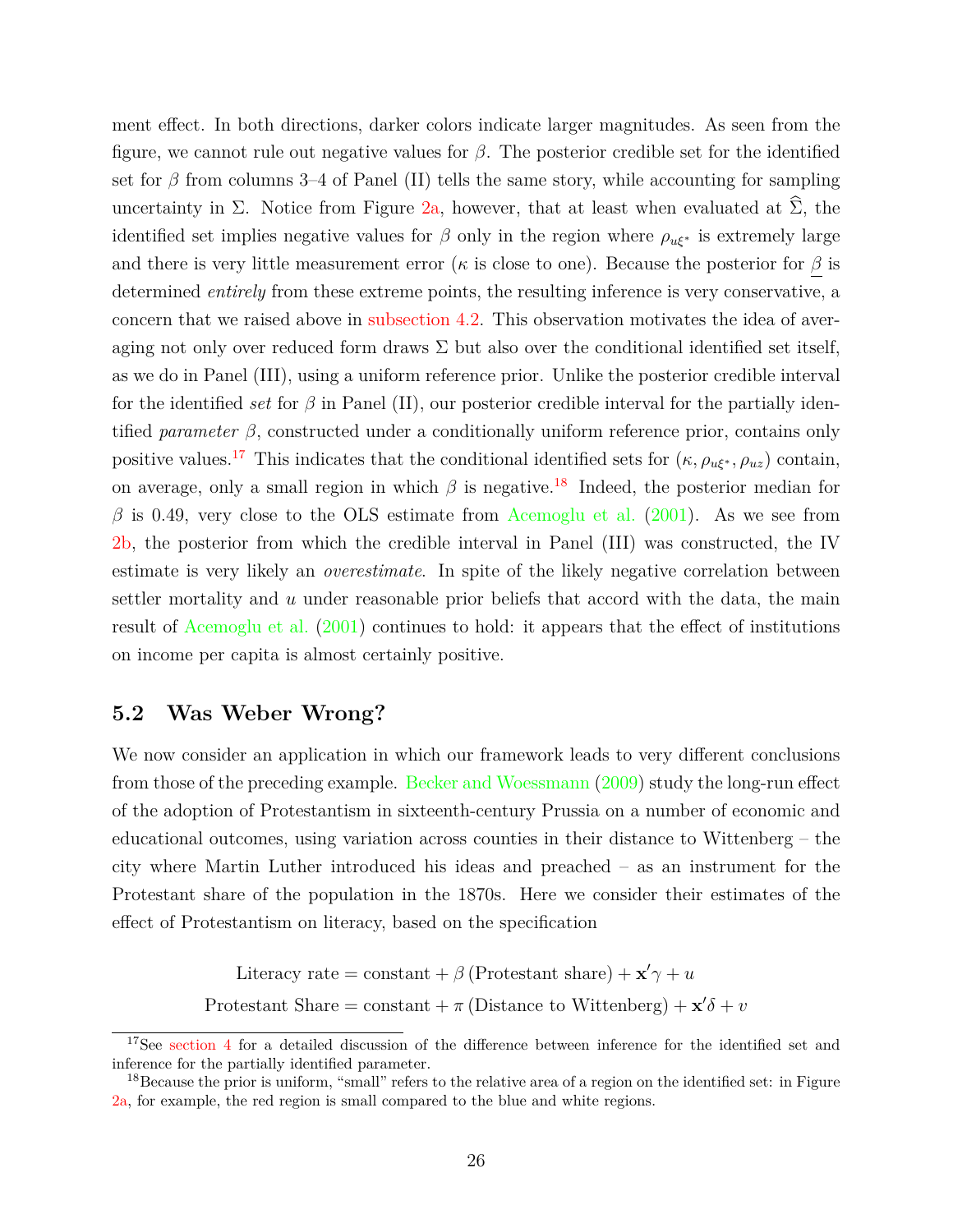where  $x$  is a vector of demographic and regional controls.<sup>[19](#page-27-0)</sup>

[Becker and Woessmann](#page-33-8) [\(2009\)](#page-33-8) express beliefs about the three key parameters in our framework. First, their IV strategy relies on the assumption that  $\rho_{u\zeta} = 0$ , an assumption that we will relax below. Second, the authors argue that the 1870 Prussian Census is regarded by historians to be highly accurate. As such, measurement error in the Protestant share should be fairly small. Finally, [Becker and Woessmann](#page-33-8) [\(2009\)](#page-33-8) go through a lengthy discussion of the nature of the endogeneity of the Protestant share, suggesting that it is most likely that Protestantism is *negatively* correlated with the unobservables:

wealthy regions may have been less likely to select into Protestantism at the time of the Reformation because they benefited more from the hierarchical Catholic structure, because the opportunities provided by indulgences allured to them, and because the indulgence costs weighted less heavily on them …The fact that "Protestantism" was initially a "protest" movement involving peasant uprisings that reflected social discontent is suggestive of such a negative selection bias (pp. 556-557).

Results for the "Was Weber wrong?" example appear in Table [2.](#page-23-0) Estimates and bounds for  $\beta$  indicate the percentage point change in literacy that a county would experience if its share of Protestants were to increase by one percentage point. All other values in the table are unitless: they are either probabilities, correlations, or variance ratios. OLS and IV estimates and standard errors, along with the estimates of the lower bounds L for  $\kappa$  appear in row four of Panel (I). Panel (II) presents inference for the identified set. The first column of Panel (II) gives the fraction of posterior draws for the reduced form parameters that yield an empty identified set, while the second column gives the fraction that are compatible with a valid instrument:  $\rho_{\mu\zeta} = 0$ . The third and fourth columns of Panel (II) present 90% posterior credible intervals for the identified sets for  $\rho_{u\zeta}$  and  $\beta$ , constructed by symmetrically expanding around the conditional identified set evaluated at the posterior mean for  $\Sigma$ , as described in [subsection 4.1.](#page-18-0) In contrast, panel (III) presents posterior medians and 90% highest posterior density intervals for the partially identified parameters  $\rho_{u\zeta}$  and  $\beta$ .

As we see from Table [2,](#page-23-0) [Becker and Woessmann](#page-33-8) [\(2009\)](#page-33-8) obtain an OLS estimate of 0.10 and an IV estimate that is nearly twice as large: 0.19 with a standard error of 0.03. If the instrument is valid, this corresponds to just under a 0.2 percentage point increase in literacy from each percentage point increase in the prevalence of Protestantism in a given county. The estimated lower bound for  $\kappa$  in this example is just under a half, which means that at most 50

<span id="page-27-0"></span><sup>&</sup>lt;sup>19</sup>In this exercise we include the controls listed in Section III of [Becker and Woessmann](#page-33-8) [\(2009\)](#page-33-8), specifically: the fraction of the population younger than age 10, of Jews, of females, of individuals born in the municipality, of individuals of Prussian origin, the average household size, log population, population growth in the preceding decade, the fraction of the population with unreported education information, and fraction of the population that was blind, deaf-mute, and insane.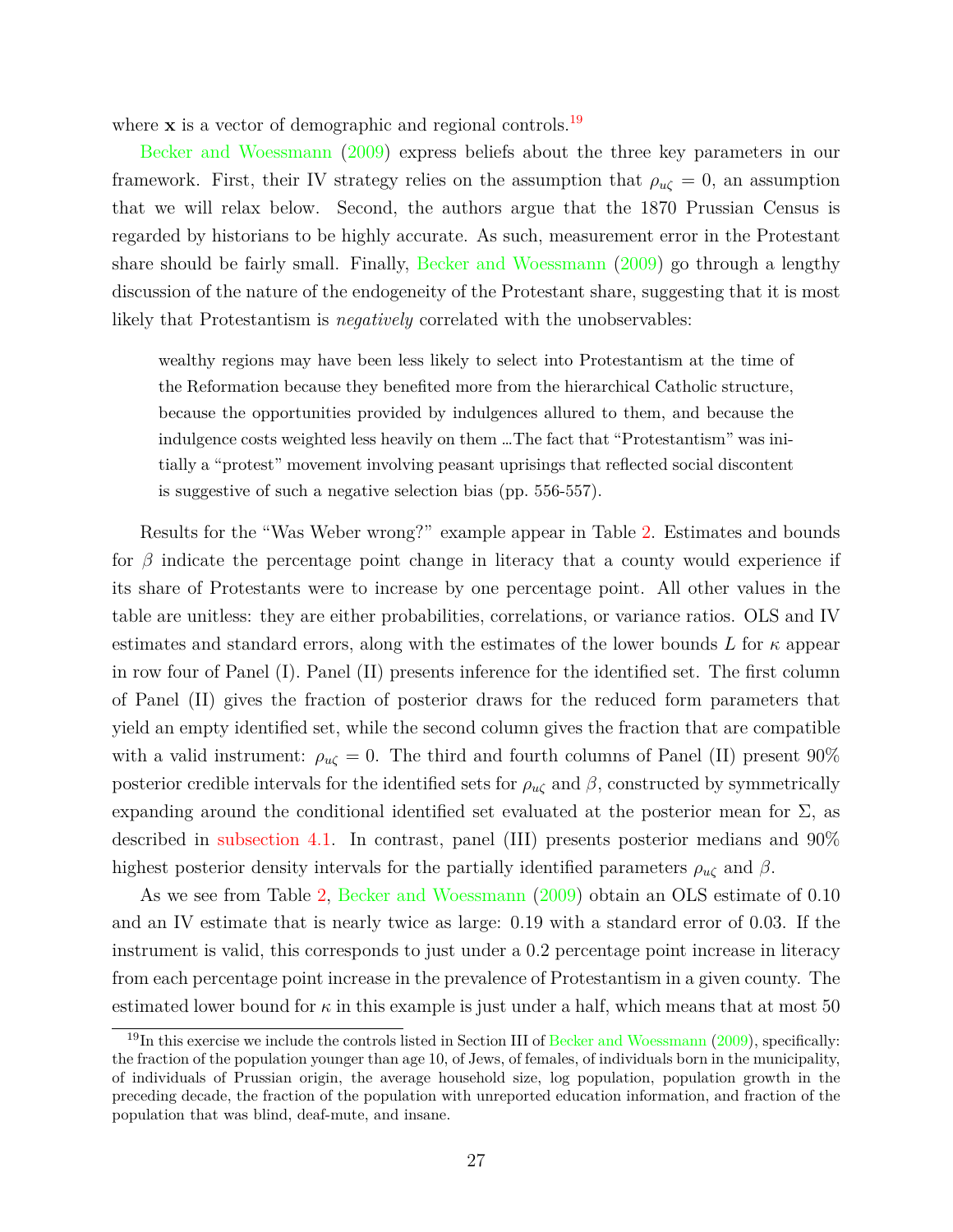percent of the measured variation in the Protestant share can be attributed to measurement error. Notice that this bound is somewhat weak: it allows for far more measurement error than one might consider reasonable given the author's arguments concerning the accuracy of the Prussian census data.

Figure [3a](#page-28-0) depicts the identified set for  $(\kappa, \rho_{u\xi^*}, \rho_{u\zeta})$  evaluated at the posterior mean for Σ. As above, the surface is colored to indicate the corresponding value of β: blue indicates a positive treatment effect, red a negative effect, and zero no effect. In both directions, darker colors indicate larger magnitudes. We see immediately from the figure, that unless  $\rho_{u\xi^*}$  is large and *positive*, the treatment effect will be positive, irrespective of the amount of measurement error. The rectangular region surrounded by thick black boundaries indicates our approximation to the prior beliefs of [Becker and Woessmann](#page-33-8) [\(2009\)](#page-33-8): negative selection, and measurement error that is not too severe. This area is well within the blue region, corresponding to a positive treatment effect. Although it is somewhat harder to see from the figure, the region enclosed in the black boundary also contains  $\rho_{u\zeta} = 0$ . The belief that  $\rho_{u\xi^*}$  < 0 and measurement error is modest indeed appears to be compatible with a valid instrument in this example.

<span id="page-28-0"></span>

**(a)** Identified Set at Posterior Mean for Σ

**(b)** Posterior for Treatment Effect

**Figure 3:** Results for the "Was Weber Wrong?" example from Section [5.2.](#page-26-0) Panel (a) plots the identified set for  $(\rho_{u\zeta}, \rho_{u\xi^*}, \kappa)$  evaluated at the posterior mean for  $\Sigma$ . The color of the surface corresponds to the implied value of the treatment effect  $\beta$ . Panel (b) gives the posterior for the partially identified parameter  $\beta$  under a uniform prior on the intersection of the restriction  $(\kappa, \rho_{u\xi^*}) \in [0.8, 1] \times [-0.9, 0]$  with the conditional identified set (see [subsection 4.2](#page-19-0) for details). The dashed red line gives the OLS estimate and the blue line the IV estimate.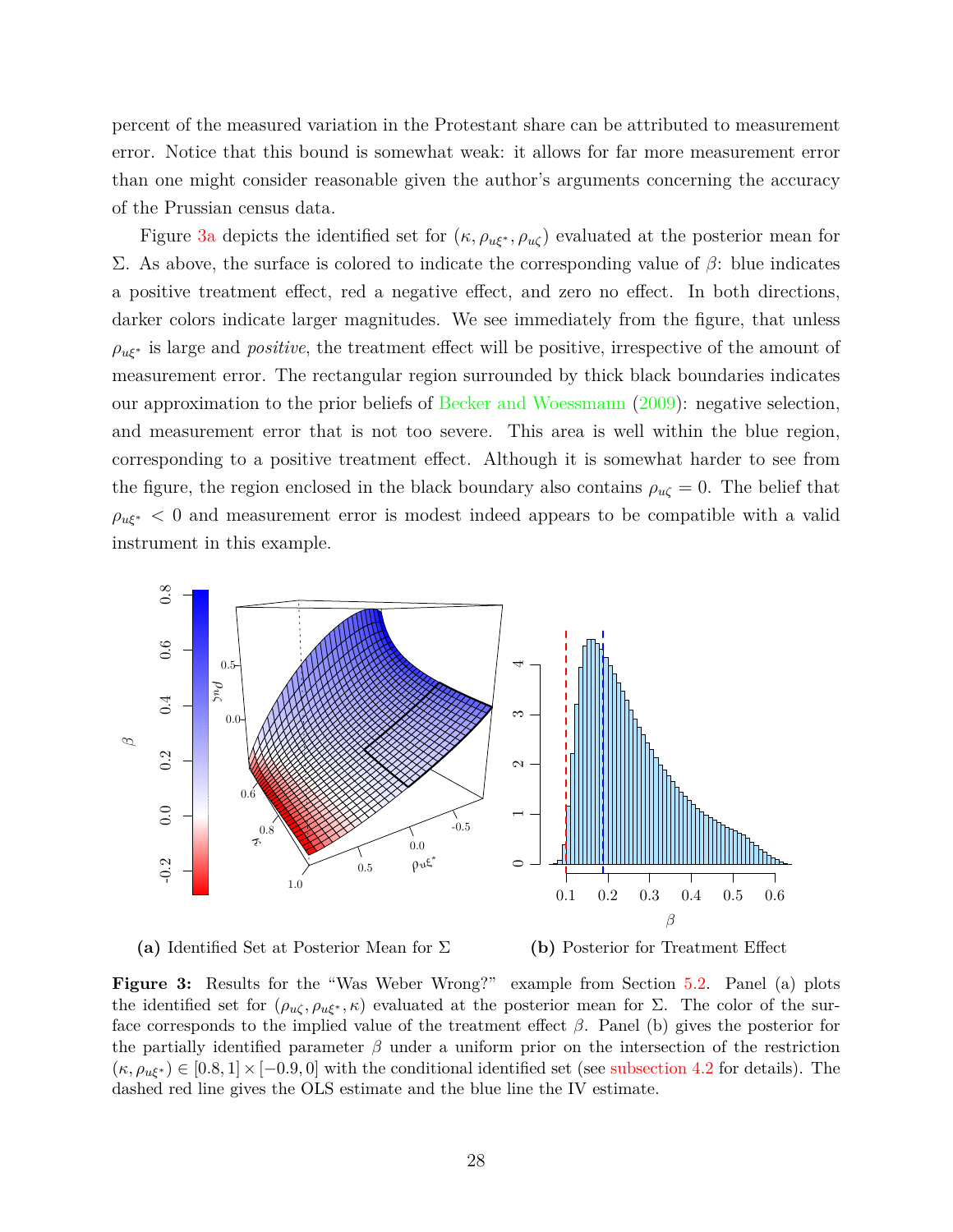Although the substance of this example is apparent from Figure [3a,](#page-28-0) merely examining the identified set evaluated at the MLE is insufficient, as it fails to account for uncertainty in the reduced form parameters  $\Sigma$ . Row 3 of Table [2](#page-23-0) completes our analysis by providing Bayesian inference for both the identified set and the partially identified parameters in the Weber example, imposing the restriction indicated by the black boundary in Figure [3a:](#page-28-0)  $\kappa > 0.8$  and  $-0.9 < \rho_{\mu\xi^*} < 0$ . In this example both the inferences for the identified set in Panel (II) and the inferences for the partially identified set in Panel (III) tell the same story: it is extremely unlikely, *a priori*, that  $\beta$  could be negative in this example given the researcher beliefs we have imposed. This is because 100% of the reduced form draws for this prior yield an identified set that contains  $\rho_{u\zeta} = 0$ . Similarly, the posterior median for  $\rho_{u\zeta}$ under a conditionally uniform reference prior, shown in Panel (III) is very close to zero. If we wish to report a point estimate for  $\beta$ , the posterior median from our uniform reference prior in the second column of Panel (III) suggests that the IV estimate is approximately correct, although the highest posterior density interval is skewed somewhat towards even *larger* causal effects. Moreover, none of these results is sensitive to the restriction  $\kappa > 0.8$ , as we see from row [2](#page-23-0) of Table 2 which imposes only  $-0.9 < \rho_{u\xi^*} < 0$ . In this example, the authors beliefs are mutually consistent and their result is extremely robust.

#### <span id="page-29-0"></span>**5.3 Afghan Girls RCT**

[Burde and Linden](#page-34-14) [\(2013\)](#page-34-14) study the effect of village schools on the academic performance of children in rural northwestern Afghanistan, using data from a randomized controlled trial. Both test scores and reported enrollment rates increased significantly in villages that were randomly allocated to receive a school compared to those that were not. The effects were particularly striking for girls, whose enrollment increased by 52 percentage points and test scores by 0.65 standard deviations. Both effects are statistically significant at the 1 percent level and remain essentially unchanged after controlling for a host of demographic covariates.

These results quantify the causal effect of establishing a school in a rural village. But the data from [Burde and Linden](#page-34-14) [\(2013\)](#page-34-14) are rich enough for us to pose a more specific question that the authors do not directly address in their paper: what is the causal effect of school attendance on the test scores of Afghan girls? With school enrollment as our treatment of interest, the 0.65 standard deviation increase in test scores becomes an intent to treat (ITT) effect, while the 52 percent increase in reported enrollment becomes an IV first stage. In this example we consider the specification

Test score = constant + 
$$
\beta
$$
 (Enrollment) +  $\mathbf{x}'\gamma + \varepsilon$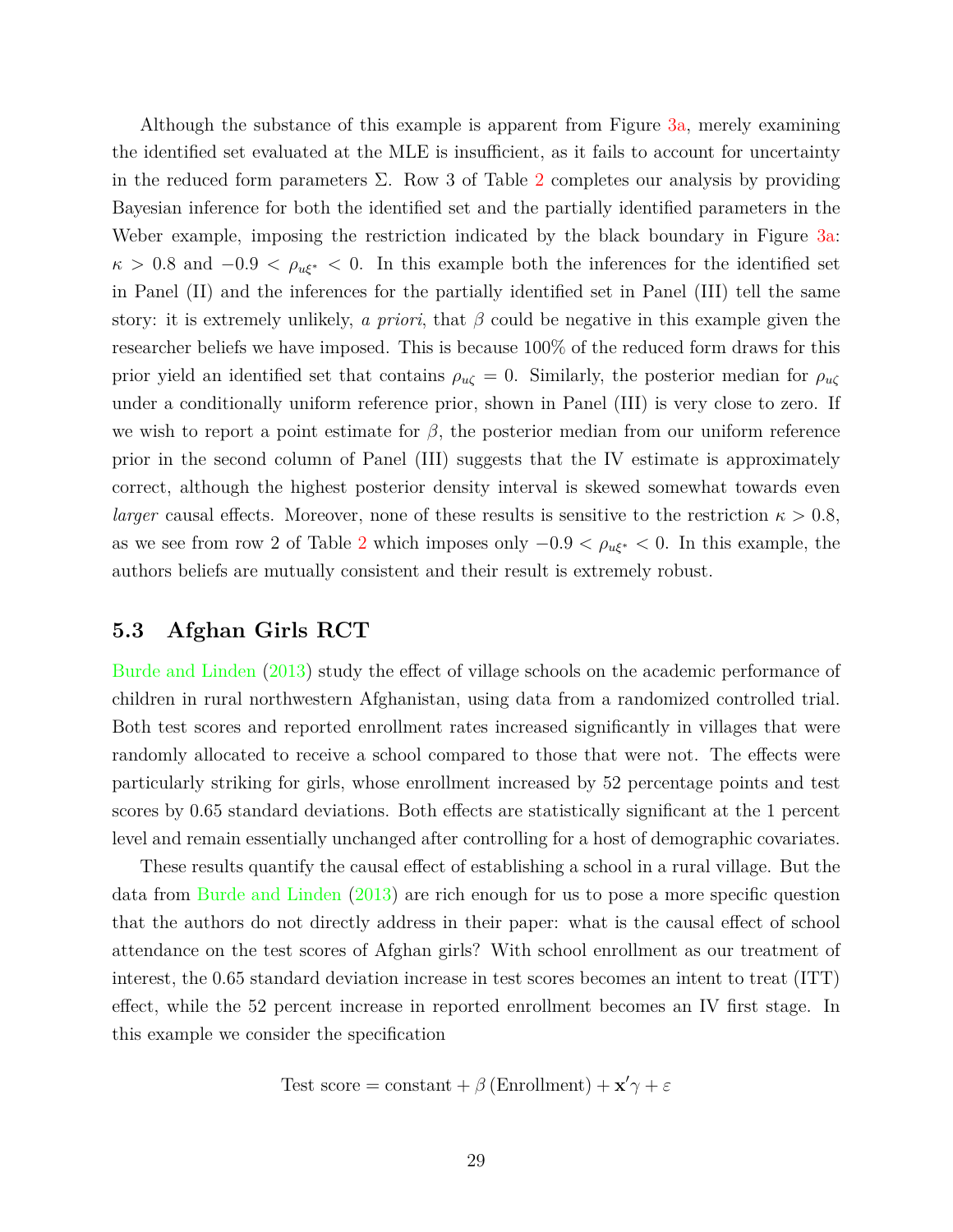and instrument enrollment using the experimental randomization: Girls in a village where a school was established have  $z = 1$  and girls in a village where none was have  $z = 0$ . The vector x contains the same covariates used by [Burde and Linden](#page-34-14)  $(2013).^{20}$  $(2013).^{20}$  $(2013).^{20}$  $(2013).^{20}$  This dataset has three features that make it an ideal candidate for the methods we have developed above. First, the enrollment variable measures not whether a girl attended the newly-established village school, but whether she attended a school of any kind. This means that our treatment of interest, enrollment, is endogenous: the sample contains 248 girls who did not enroll despite a school being established in their village, and 49 who attended school despite the lack of one in their village. In this example positive selection,  $\rho_{u\xi^*} > 0$ , seems uncontroversial: parents who enroll their daughter in school are likely to have other unobserved characteristics favorable for their academic performance. Second, although the allocation of village schools was randomized, this does not necessarily make it a valid instrument. Indeed, the authors argue that establishing a village school may affect performance through channels other than increased enrollment alone if, for example,

the village-based schools were of lower quality than the traditional public schools, and some treatment students who would have otherwise attended traditional public schools attended village-based schools instead, or if children who were not enrolled in the treatment group experienced positive spillovers from enrolled siblings or other peers. [\(Burde and Linden](#page-34-14) [\(2013\)](#page-34-14), p. 36.)

Third, school enrollment status is determined from a household survey and, as such, could be subject to substantial mis-reporting. Note that non-differential measurement error in enrollment would not affect the ITT estimate but would bias the estimated causal effect of establishing a school on enrollment.

Results for the Afghan Girls RCT example appear in Table [3.](#page-31-0) Estimates and bounds for  $\beta$  indicate the standard deviation increase in girls' test scores that would result from enrolling in school. All other values in the table are unitless. The first two columns of Panel (I) present OLS and IV estimates and standard errors. The final three columns of Panel (I) contain posterior means of the upper bounds for the mis-classification probabilities  $(\alpha_0, \alpha_1)$ and the *lower* bound for  $\psi = -(\alpha_0 + \alpha_1)$ . These are calculated by setting  $\tilde{\kappa} = L$  and applying [Proposition 3.1,](#page-15-1) and hence correspond to the axis intercepts and point of tangency of the dashed curve in [Figure 1.](#page-16-0) The first column of Panel (II) gives the fraction of posterior draws for the reduced form parameters that yield an empty identified set, while the second

<span id="page-30-0"></span><sup>&</sup>lt;sup>20</sup>These are: an indicator for whether the girl is a child of the household head, the girl's age, the number of years the household has lived in the village, a Farsi dummy, a Tajik dummy, a farmers dummy, the age of the household head, years of education of the household head, the number of people in the household, Jeribs of land, number of sheep, distance to the nearest formal school, and a dummy for Chagcharan province.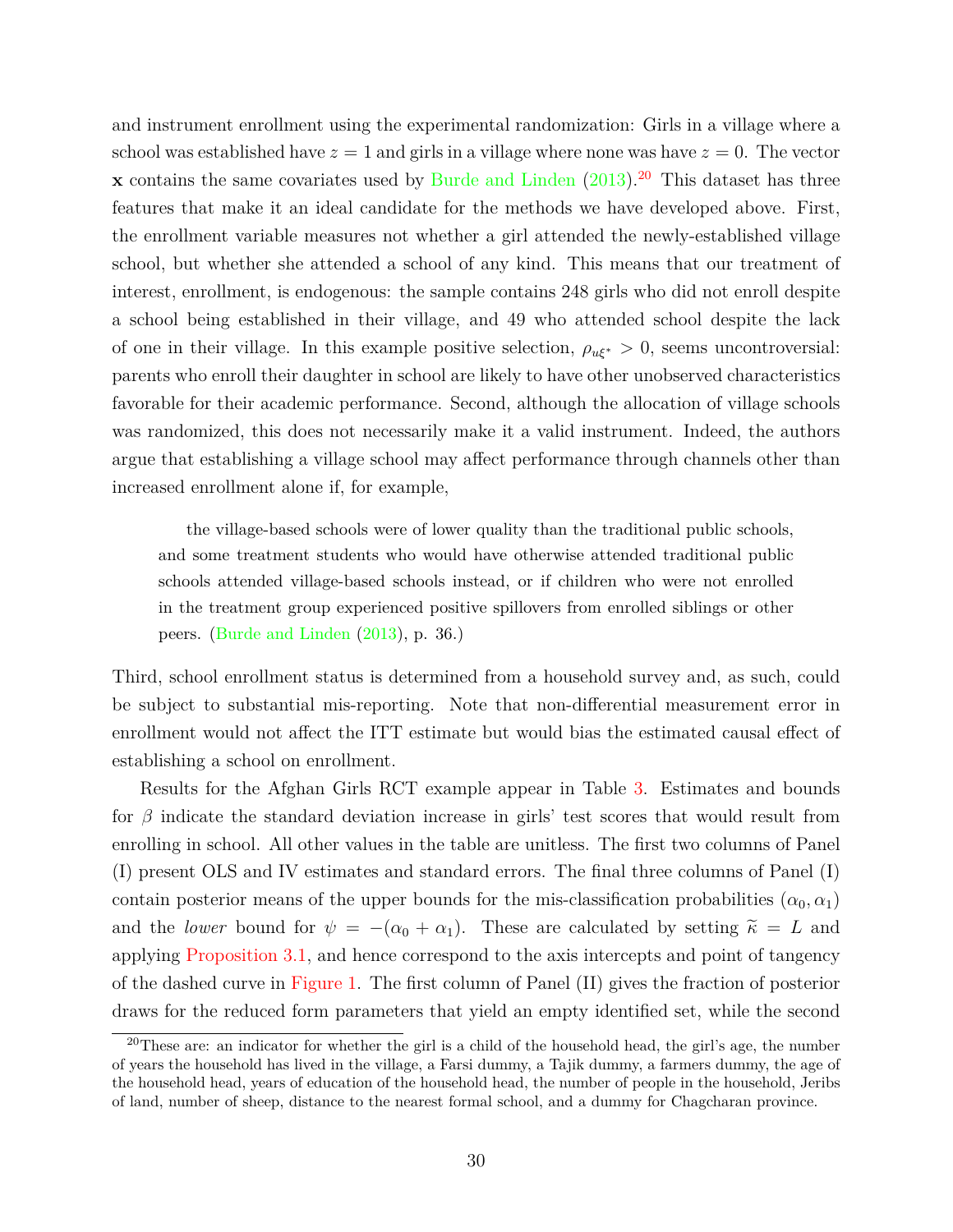<span id="page-31-0"></span>

| (III) Inference for $\theta$  | ∞                                             |                              | 0.51                            | $[-0.92, 1.58]$         | [0.20, 1.49]<br>0.84            | 1.06                           | [0.63, 1.57]    | $-0.27$                         | $[-1.50, 0.75]$ |
|-------------------------------|-----------------------------------------------|------------------------------|---------------------------------|-------------------------|---------------------------------|--------------------------------|-----------------|---------------------------------|-----------------|
|                               | $\rho_{u\zeta}$                               |                              | 0.24                            | $[-0.15, 0.58]$<br>0.11 | $[-0.24, 0.37]$<br>0.01         |                                | $[-0.34, 0.24]$ | 0.44                            | [0.23, 0.60]    |
|                               |                                               |                              | $[-0.34, 0.65]$ $[-2.66, 2.47]$ |                         | $[-0.33, 0.44]$ $[-0.13, 2.54]$ |                                |                 | $[-2.91, 1.45]$                 |                 |
| $(II)$ Inference for $\Theta$ | $\rho_{u\zeta}$                               |                              |                                 |                         |                                 | $[-0.33, 0.30]$ $[0.17, 2.49]$ |                 | [0.10, 0.65]                    |                 |
|                               | $\mathbb{P}(\varnothing)$ $\mathbb{P}(Valid)$ |                              | 1.00                            | 1.00                    |                                 | 1.00                           |                 | 0.00                            |                 |
|                               |                                               |                              | 0.00                            | 0.00                    |                                 | 0.00                           |                 | 0.00                            |                 |
|                               | $\phi$                                        | $-0.30$                      |                                 |                         |                                 |                                |                 |                                 |                 |
|                               | $\bar{\alpha}_0$ $\bar{\alpha}_1$             | $0.24$ 0.32                  |                                 |                         |                                 |                                |                 |                                 |                 |
|                               |                                               |                              |                                 |                         |                                 |                                |                 |                                 |                 |
| (I) Summary Statistics        | $\geq$                                        | $\frac{1.30}{(0.12)}$        |                                 |                         |                                 |                                |                 |                                 |                 |
|                               | STC                                           | $\frac{0.86}{(0.06)}$        |                                 |                         |                                 |                                |                 |                                 |                 |
|                               |                                               | Afghan Girls RCT $(n = 687)$ | $\rho_{u \xi^*} \in [0,0.9]$    |                         | $\rho_{u \xi^*} \in [0,0.5]$    | $\rho_{u \xi^*} \in [0,0.2]$   |                 | $\rho_{u \xi^*} \in [0.5, 0.9]$ |                 |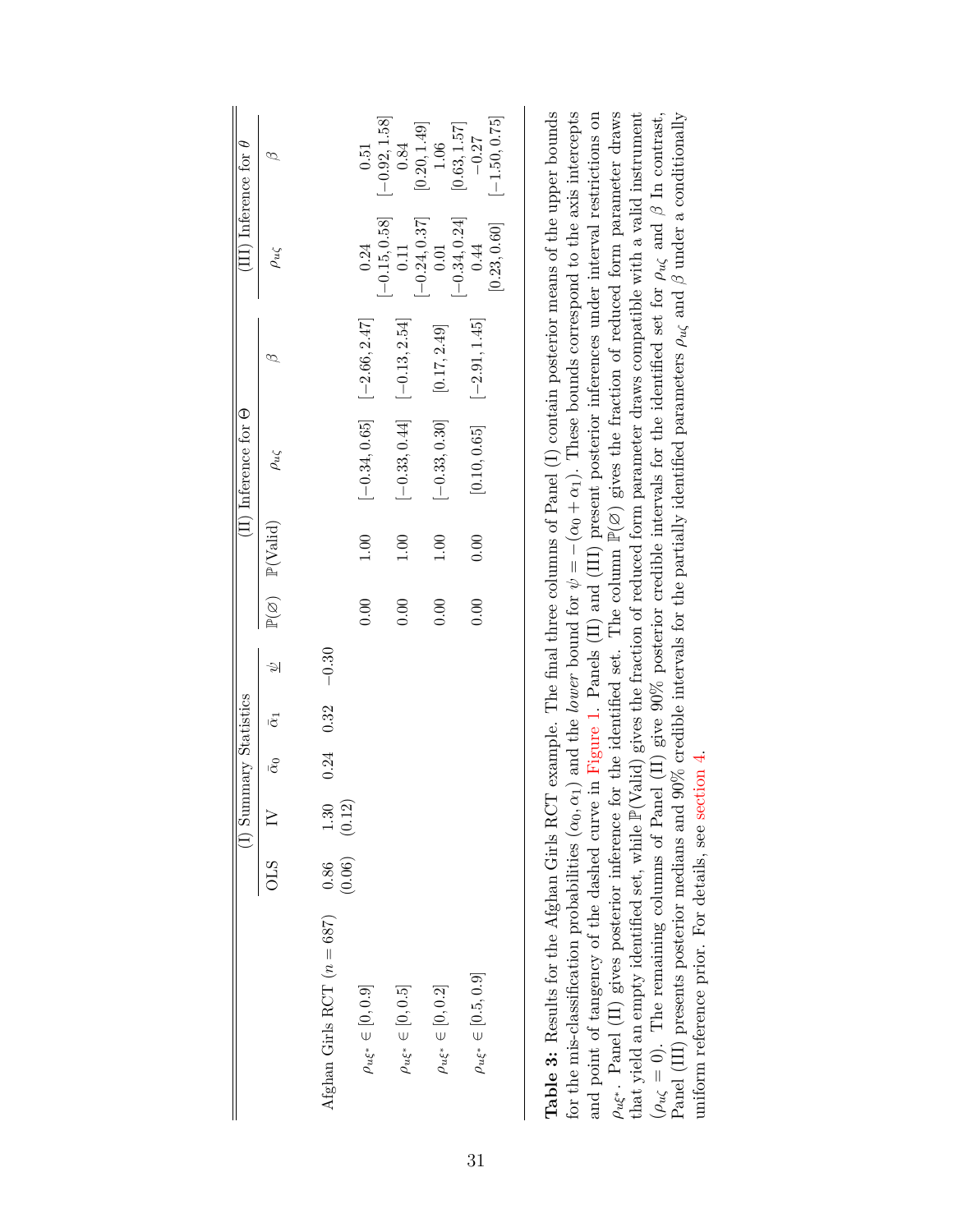column gives the fraction that are compatible with a valid instrument:  $\rho_{u\zeta} = 0$ . The third and fourth columns of Panel (II) present 90% posterior credible intervals for the identified sets for  $\rho_{\mu\zeta}$  and  $\beta$ , constructed by symmetrically expanding around the conditional identified set evaluated at the posterior mean for  $\Sigma$ , as described in [subsection 4.1.](#page-18-0) In contrast, panel (III) presents posterior medians and 90% highest posterior density intervals for  $\rho_{u\zeta}$  and  $\beta$ , based on the uniform reference prior described in [subsection 4.2.](#page-19-0)

At 0.86 standard deviations, the OLS estimate in this example is quite large, but the IV estimate is even larger: 1.3 standard deviations. The posterior mean for  $\psi$ , the lower bound for  $\psi = -(\alpha_0 + \alpha_1)$ , however, equals -0.3. Abstracting from sampling uncertainty in the reduced form parameters, this would imply that  $(1-\alpha_0-\alpha_1)$  lies in the range [0.7, 1]. Hence, if z was a valid instrument, we would obtain a range of approximately  $[0.9, 1.3]$  for the true causal effect, via [\(17\)](#page-11-0): non-differential measurement error in a binary regressor *inflates* the IV estimate. If  $z$  is potentially invalid, however, the situation is more complicated. We consider four possible restrictions on regressor endogeneity that impose  $\rho_{u\xi^*} > 0$ , corresponding to positive selection into treatment. The first three set  $\rho_{u\xi^*} \in [0, \bar{\rho}]$  for  $\bar{\rho} \in \{0.2, 0.5, 0.9\},$ corresponding to a belief about the maximum possible extent of positive selection. As we see from [Table 3,](#page-31-0) we learn very little about  $\rho_{\mu\zeta}$  and  $\beta$  under  $\rho_{\mu\xi^*} \in [0,0.9]$ , regardless of whether we consider inferences for the identified set  $\Theta$  in Panel (II), or inferences for the partially identified parameter  $\theta$  in Panel (III). But  $\rho_{u\xi^*} = 0.9$  would require an extreme degree of positive selection. Lowering the upper bound for  $\rho_{u\xi^*}$  to 0.5 and 0.2, we see that inferences for β become informative. Under  $\rho_{u\xi^*} \in [0, 0.2]$  the 90% posterior credible interval for the identified set for  $\beta$  comfortably excludes zero, as we see from Panel (II). Under both  $\rho_{u\xi^*} \in [0, 0.5]$  and  $\rho_{u\xi^*} \in [0, 0.2]$ , the 90% posterior credible interval for  $\beta$  under a conditionally uniform prior suggests a substantial positive return to enrollment. In none of these cases, however, do our inferences for  $\rho_{u\zeta}$  indicate whether z is invalid. The last two rows in [Table 3](#page-31-0) consider an alternative restriction under which  $\rho_{\alpha\xi^*} \in [0.5, 0.9]$ . This corresponds to a researcher belief that there is a *very large* degree of positive selection. Under this restriction, the tables are turned: while we can say nothing about  $\beta$ , we have very clear evidence that z is invalid and that  $\rho_{u\zeta}$  is positive. Thus, a researcher who believes in a high degree of positive selection would find empirical support for the positive-spillovers story suggested as a possible channel for instrument invalidity in [Burde and Linden](#page-34-14) [\(2013\)](#page-34-14).

## <span id="page-32-0"></span>**6 Conclusion and Extensions**

Causal inference relies on researcher beliefs. The main message of this paper is that imposing them requires a formal framework, both to guard against contradiction and to ensure that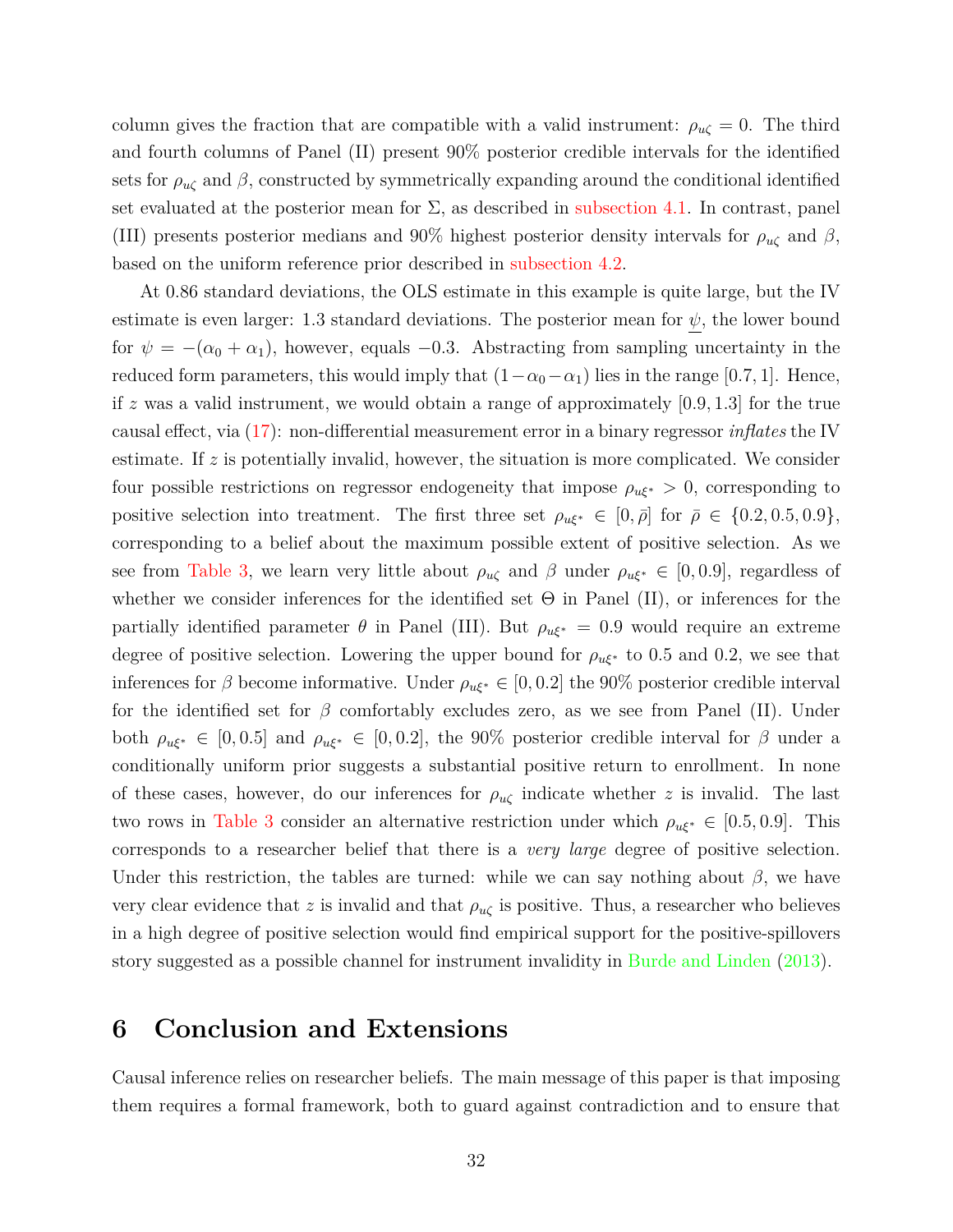we learn everything that the data have to teach us. While this point is general, we have focused here on a simple but common setting, that of a linear model with a mis-measured, endogenous treatment and a potentially invalid instrument, presenting both results for the case of a continuous treatment subject to classical measurement error and that of a binary treatment subject to non-differential measurement error. By characterizing the relationship between measurement error, treatment endogeneity, and instrument invalidity in terms of intuitive and empirically meaningful parameters, we have developed a Bayesian tool for eliciting, disciplining, and incorporating credible researcher beliefs in the form of sign and interval restrictions. As we have demonstrated through a wide range of illustrative empirical examples, even relatively weak researcher beliefs can be surprisingly informative in practice. The methods we describe above could be extended in a number of directions. One possibility is to allow for multiple instrumental variables. Another would be to allow for heterogeneous treatment effects in a local average treatment effect (LATE) setting.

## **References**

- <span id="page-33-7"></span>Acemoglu, D., Johnson, S., Robinson, J. A., 2001. The colonial origins of comparative development: An empirical investigation. The American Economic Review 91 (5), 1369–1401.
- <span id="page-33-0"></span>Amir-Ahmadi, P., Drautzburg, T., 2019. Identification and inference with ranking restrictions, Working Paper.
- <span id="page-33-1"></span>Arias, J. E., Rubio-Ramírez, J. F., Waggoner, D. F., 2018. Inference based on structural autoregressions identified with sign and zero restrictions: Theory and applications.
- <span id="page-33-2"></span>Baumeister, C., Hamilton, J. D., September 2015. Sign restrictions, structural vector autoregressions, and useful prior information. Econometrica 83 (5), 1963–1999.
- <span id="page-33-8"></span>Becker, S. O., Woessmann, L., 2009. Was Weber wrong? A human capital theory of Protestant economic history. Quarterly Journal of Economics 124 (2), 531–596.
- <span id="page-33-3"></span>Bekker, P., Kapteyn, A., Wansbeek, T., 1987. Consistent sets of estimates for regressions with correlated or uncorrelated measurement errors in arbitrary subsets of all variables. Econometrica: Journal of the Econometric Society, 1223–1230.
- <span id="page-33-6"></span>Black, D., Berger, M., Scott, F., 2000. Bounding parameter estimates with nonclassical measurement error. Journal of the American Statistical Association 95 (451), 739–748.
- <span id="page-33-5"></span>Bollinger, C. R., 1996. Bounding mean regressions when a binary regressor is mismeasured. Journal of Econometrics 73, 387–399.
- <span id="page-33-4"></span>Bollinger, C. R., 2003. Measurement error in human capital and the black-white wage gap. Review of Economics and Statistics 85 (3), 578–585.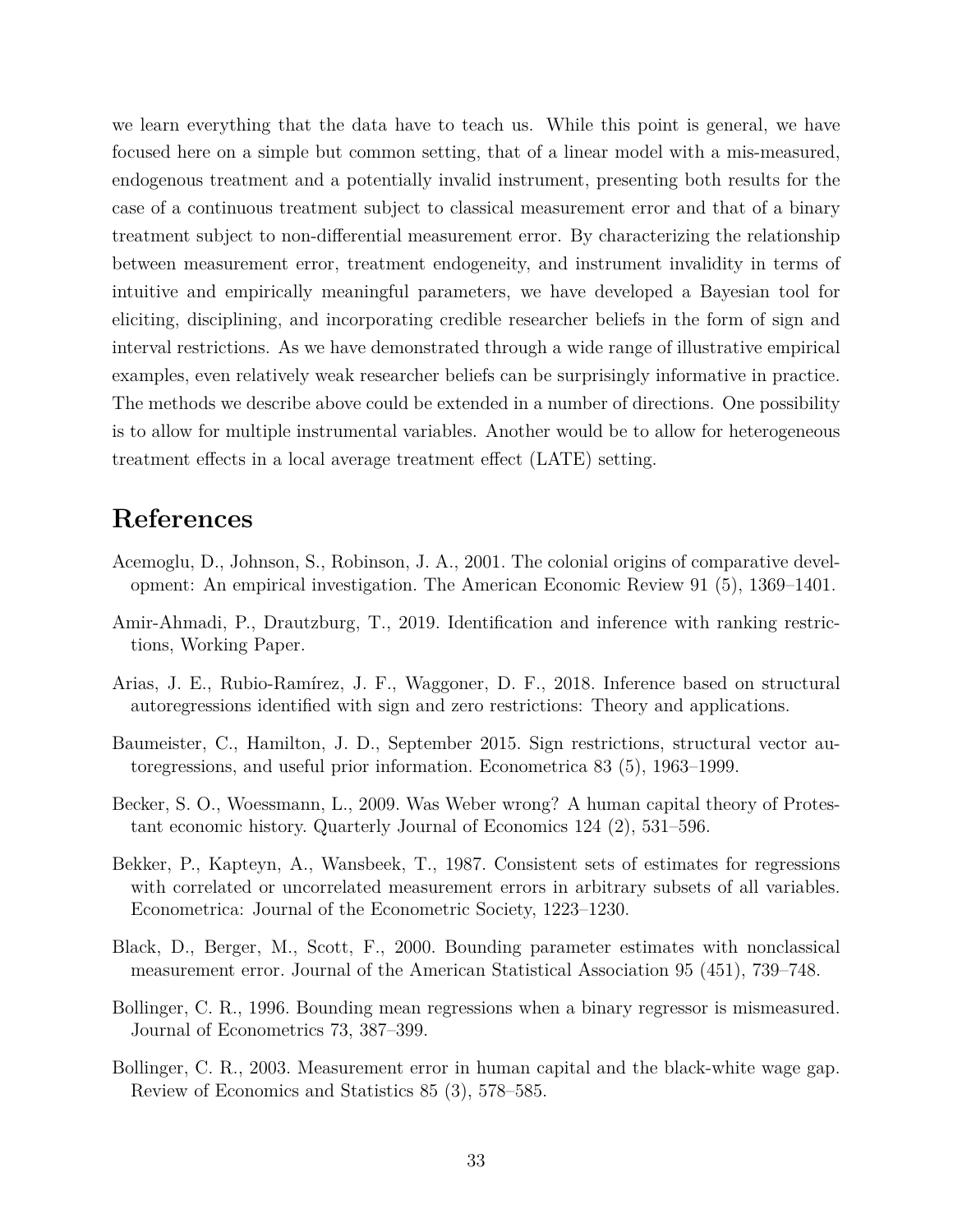- <span id="page-34-7"></span>Bollinger, C. R., van Hasselt, M., 2017. Bayesian moment-based inference in a regression models with misclassification error. Journal of Econometrics 200, 282–294.
- <span id="page-34-14"></span>Burde, D., Linden, L., 2013. Bringing education to Afghan girls: A randomized controlled trial of village-based schools. AEJ: Applied Economics 5 (3), 27–40.
- <span id="page-34-5"></span>Chen, X., Christensen, T., O'Hara, K., Tamer, E., 2016. MCMC confidence sets for identified sets, arXiv:1605.00499.
- <span id="page-34-13"></span>Conley, T. G., Hansen, C. B., Rossi, P. E., 2012. Plausibly exogenous. The Review of Economics and Statistics 94 (1), 260–272.
- <span id="page-34-12"></span>DiTraglia, F., García-Jimeno, C., 2019. Identifying the effect of a mis-classified, binary, endogenous regressor. Journal of Econometrics 209 (2), 376–390.
- <span id="page-34-10"></span>Frazis, H., Lowenstein, M. A., 2003. Estimating linear regressions with mismeasured, possibly endogenous, binary explanatory variables. Journal of Econometrics 117 (1), 151–178.
- <span id="page-34-8"></span>Gundersen, C., Kreider, B., Pepper, J., 2012. The impact of the national school lunch program on child health: A nonparametric bounds analysis. Journal of Econometrics 166 (1), 79–91.
- <span id="page-34-0"></span>Gustafson, P., 2015. Bayesian Inference for Partially Identified Models: Exploring the Limits of Limited Data. No. 141 in Monographs on Statistics and Applied Probability. CRC Press, Boca Raton.
- <span id="page-34-2"></span>Hahn, P. R., Murray, J. S., Manolopoulou, I., 2016. A Bayesian partial identification approach to inferring the prevalence of accounting misconduct. Journal of the American Statistical Association 111 (513).
- <span id="page-34-15"></span>Hartigan, J., 1983. Bayes Theory. Springer, New York.
- <span id="page-34-11"></span>Hu, Y., 2008. Identification and estimation of nonlinear models with misclassification error using instrumental variables: A general solution. Journal of Econometrics 144 (1), 27–61.
- <span id="page-34-1"></span>Kahneman, D., Tversky, A., 1974. Judgement under uncertainty: Heuristics and biases. Science 185 (4157), 1124–1131.
- <span id="page-34-9"></span>Kane, T., Rouse, C. E., Staiger, D., July 1999. Estimating the returns to schooling when schooling is misreported, NBER Working Paper  $# 7235$ .
- <span id="page-34-3"></span>Kitagawa, T., July 2012. Estimation and inference for set-identified parameters using posterior lower probability, Working Paper. URL <http://www.homepages.ucl.ac.uk/~uctptk0/Research/LowerUpper.pdf>
- <span id="page-34-6"></span>Klepper, S., Leamer, E. E., 1984. Consistent sets of estimates for regressions with errors in all variables. Econometrica 52 (1), 163–184.
- <span id="page-34-4"></span>Kline, B., Tamer, E., July 2016. Bayesian inference in a class of partially identified models. Quantitative Economics 7 (2).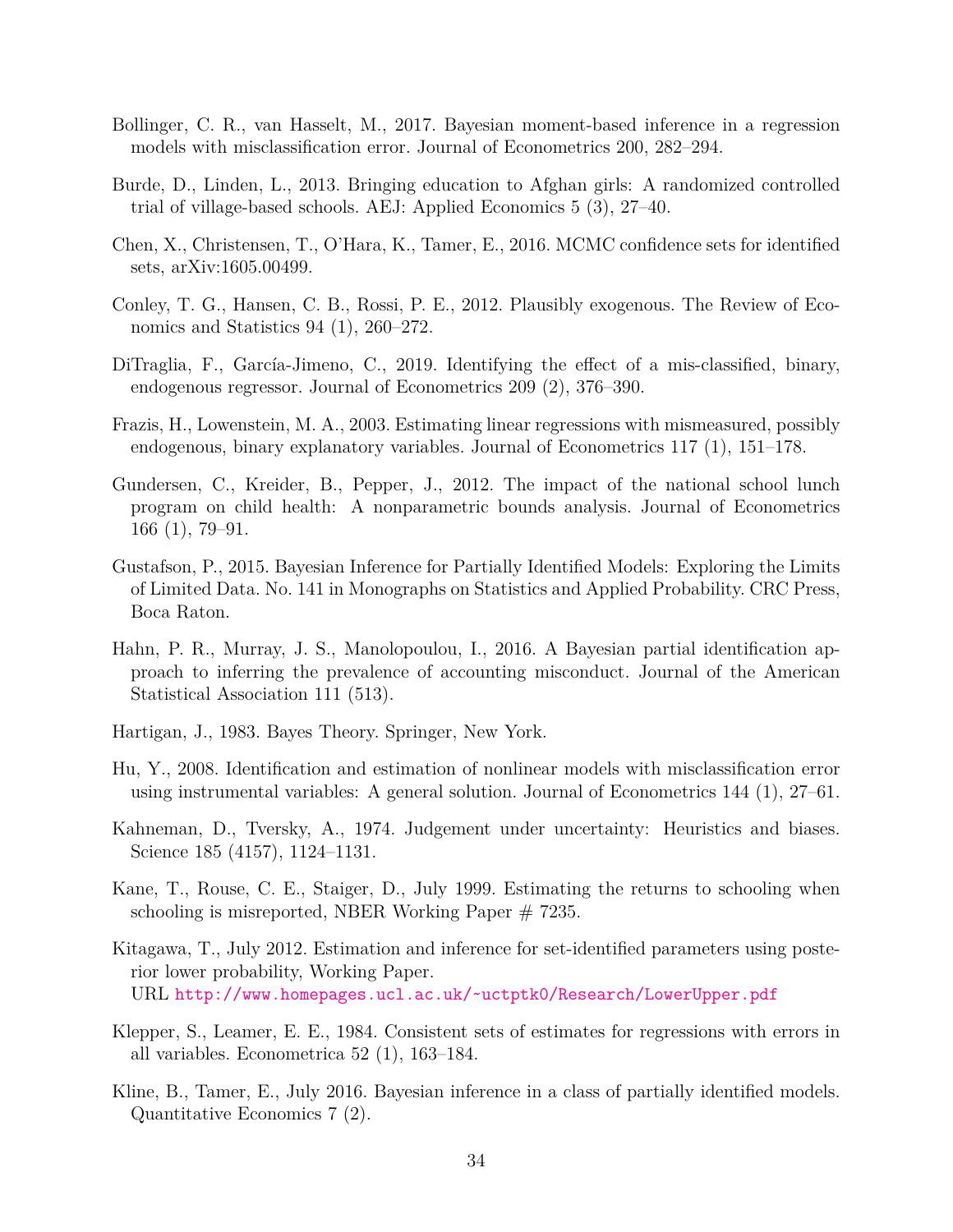- <span id="page-35-5"></span>Krasker, W. S., Pratt, J. W., 1986. Bounding the effects of proxy variables on regression coefficients. Econometrica 54 (3), 641–655.
- <span id="page-35-7"></span>Kreider, B., Pepper, J. V., 2007. Disability and employment: reevaluating the evidence in light of reporting errors. Journal of the American Statistical Association 102 (478), 432–441.
- <span id="page-35-8"></span>Kreider, B., Pepper, J. V., Gundersen, C., Jolliffe, D., 2012. Identifying the effects of snap (food stamps) on child health outcomes when participation is endogenous and misreported. Journal of the American Statistical Association 107 (499), 958–975.
- <span id="page-35-4"></span>Leamer, E. E., 1987. Errors of variables in linear systems. Econometrica 55 (4), 893–909.
- <span id="page-35-9"></span>Lewbel, A., March 2007. Estimation of average treatment effects with misclassification. Econometrica 75 (2), 537–551.
- <span id="page-35-10"></span>Mahajan, A., 2006. Identification and estimation of regression models with misclassification. Econometrica 74 (3), 631–665.
- <span id="page-35-0"></span>Moon, H. R., Schorfheide, F., 2009. Estimation with overidentifying inequality moment conditions. Journal of Econometrics 153, 136–154.
- <span id="page-35-3"></span>Moon, H. R., Schorfheide, F., 2012. Bayesian and frequentist inference in partially identified models. Econometrica 80 (2), 755–782.
- <span id="page-35-14"></span>Müller, U. K., 2013. Risk of Bayesian inference in misspecified models, and the sandwich covariance matrix. Econometrica 81 (5), 1805–1849.
- <span id="page-35-11"></span>Nevo, A., Rosen, A. M., 2012. Identification with imperfect instruments. The Review of Economics and Statistics 94 (3), 659–671.
- <span id="page-35-1"></span>Poirier, D., 1998. Revising beliefs in nonidentified models. Econometric Theory 14, 483–509.
- <span id="page-35-2"></span>Richardson, T. S., Evans, R. J., Robins, J. A., 2011. Transparent parameterizations of models for potential outcomes. In: Bayesian Statistics. Vol. 9. pp. 569–610.
- <span id="page-35-13"></span>Sims, C., 2010. Understanding non-Bayesians. Unpublished chapter, Department of Economics, Princeton University.
- <span id="page-35-6"></span>van Hasselt, M., Bollinger, C. R., 2012. Binary misclassification and identification in regression models. Economics Letters 115, 81–84.
- <span id="page-35-12"></span>Zellner, A., 1971. An Introduction to Bayesian Inference in Econometrics. John Wiley and Sons, Hoboken, NJ.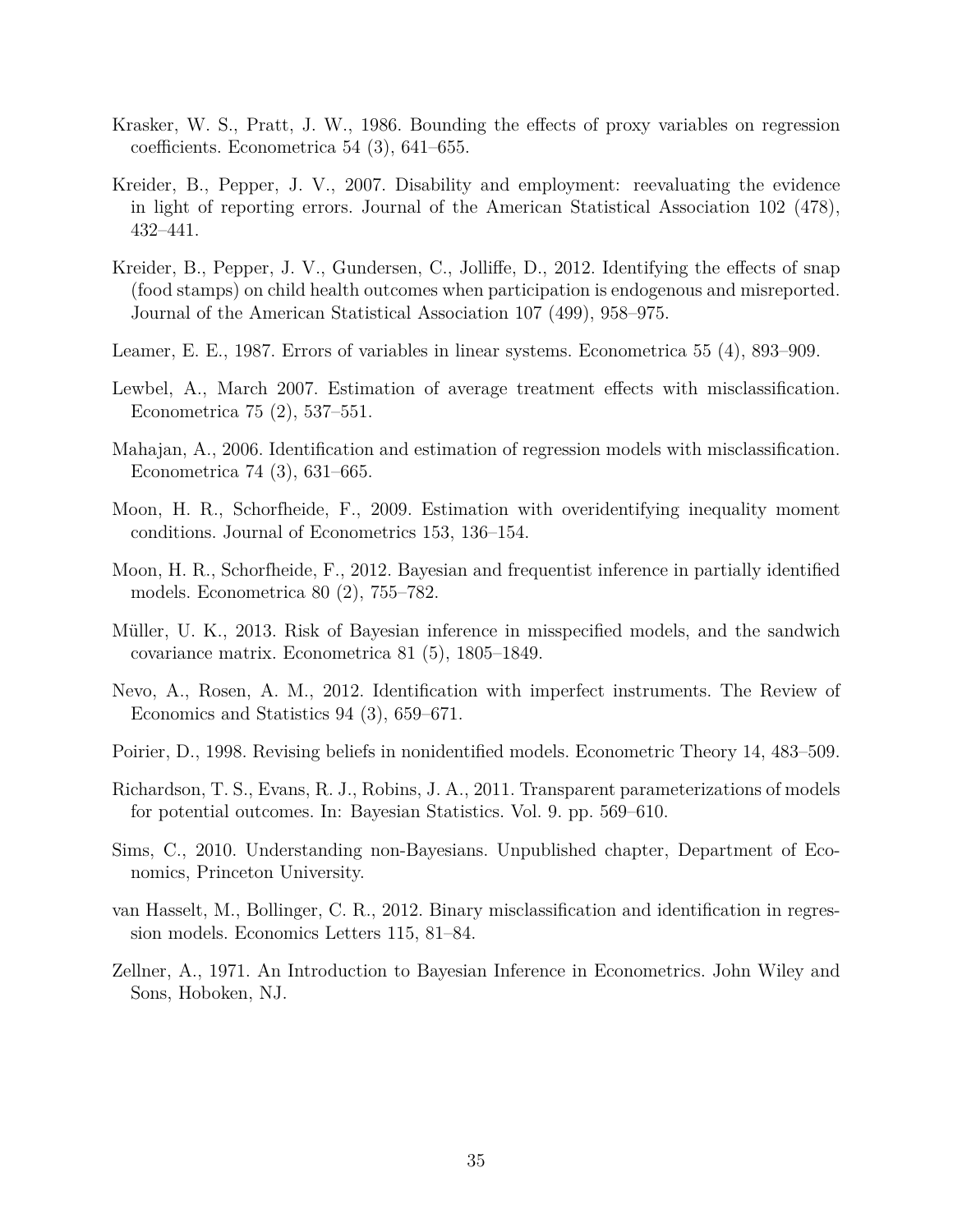# Online Appendix

# A Framework for Eliciting, Incorporating, and Disciplining Identification Beliefs in Linear Models

Francis J. DiTraglia University of Oxford

Camilo García-Jimeno Federal Reserve Bank of Chicago and NBER

## **A Proofs**

**Proof of [Lemma 2.1.](#page-8-4)** By the definitions of  $(u, v, \zeta, w)$  and the properties of covariance,

$$
\sigma_{uw} = [\text{Cov}(u, \widetilde{w}) - \psi \text{Cov}(u, T^*)]
$$
  
\n
$$
\sigma_{\zeta w} = [\text{Cov}(z, \widetilde{w}) - \psi \text{Cov}(z, T^*)] - [\text{Cov}(\widetilde{w}, \mathbf{x}') - \psi \text{Cov}(T^*, \mathbf{x}')] \boldsymbol{\varphi}_z
$$
  
\n
$$
\sigma_{vw} = [\text{Cov}(T^*, \widetilde{w}) - \psi \text{Var}(T^*)] - \pi [\text{Cov}(z, \widetilde{w}) - \psi \text{Cov}(z, T^*)] - [\text{Cov}(\mathbf{x}', \widetilde{w}) - \psi \text{Cov}(\mathbf{x}', T^*)] \boldsymbol{\eta}.
$$

By the definition of  $\psi$ ,  $[\text{Cov}(T^*, \tilde{w}) - \psi \text{Var}(T^*)] = 0$ . Moreover, by [Assumption 2.2](#page-7-0) all of the remaining terms in square brackets likewise equal zero. Thus,  $\sigma_{\text{max}} = \sigma_{\text{max}} = \sigma_{\text{max}}$ the remaining terms in square brackets likewise equal zero. Thus,  $\sigma_{uw} = \sigma_{\zeta w} = \sigma_{vw}$ 0. Next,  $\sigma_{v\zeta} = \text{Cov}(v, z) - \text{Cov}(v, x')\varphi_z = 0$  because  $\text{Cov}(v, z)$  and  $\text{Cov}(v, x') = 0$  by [Assumption 2.1](#page-6-0) (ii). Finally,  $Cov(\mathbf{x}, w) = [Cov(\mathbf{x}, \tilde{w}) - \psi Cov(\mathbf{x}, T^*)] = \mathbf{0}$  by [Assumption 2.2](#page-7-0) and the definition of w.  $\Box$ 

**Proof of [Lemma 2.2.](#page-9-1)** Substituting [\(2\)](#page-1-3) and the reduced form for  $z$  into [\(1\)](#page-1-2),

 $y = \mathbf{x}'\boldsymbol{\varphi}_y + \varepsilon = \mathbf{x}'\left[\beta\left(\pi\boldsymbol{\varphi}_z + \boldsymbol{\eta}\right) + \boldsymbol{\gamma}\right] + \left[\beta(\pi\zeta + v) + u\right]$ 

by equating with the reduced form equation for y from  $(4)$ . Similarly, substituting  $(2)$  and the reduced form for  $z$  into  $(5)$  gives

$$
T = \mathbf{x}'\boldsymbol{\varphi}_T + \boldsymbol{\xi} = \mathbf{x}'[\tau\mathbf{e}_1 + (1+\psi)(\pi\boldsymbol{\varphi}_z + \boldsymbol{\eta})] + [(1+\psi)(\pi\boldsymbol{\zeta} + \boldsymbol{v}) + \boldsymbol{w}]
$$

by equating with the reduced form equation for T from [\(4\)](#page-7-1). Now,  $\mathbb{E}(w) = 0$  by construction, and since x includes a constant,  $\zeta$  and v are likewise mean zero. The result follows since  $(\zeta, v, u)$  are uncorrelated with **x** by [Assumption 2.1](#page-6-0) and [Lemma 2.1.](#page-8-4)  $\Box$ 

**Proof of [Lemma 2.3.](#page-10-0)** The result follows immediately by inspection of  $(9)$ – $(13)$  and the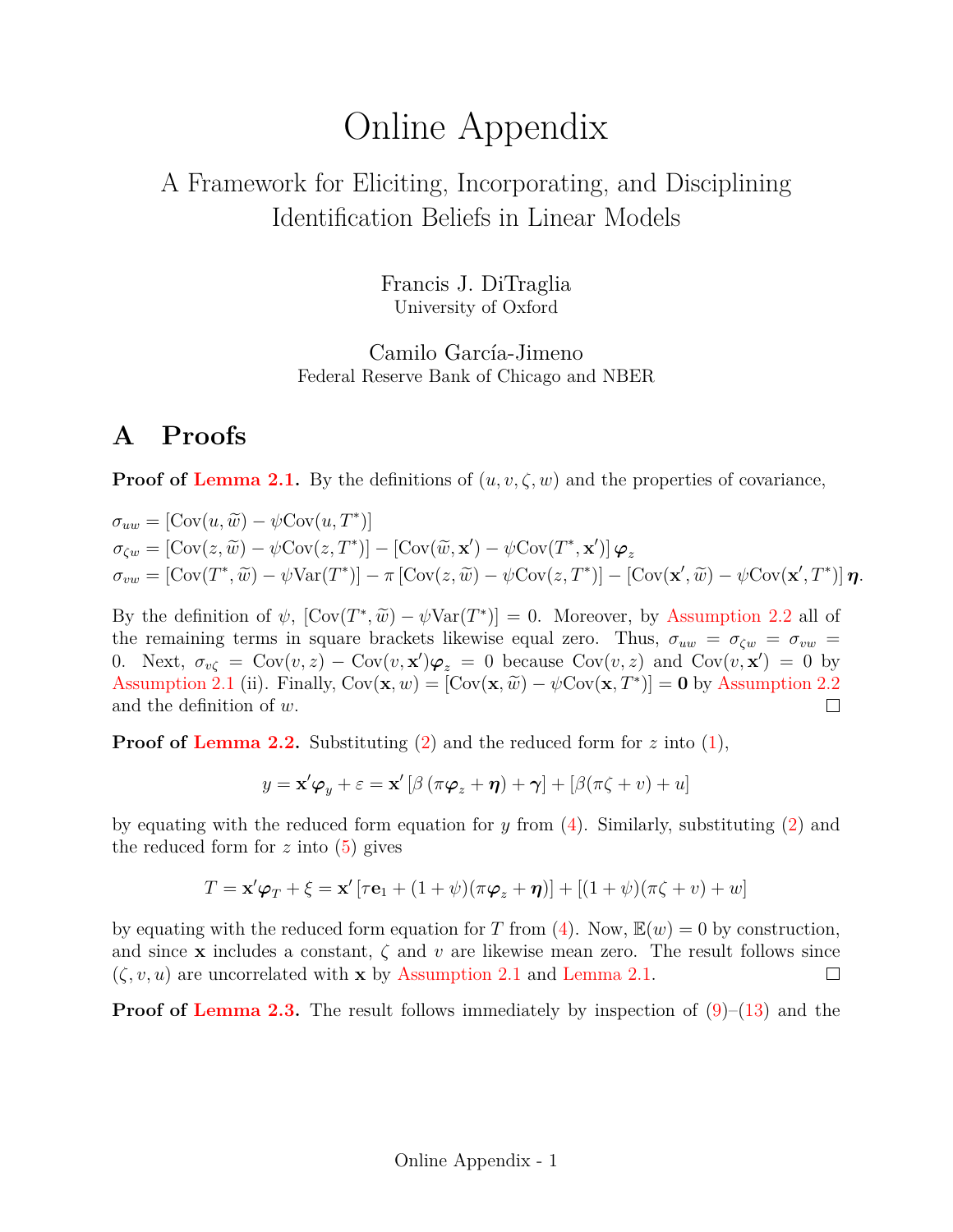equality

$$
\left[\begin{array}{ccc} \sigma_u^2 & \sigma'_{uv} & \sigma_{u\zeta} \\ \sigma'_{uv} & (\sigma'_v)^2 & 0 \\ \sigma_{u\zeta} & 0 & \sigma_\zeta^2 \end{array}\right] = \left[\begin{array}{ccc} 1 & 0 & 0 \\ 0 & \left(\frac{1+\psi}{1+\psi'}\right) & 0 \\ 0 & 0 & 1 \end{array}\right] \left[\begin{array}{ccc} \sigma_u^2 & \sigma_{uv} & \sigma_{u\zeta} \\ \sigma_{uv} & \sigma_v^2 & 0 \\ \sigma_{u\zeta} & 0 & \sigma_\zeta^2 \end{array}\right] \left[\begin{array}{ccc} 1 & 0 & 0 \\ 0 & \left(\frac{1+\psi}{1+\psi'}\right) & 0 \\ 0 & 0 & 1 \end{array}\right],
$$

with  $(1 + \psi) > 0$  and  $(1 + \psi') > 0$ .

**Proof of [Proposition 2.1.](#page-12-1)** Substituting [\(18\)](#page-11-1) into [\(19\)](#page-11-4) and rearranging,  $\beta = (s_{13}-\sigma_{u\zeta})/s_{23}$ , while solving [\(21\)](#page-11-3) for  $\beta$  gives  $\beta = (s_{12} - \tilde{\sigma}_{u\xi^*})/\tilde{\kappa} s_{22}$ . Equating these two expressions,

<span id="page-37-0"></span>
$$
\frac{s_{13} - \sigma_{u\zeta}}{s_{23}} = \frac{s_{12} - \widetilde{\sigma}_{u\xi^*}}{\widetilde{\kappa}s_{22}}.
$$
\n(A.1)

<span id="page-37-3"></span><span id="page-37-2"></span> $\Box$ 

Similarly, substituting  $\widetilde{\beta} = (s_{13} - \sigma_{u\zeta})/s_{23}$  and  $\widetilde{\beta}\widetilde{\kappa}s_{22} = (s_{12} - \widetilde{\sigma}_{u\xi^*})$  into [\(22\)](#page-11-2),

<span id="page-37-1"></span>
$$
(\sigma_u^2 - s_{11}) + \left(\frac{s_{13} - \sigma_{u\zeta}}{s_{23}}\right)(\widetilde{\sigma}_{u\xi^*} + s_{12}) = 0.
$$
 (A.2)

Re-arranging [\(24\)](#page-12-3) gives  $\widetilde{\sigma}_{u\xi^*} = \rho_{u\xi^*} \sigma_u (\widetilde{\kappa} s_{22})^{1/2}$ . Substituting this and  $\sigma_{u\zeta} = \sigma_u \rho_{u\zeta} s_{33}$  into  $(A.1)–(A.2),$  $(A.1)–(A.2),$  $(A.1)–(A.2),$  $(A.1)–(A.2),$ 

$$
\frac{s_{13} - \sigma_u \rho_{u\zeta} s_{33}}{s_{23}} = \frac{s_{12} - \rho_{u\xi^*} \sigma_u (\tilde{\kappa} s_{22})^{1/2}}{\tilde{\kappa} s_{22}} \tag{A.3}
$$

$$
(\sigma_u^2 - s_{11}) + \left(\frac{s_{13} - \sigma_u \rho_{u\zeta} s_{33}}{s_{23}}\right) \left[\rho_{u\zeta^*} \sigma_u (\tilde{\kappa} s_{22})^{1/2} + s_{12}\right] = 0.
$$
 (A.4)

Substituting  $(A.3)$  into  $(A.4)$  and re-arranging, we obtain

<span id="page-37-4"></span>
$$
\sigma_u^2 = \frac{s_{11}(\tilde{\kappa} - r_{12}^2)}{\tilde{\kappa}(1 - \rho_{u\xi^*}^2)}.
$$
\n(A.5)

The result follows by substituting the positive square root of  $(A.5)$  into  $(A.3)$  and solving the resulting expression for  $\rho_{u\zeta}$ .  $\Box$ 

<span id="page-37-5"></span>**Lemma A.1.** *Under Assumptions [2.1–](#page-6-0)[2.3,](#page-8-1)*

<span id="page-37-7"></span><span id="page-37-6"></span>(a) 
$$
\tilde{\sigma}_v^2 = s_{22}(\tilde{\kappa} - r_{23}^2)
$$
  
\n(b)  $\rho_{uv} = \tilde{\rho}_{uv} = \frac{\rho_{u\xi^*} \sqrt{\tilde{\kappa}} - \rho_{u\zeta} r_{23}}{\sqrt{\tilde{\kappa} - r_{23}^2}}$ 

*where*  $r_{23}$  *is as defined in [Proposition 2.1,](#page-12-1)*  $\rho_{uv} \equiv Cor(u, v)$ *, and*  $\tilde{\rho}_{uv} \equiv Cor(u, (1 + \psi)v)$ *.* 

**Proof of [Lemma A.1\(](#page-37-5)[a\)](#page-37-6).** By [\(18\)](#page-11-1),  $r_{23}^2 \equiv \text{Cor}(\xi, \zeta)^2 = \tilde{\pi}^2 s_{33}/s_{22}$ . By [\(11\)](#page-9-3) and [\(17\)](#page-11-0),  $s_{22}\tilde{\kappa} = \tilde{\pi}^2 s_{33}/\sqrt{15}$ . The result follows by combining these and rearranging  $\tilde{\pi}^2 s_{33} + \tilde{\sigma}_v^2$ . The result follows by combining these and re-arranging.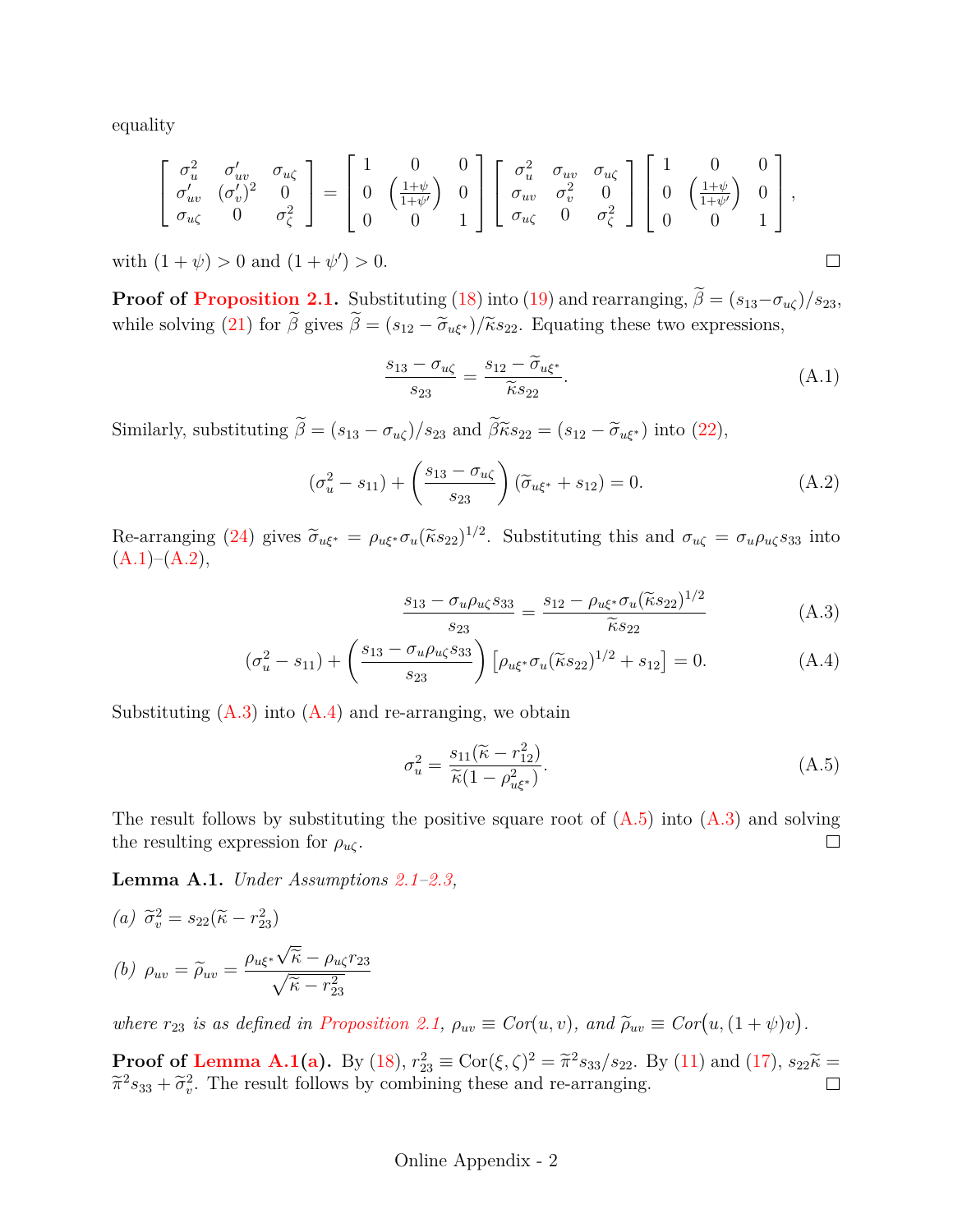**Proof of [Lemma A.1\(](#page-37-5)[b\)](#page-37-7).** By [\(15\)](#page-10-2) and [\(24\)](#page-12-3),

<span id="page-38-0"></span>
$$
\rho_{u\xi^*} = \left(\frac{\tilde{\sigma}_v}{\sqrt{\tilde{\kappa}s_{22}}}\right)\rho_{uv} + \left(\frac{\tilde{\pi}\sigma_{\zeta}}{\sqrt{\tilde{\kappa}s_{22}}}\right)\rho_{u\zeta}.\tag{A.6}
$$

√  $\widetilde{\sigma}_v/\sqrt{\widetilde{\kappa}s_{22}} = \sqrt{1-r_{23}^2/\widetilde{\kappa}}$ . From the proof of By manipulating [Lemma A.1](#page-37-5)[\(a\)](#page-37-6), we obtain  $\tilde{\sigma}_v$ /<br>Lemma A.1(a),  $u^2 = \tilde{\sigma}^2$ , (c) as that  $\tilde{\sigma}_v/\sqrt{2}$ [Lemma A.1](#page-37-5)[\(a\)](#page-37-6),  $r_{23}^2 = \tilde{\pi}^2 s_{33}/s_{22}$ , so that  $\tilde{\pi}\sigma_{\zeta}/\sqrt{\tilde{\kappa}s_{22}} = r_{23}/\sqrt{\tilde{\kappa}}$ . The result follows by substituting these two equalities into (A.6) and solving for a Because  $\sigma^2 > 0$  if and only if stituing these two equalities into [\(A.6\)](#page-38-0) and solving for  $\rho_{uv}$ . Because  $\sigma_v^2 > 0$  if and only if  $\tilde{\sigma}_v^2 > 0$ , and  $\tilde{\sigma}_v^2 > 0$  if and only if  $\tilde{\kappa} > r_{23}^2$  by [Lemma A.1](#page-37-5)[\(a\)](#page-37-6), the quantity under the radical<br>is always strictly positive making division by  $\sqrt{\tilde{\kappa}} = r^2$  permissible here is always strictly positive making division by  $\sqrt{\tilde{\kappa} - r_{23}^2}$  permissible here.  $\Box$ 

<span id="page-38-1"></span>**Lemma A.2.** *Under Assumptions* [2.1,](#page-6-0) [2.2,](#page-7-0) and [2.3\(](#page-8-1)*i*), the matrix  $\Omega_{11}$  defined in [Lemma 2.1](#page-8-4) *is positive definite if and only if*  $\sigma_u^2, \sigma_v^2, \sigma_\zeta^2 > 0$  *and*  $\rho_{uv}^2 + \rho_{u\zeta}^2 < 1$ *.* 

**Proof of [Lemma A.2.](#page-38-1)** By [Lemma 2.1,](#page-8-4)  $\Omega_{11}$  is positive definite if and only if

<span id="page-38-2"></span>
$$
\sigma_u^2 > 0 \tag{A.7}
$$

$$
\sigma_u^2 \sigma_v^2 - \sigma_{uv}^2 > 0 \tag{A.8}
$$

$$
\sigma_{\zeta}^2(\sigma_u^2 \sigma_v^2 - \sigma_{uv}^2) - \sigma_v^2 \sigma_{u\zeta}^2 > 0.
$$
\n(A.9)

For the "if" direction, first note that by [\(A.7\)](#page-38-2) we can rearrange [\(A.8\)](#page-38-2) to yield  $\sigma_v^2 > \sigma_{uv}^2/\sigma_u^2 \ge$ 0. Dividing through by  $\sigma_v^2$ , this implies that  $|\rho_{uv}| < 1$ . Now, since both  $\sigma_u^2$  and  $\sigma_v^2$  are strictly positive, we can divide both sides of  $(A.9)$  through by  $\sigma_v^2 \sigma_u^2$  to obtain  $\sigma_\zeta^2(1-\rho_{uv}^2)$  $\sigma_{u\zeta}^2/\sigma_u^2 \geq 0$ . Since  $\rho_{uv}^2 < 1$ , this implies  $\sigma_{\zeta}^2 > 0$ . Thus, dividing [\(A.9\)](#page-38-2) through by  $\sigma_v^2 \sigma_u^2 \sigma_{\zeta}^2$  and rearranging we find that  $\rho_{uv}^2 + \rho_{u\zeta}^2 < 1$ . For the "only if" direction,  $\rho_{uv}^2 + \rho$ implies  $\rho_{uv}^2 < 1$ . Mutiplying both sides by  $\sigma_u^2 \sigma_v^2$  gives  $\sigma_u^2 \sigma_v^2 \rho_{uv}^2 < \sigma_u^2 \sigma_v^2$  since  $\sigma_u^2, \sigma_v^2 > 0$ . Substituting  $\rho_{uv}^2 = \sigma_{uv}^2/(\sigma_u^2 \sigma_v^2)$  and rearranging implies [\(A.8\)](#page-38-2). [Equation A.9](#page-38-2) follows similarly, by multiplying both sides of  $\rho_{uv}^2 + \rho_{u\zeta}^2 < 1$  by  $\sigma_u^2 \sigma_v^2 \sigma_{\zeta}^2$  and rearranging.

**Proof of [Proposition 2.2.](#page-12-2)** By [Assumption 2.3](#page-8-1) (ii),  $\Omega_{11}$  is positive definite. Thus, by [Lemma A.2](#page-38-1)  $\sigma_v^2$ ,  $\sigma_u^2$ ,  $\sigma_\zeta^2$  > 0 and  $\rho_{uv}^2 + \rho_{u\zeta}^2$  < 1. Since  $\sigma_v^2$  > 0 and  $\psi \neq -1$  by [Assump](#page-6-0)[tion 2.1](#page-6-0) (v), it follows that  $\tilde{\sigma}_v^2 \equiv (1 + \dot{\psi})^2 \sigma_v^2 > 0$ . Hence, by [Lemma A.1](#page-37-5)[\(a\)](#page-37-6),  $\tilde{\kappa} > \rho_{T_z}^2$ .<br>Similarly since  $\sigma^2 > 0$  it follows from Equation A.5 in the proof of Proposition 2.1 that Similarly, since  $\sigma_u^2 > 0$ , it follows from Equation [A.5](#page-37-4) in the proof of [Proposition 2.1](#page-12-1) that  $\widetilde{\kappa} > r_{12}^2$ . Combining these, we see that  $\widetilde{\kappa} > \max\{r_{12}^2, r_{23}^2\}$ . By [Lemma A.1\(](#page-37-5)[a\)](#page-37-6),  $\rho_{uv}^2 + \rho_{u\zeta}^2 < 1$ is equivalent to

<span id="page-38-3"></span>
$$
\left(\frac{\rho_{u\xi^*}\sqrt{\tilde{\kappa}} - \rho_{u\zeta}r_{23}}{\sqrt{\tilde{\kappa} - r_{23}^2}}\right)^2 + \rho_{u\zeta}^2 < 1\tag{A.10}
$$

Putting the terms of  $(A.10)$  over a common denominator and rearranging,

$$
\rho_{u\xi^*}^2 + \rho_{u\zeta}^2 - \frac{2\rho_{u\xi^*}\rho_{u\zeta}r_{23}}{\tilde{\kappa}^{1/2}} < \frac{\tilde{\kappa} - \rho_{23}^2}{\tilde{\kappa}}
$$

using the fact that  $\tilde{\kappa} > r_{23}^2$ . Completing the square,

$$
\left(\rho_{u\zeta}-\frac{\rho_{u\xi^*}r_{23}}{\widetilde{\kappa}^{1/2}}\right)^2 < \left(1-\rho_{u\xi^*}^2\right)\left(\frac{\widetilde{\kappa}-r_{23}^2}{\widetilde{\kappa}}\right).
$$

#### Online Appendix - 3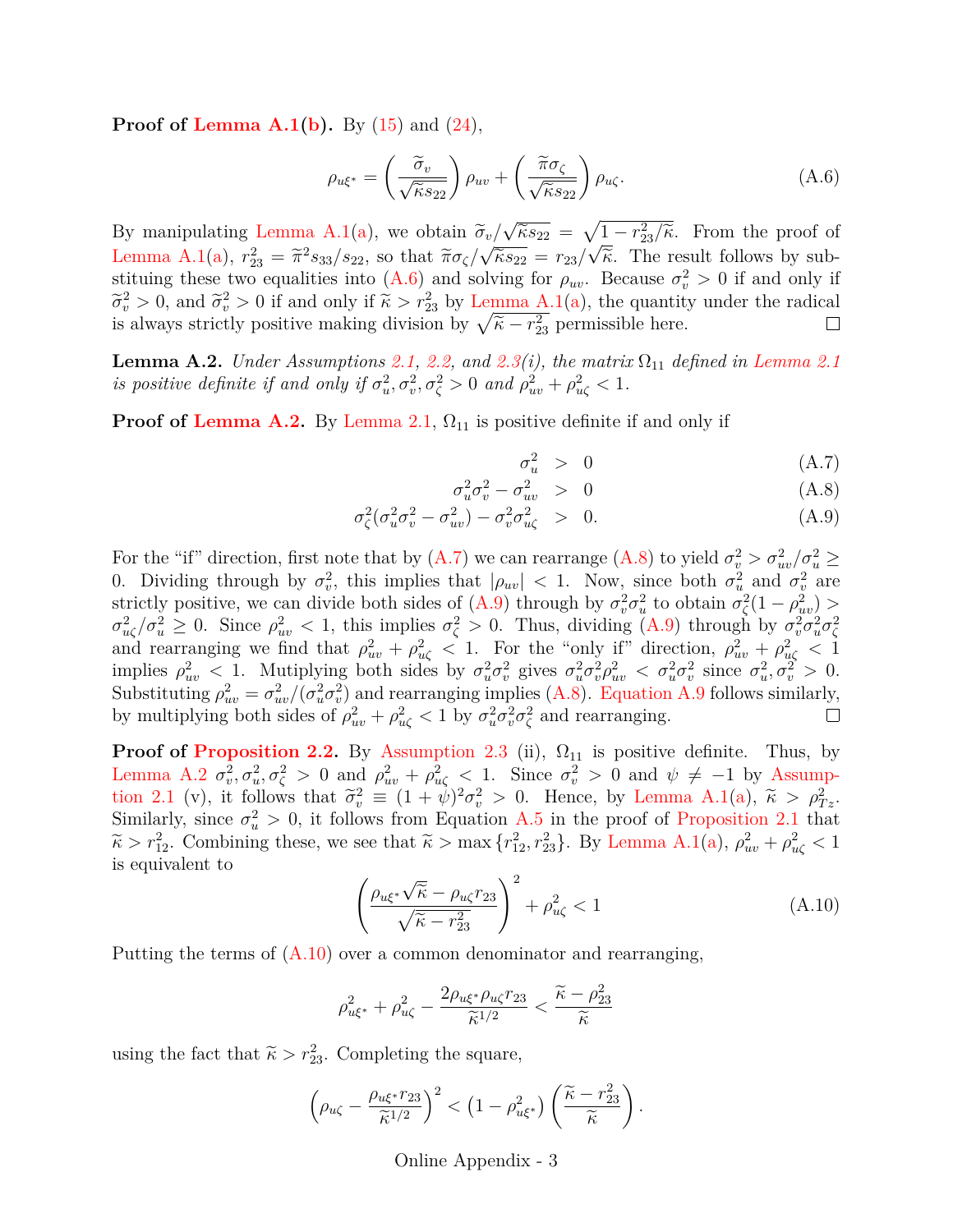Now, using  $(2.1)$  to substitute for  $(\rho_{u\zeta} - \rho_{u\xi^*}r_{23})$ √  $\widetilde{\kappa}$ ), we find that

$$
(r_{12}r_{23} - \widetilde{\kappa}r_{13})^2 \left[ \frac{1 - \rho_{u\xi^*}^2}{\widetilde{\kappa}(\widetilde{\kappa} - r_{12}^2)} \right] < \left( 1 - \rho_{u\xi^*}^2 \right) \left( \frac{\widetilde{\kappa} - r_{23}^2}{\widetilde{\kappa}} \right)
$$

Cancelling a factor of  $(1 - \rho_{u\xi^*}^2)/\tilde{\kappa}$  from each side and rearranging

<span id="page-39-0"></span>
$$
(r_{12}r_{23} - \tilde{\kappa}\rho_{13})^2 - (\tilde{\kappa} - r_{12}^2)(\tilde{\kappa} - r_{23}^2) < 0 \tag{A.11}
$$

using the fact that  $\tilde{\kappa} > r_{12}^2$ . Expanding and simplifying,

$$
(r_{13}^2 - 1)\tilde{\kappa}^2 + (r_{12}^2 + r_{23}^2 - 2r_{12}r_{23}r_{13})\tilde{\kappa} < 0.
$$

Since  $\Sigma$  is positive definite,  $r_{13}^2$  < 1. Hence, the preceding inequality defines an interval of values that  $\tilde{\kappa}$  *cannot* take on, an interval bounded by the roots of a quadratic function that opens downwards. To determine these roots, we factorize as follows:

$$
\widetilde{\kappa}\left[ (r_{13}-1)\widetilde{\kappa} + (r_{12}^2 + r_{23}^2 - 2r_{12}r_{23}r_{13})\right] = 0.
$$

Thus one root is zero and the other is L. To complete the proof, we show that  $L < 1$  and  $L > \max\{r_{12}^2, r_{23}^2\}$ . For the first claim, note that the positive definiteness of  $\Sigma$  implies

$$
1 - r_{12}^2 - r_{23}^2 - r_{13}^2 + 2r_{12}r_{23}r_{13} > 0.
$$

Rearranging this inequality using  $r_{13}^2$  < 1 establishes  $L < 1$ . For the second claim notice that  $(A.11)$  is violated at  $\tilde{\kappa} = \max \{r_{12}^2, r_{23}^2\}$ . This combined with the fact that the parabola<br>congress downwards establishes that L is greater than both zero and  $\max\{r^2, r^2, 1\}$ opens downwards establishes that L is greater than both zero and  $\max\{r_{12}^2, r_{23}^2\}$ .  $\Box$ 

**Proof of [Theorem 2.1.](#page-13-0)** Let  $(\rho_{u\zeta}, \rho_{u\xi^*}, \tilde{\kappa})$  be any triple satisfying  $|\rho_{u\xi^*}| < 1$ ,  $\tilde{\kappa} \in (L, 1]$ and  $(25)$ . Given this triple, the argument proceeds by constructing errors  $(u, v, w, \xi^*)$  and parameter values  $(\psi, \tau, \pi, \eta, \gamma, \varphi_T^*, \beta)$  that satisfy Assumptions [2.1–](#page-6-0)[2.3](#page-8-1) and generate the observed random variables under  $(1), (2),$  $(1), (2),$  $(1), (2),$  and  $(5)$ . This construction depends on the observable reduced form parameters  $(\varphi_y, \varphi_T, \varphi_z)$  and errors  $(\varepsilon, \xi, \zeta)$ .

The first step constructs w so that  $\mathbb{E}(w) = 0$ ,  $\sigma_w^2 = s_{22}(1-\tilde{\kappa})$ ,  $Cov(w, \varepsilon) = Cov(w, \zeta) = 0$ ,<br> $v(w, \mathbf{x}) = 0$ , and  $Cov(w, \zeta) = \sigma_w^2$ . To this and let x be the residual from a projection  $Cov(w, x) = 0$ , and  $Cov(w, \xi) = \sigma_w^2$ . To this end, let  $\chi$  be the residual from a projection of  $\xi$  on  $\zeta$  and  $\varepsilon$ , i.e.  $\xi = a\varepsilon + b\zeta + \chi$  with  $Cov(\varepsilon, \chi) = Cov(\zeta, \chi) = 0$ . Next let  $W$  be any random variable with  $\mathbb{E}(\mathscr{W})=0$  and  $\text{Var}(\mathscr{W})=1$  that is uncorrelated with  $\chi$ ,  $\varepsilon$ ,  $\zeta$ , and **x**. We define w in terms of  $\chi$  and  $\mathscr W$  as

<span id="page-39-1"></span>
$$
w = \left(\frac{1-\widetilde{\kappa}}{1-L}\right)\chi + \left[\frac{s_{22}(1-\widetilde{\kappa})(\widetilde{\kappa}-L)}{1-L}\right]^{1/2}\mathscr{W}.\tag{A.12}
$$

Note that the constants in  $(A.12)$  are both well-defined and non-negative, since  $L < \tilde{\kappa} \leq 1$ by [Proposition 2.2.](#page-12-2) Now, because **x** includes a constant,  $(\xi, \zeta, \varepsilon)$  are mean zero and hence  $\mathbb{E}(w) = 0$  by construction. Moreover, since  $\chi$  is by construction uncorrelated with  $\varepsilon$  and  $\zeta$ , it follows that  $Cov(w, \varepsilon) = Cov(w, \zeta) = 0$ . Similarly, since  $\chi$  and  $W$  are both uncorrelated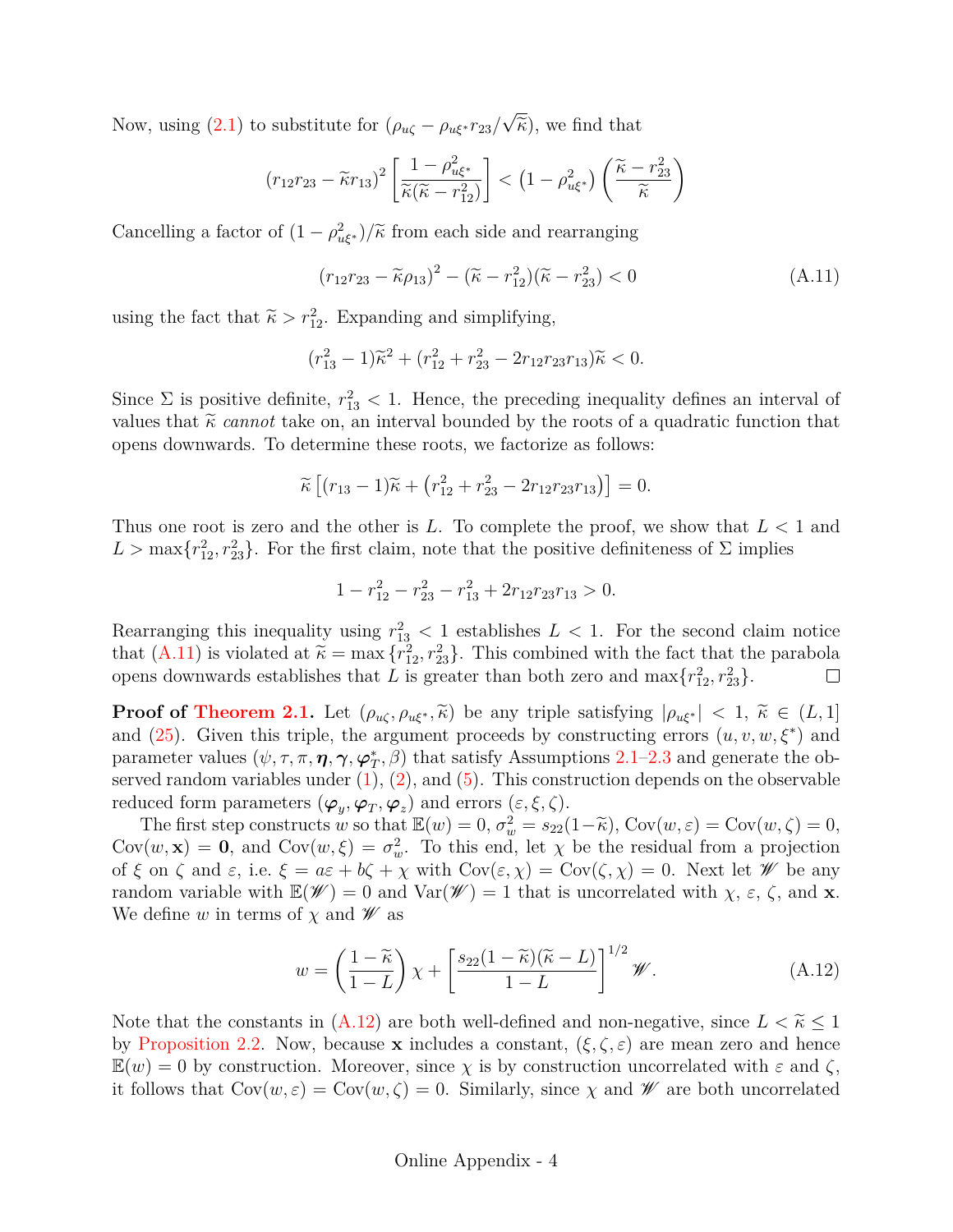with **x**, so is w. To calculate  $\sigma_w^2$  and  $Cov(w, \xi)$ , note that

$$
Var(\chi) = s_{22} - \begin{bmatrix} s_{12} & s_{23} \end{bmatrix} \begin{bmatrix} s_{11} & s_{13} \\ s_{13} & s_{33} \end{bmatrix}^{-1} \begin{bmatrix} s_{12} \\ s_{23} \end{bmatrix} = s_{22}(1 - L)
$$

from which it follows that

$$
\sigma_w^2 = \left(\frac{1-\widetilde{\kappa}}{1-L}\right)^2 s_{22}(1-L) + \left[\frac{s_{22}(1-\widetilde{\kappa})(\widetilde{\kappa}-L)}{1-L}\right] = s_{22}(1-\widetilde{\kappa})
$$

and

$$
Cov(w,\xi) = Cov(w, a\varepsilon + b\zeta + \chi) = Cov(w, \chi) = \left(\frac{1-\widetilde{\kappa}}{1-L}\right) Var(\chi) = s_{22}(1-\widetilde{\kappa}) = \sigma_w^2.
$$

The second step constructs errors  $(\xi^*, v, u)$  and parameters  $(\varphi_T^*, \eta, \gamma)$  so that [\(1\)](#page-1-2) generates the observed distribution of y,  $(2)$  generates a distribution for  $T^*$  that is compatible with our observables, and  $(5)$  generates the observed distribution of T. To this end, set

$$
\xi^* = \frac{\xi - w}{1 + \psi}, \quad v = \frac{\xi - w}{1 + \psi} - \pi \zeta, \quad u = \varepsilon - \beta \left( \frac{\xi - w}{1 + \psi} \right)
$$

and

$$
\boldsymbol{\varphi}_T^* = \frac{\boldsymbol{\varphi}_T - \tau \mathbf{e}_1}{1 + \psi}, \quad \boldsymbol{\eta} = \frac{\boldsymbol{\varphi}_T - \tau \mathbf{e}_1}{1 + \psi} - \pi \boldsymbol{\varphi}_z, \quad \boldsymbol{\gamma} = \boldsymbol{\varphi}_y - \beta \left( \frac{\boldsymbol{\varphi}_T - \tau \mathbf{e}_1}{1 + \psi} \right).
$$

Substituting the preceding expressions along with the reduced forms for  $T^*$  and  $z$  and simplifying, we obtain

$$
\beta T^* + \mathbf{x}' \boldsymbol{\gamma} + u = \mathbf{x}' \boldsymbol{\varphi}_y + \varepsilon, \quad \pi z + \mathbf{x}' \boldsymbol{\eta} + v = \mathbf{x}' \boldsymbol{\varphi}_T^* + \xi^*, \quad \tau + (1 + \psi) T^* + w = \mathbf{x}' \boldsymbol{\varphi}_T + \xi
$$

as required. Notice that  $\tau$  is completely unconstrained in this construction. Moreover, the only restriction imposed on  $\psi$  thus far has been  $\psi \neq -1$  so that division by  $1 + \psi$  is well-defined.

The third step sets  $\pi$  and  $\psi$  so that our construction satisfies [Assumption 2.1.](#page-6-0) First, we have

$$
Cov(\mathbf{x}, u) = Cov\left(\mathbf{x}, \varepsilon - \beta \left[\frac{\xi - w}{1 + \psi}\right]\right) = \mathbf{0}, \quad Cov(\mathbf{x}, v) = Cov\left(\mathbf{x}, \frac{\xi - w}{1 + \psi} - \pi\zeta\right) = \mathbf{0}
$$

since **x** is uncorrelated with the reduced form errors  $(\varepsilon, \xi, \zeta)$  by definition, and is likewise uncorrelated with  $w$  by construction. This verifies (i) and the first part of (ii). Now set  $\pi = s_{23}/[(1 + \psi)s_{33}]$ . Since **x** is uncorrelated with  $(\zeta, \xi, w)$ , it follows that

$$
Cov(z, v) = Cov\left(\mathbf{x}'\boldsymbol{\varphi}_z + \zeta, \frac{\xi - w}{1 + \psi} - \pi\zeta\right) = \frac{s_{23}}{1 + \psi} - \pi s_{33} = 0
$$

satisfying the second part of (ii). Since  $s_{23} \neq 0$ ,  $\pi \neq 0$  satisfying (iii). Since (iv) simply requires that  $x$  include a constant, this requirement is trivially satistied. For  $(v)$ , since

#### Online Appendix - 5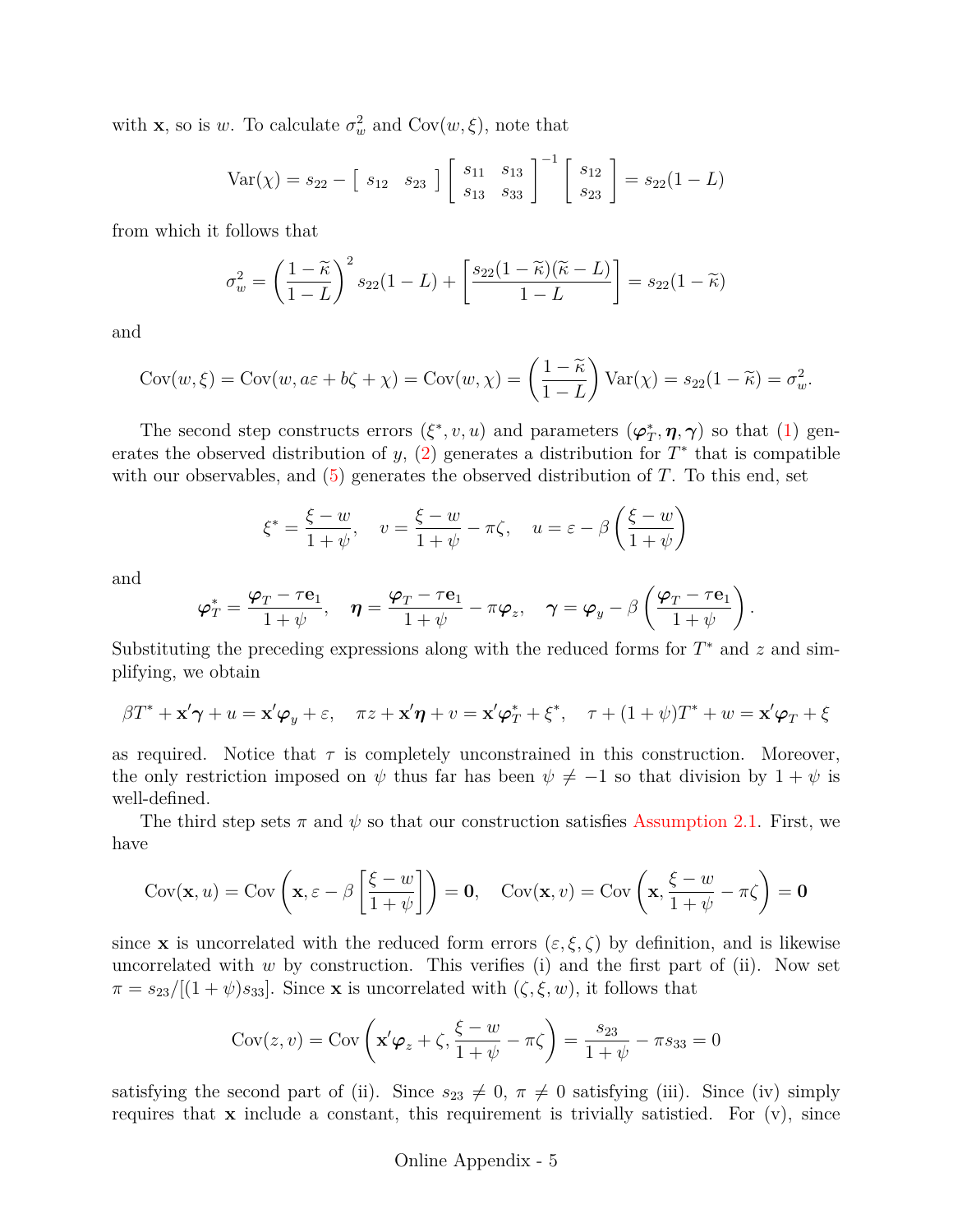$T = \tau + (1 + \psi)T^* + w$ , we have  $Cov(T, T^*) > 0$  for any  $\psi > -1$ .

The fourth step verifies that our construction satisfies [Assumption 2.2.](#page-7-0) Solving [\(5\)](#page-7-2) for  $T^*$  and combining the result with [\(3\)](#page-1-1), we obtain  $\widetilde{w} = \psi(T + \tau + w)/(1 + \psi)$ . Accordingly,<br>for any random variable  $\Xi$ , we have  $Cov(\Xi, \widetilde{w}) = \psi Cov(\Xi, T + w)/(1 + \psi)$  and  $Cov(\Xi, T^*) =$ for any random variable  $\Xi$ , we have  $Cov(\Xi, \widetilde{w}) = \psi Cov(\Xi, T + w)/(1 + \psi)$  and  $Cov(\Xi, T^*) = Cov(\Xi, T^*)/(1 + \psi)$ . It follows that  $Cov(\Xi, \widetilde{w}) = \psi Cov(\Xi, T^*)$  if and only if  $Cov(\Xi, w) = 0$ . Cov $(\Xi, T-w)/(1+\psi)$ . It follows that  $Cov(\Xi, \widetilde{w}) = \psi Cov(\Xi, T^*)$  if and only if  $Cov(\Xi, w) = 0$ .<br>Hence, to verify Assumption 2.2 it suffices to show that  $Cov(w, w) = 0$ ,  $Cov(z, w) = 0$ , and Hence, to verify [Assumption 2.2](#page-7-0) it suffices to show that  $Cov(u, w) = 0$ ,  $Cov(z, w) = 0$ , and  $Cov(\mathbf{x}, w) = 0$ . The first and last of these equalities hold by our construction of w and u above. For the second, we have  $Cov(z, w) = \varphi'_z Cov(\mathbf{x}, w) + Cov(\zeta, w) = 0$ .

The final step sets  $\tilde{\beta} = (s_{13} - \sigma_{u\zeta})/s_{23}$  to ensure that our construction satisfies [Assump](#page-8-1)[tion 2.3.](#page-8-1) By [Lemma A.2](#page-38-1) it suffices to verify that  $\sigma_u^2, \sigma_v^2, \sigma_\zeta^2 > 0$  and  $\rho_{uv}^2 + \rho_{u\zeta}^2 < 1$ . First,  $\sigma_{\zeta}^2 = s_{33} > 0$  since  $\Sigma$  is positive definite. Next,

$$
\sigma_v^2 = \text{Var}\left(\frac{\xi - w}{1 + \psi} - \pi\zeta\right) = \left(\frac{1}{1 + \psi}\right)^2 \text{Var}(\xi - w) + \pi^2 s_{33} - 2\left(\frac{\pi}{1 + \psi}\right) \text{Cov}(\xi - w, \zeta)
$$

$$
= \left(\frac{1}{1 + \psi}\right)^2 s_{22}\tilde{\kappa} + \frac{s_{23}^2}{(1 + \psi)^2 s_{33}} - \frac{2s_{23}^2}{(1 + \psi)^2 s_{33}} = \left(\frac{1}{1 + \psi}\right)^2 s_{22}(\tilde{\kappa} - r_{23}^2)
$$

by substituting  $\pi = s_{23}/[(1 + \psi)s_{33}]$  and using the properties of w from our construction above. Since  $L < \tilde{\kappa} \le 1$  and  $L > r_{23}^2$  by [Proposition 2.2,](#page-12-2) it follows that  $\sigma_v^2 > 0$ . To establish that  $\sigma_v^2 > 0$ , we show that our construction satisfies  $(A,3)$  and  $(A,4)$  from the proof of that  $\sigma_u^2 > 0$ , we show that our construction satisfies [\(A.3\)](#page-37-2) and [\(A.4\)](#page-37-3) from the proof of [Proposition 2.1.](#page-12-1) This implies [\(A.5\)](#page-37-4) by the argument of [Proposition 2.1](#page-12-1) and it follows that  $\sigma_u^2 > 0$  since  $\tilde{\kappa} > r_{12}^2$ . To this end, first note that

<span id="page-41-0"></span>
$$
\sigma_u^2 = \text{Var}(\varepsilon) + \left(\frac{\beta}{1+\psi}\right)^2 \text{Var}(\xi - w) - \frac{2\beta}{1+\psi} \text{Cov}(\varepsilon, \xi - w) = s_{11} + \tilde{\beta} \left(\tilde{\beta} s_{22} \tilde{\kappa} - 2s_{12}\right) \tag{A.13}
$$

To simplify this expression, we use the fact that

$$
\sigma_{u\xi^*} \equiv \text{Cov}(u, \xi^*) = \text{Cov}\left(\varepsilon - \beta \left[\frac{\xi - w}{1 + \psi}\right], \frac{\xi - w}{1 + \psi}\right) = \left(\frac{1}{1 + \psi}\right)(s_{12} - \tilde{\beta}s_{22}\tilde{\kappa}).
$$

Rearranging,  $\widetilde{\sigma}_{u\xi^*} \equiv (1 + \psi)\sigma_{u\xi^*} = s_{12} - \widetilde{\beta} s_{22}\widetilde{\kappa}$ . Substituting this into [\(A.13\)](#page-41-0) along with  $\widetilde{\beta} = (s_{13} - \sigma_{u\zeta})/s_{23}$  gives [\(A.2\)](#page-37-1). Solving  $\widetilde{\sigma}_{u\xi^*} = s_{12} - \widetilde{\beta}s_{22}\widetilde{\kappa}$  for  $\widetilde{\beta}$  and equating this with  $\widetilde{\beta} = (s_{13}-\sigma_{uz})/s_{23}$  gives [\(A.1\)](#page-37-0). As explained in the proof of [Proposition 2.1,](#page-12-1) [\(A.3\)](#page-37-2) and [\(A.4\)](#page-37-3) follow from [\(A.1\)](#page-37-0) and [\(A.2\)](#page-37-1) by substituing  $\rho_{u\zeta} = \sigma_u \rho_{u\zeta} s_{33}$  and  $\tilde{\sigma}_{u\xi^*} = \rho_{u\xi^*} \sigma_u (\tilde{\kappa} s_{22})^{1/2}$ . The first of these equalities is simply the definition of  $\rho_{u\zeta}$ , so it suffices to verify the second. By our construction,

$$
\text{Var}(\xi^*) = \text{Var}\left(\frac{\xi - w}{1 + \psi}\right) = \left(\frac{1}{1 + \psi}\right)^2 s_{22} \tilde{\kappa} = \left(\frac{1}{1 + \psi}\right)^2 s_{22} \left[(1 + \psi)^2 \kappa\right] = s_{22} \kappa
$$

and hence

$$
\widetilde{\sigma}_{u\xi^*} \equiv (1+\psi)\sigma_{u\xi^*} = \rho_{u\xi^*}\sigma_u(1+\psi)\sigma_{\xi^*} = \rho_{u\xi^*}\sigma_u\sqrt{s_{22}(1+\psi)^2\kappa} = \rho_{u\xi^*}\sigma_u\sqrt{s_{22}\widetilde{\kappa}}
$$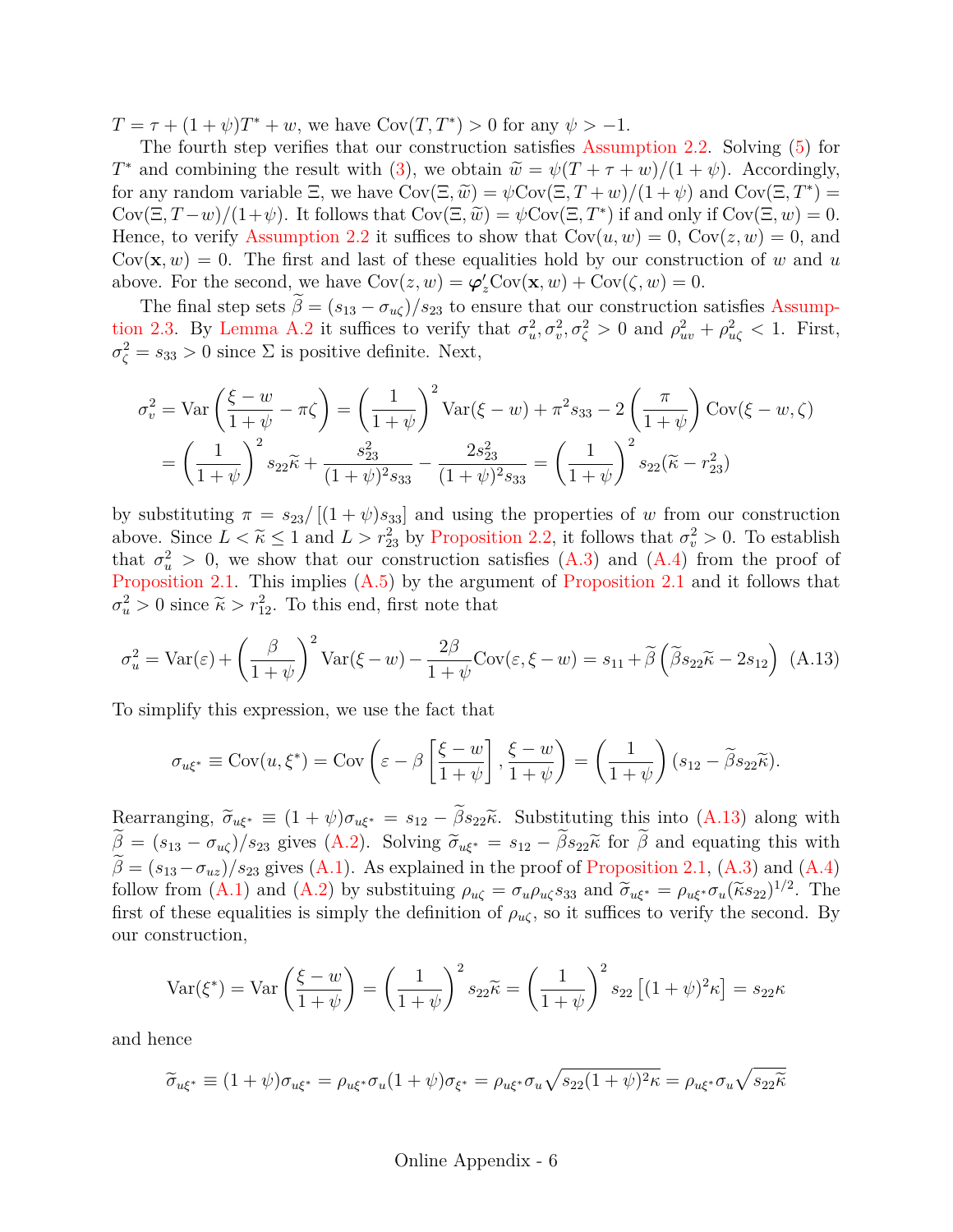as required. All that remains is to verify  $\rho_{uv}^2 + \rho_{uz}^2 < 1$ . To establish this, we show that our construction satisfies the expression for  $\rho_{uv}$  given [Lemma A.1](#page-37-5) (b). The required inequality then follows, given our choice of  $\rho_{u\zeta}$  to satisfy [\(25\)](#page-12-0), because the steps in the proof of [Proposition 2.2](#page-12-2) are reversible. By our construction of u and v from above,

$$
\sigma_{uv} = \text{Cov}\left(\varepsilon - \beta \left[\frac{\xi - w}{1 + \psi}\right], \left[\frac{\xi - w}{1 + \psi} - \pi\zeta\right]\right) = \left(\frac{1}{1 + \psi}\right)s_{12} - \tilde{\beta}\left(\frac{1}{1 + \psi}\right)s_{22}\tilde{\kappa} - \pi s_{13} + \pi \tilde{\beta}s_{23}.
$$

Substituting our choices of  $\pi$  and  $\tilde{\beta}$  along with the expression for  $\tilde{\sigma}_{u\xi^*}$  used in our derivation of  $\sigma_u^2$ , this simplifies to

$$
\sigma_{uv} = \left(\frac{1}{1+\psi}\right) \left(\widetilde{\sigma}_{u\xi^*} - \frac{s_{23}}{s_{33}} \sigma_{u\zeta}\right).
$$

Substituting  $\sigma_{uv} = \rho_{uv}\sigma_u\sigma_v$ ,  $\tilde{\sigma}_{u\xi^*} = \rho_{u\xi^*}\sigma_u(s_{22}\tilde{\kappa})^{1/2}$ ,  $\sigma_{u\zeta} = \rho_{u\zeta}\rho_u\sqrt{s_{33}}$  and re-arranging gives

$$
\sigma_v \rho_{uv} = \left(\frac{1}{1+\psi}\right) \left[\rho_{u\xi^*} \left(s_{22} \widetilde{\kappa}\right)^{1/2} - \frac{s_{23}}{\sqrt{s_{33}}} \rho_{u\zeta}\right].
$$

The desired result follows since  $\sigma_v = [s_{22}(\tilde{\kappa} - r_{23}^2)]^{1/2}/(1 + \psi)$  as shown above.  $\Box$ 

**Proof of [Corollary 2.1.](#page-13-1)** This argument is a special case of the reasoning from the proof of [Proposition B.1](#page-45-0) with  $\mathcal{R} = (L, 1] \times [-1, 1]$ . We rely on one additional fact, namely that  $g(L) = -\text{sign}\left\{r_{12}r_{23} - Lr_{13}\right\}$  which follows from some simple algebra. First suppose that  $r_{12}r_{23} < Lr_{13}$ . In this case g is positive for all  $x_1 \in (L, 1]$ . If  $x_2^*$  is interior, then  $x_1^*$  is L or 1. But in this case  $g(L) = 1$  so the maximum must occur at  $(L, x_2^*)$ . Having found the maximum, we now require the minimum. The minimum could equal  $g(1)$ . Alternatively it could occur at a corner solution for  $x_2^*$ , in which case f simplifies to  $f(x_1, 1) = r_{23}/\sqrt{x_1}$  or  $f(x_1, -1) =$  $-r_{23}/\sqrt{x_1}$  depending on whether  $x_2$  equals 1 or -1. One of these two functions is negative. In contrast,  $g(1)$  is positive so it cannot be the minimum: by inspection the minimum occurs at  $-|r_{23}|/\sqrt{L}$ . Analogous reasoning holds in the case of  $r_{12}r_{23} > Lr_{13}$ . If  $r_{21}r_{23} = Lr_{13}$ , then  $f(x_1, x_2) = x_2r_{23}/\sqrt{x_1}$  so we can again find the extrema by inspection.  $\Box$ 

**Proof of Corollary [2.2.](#page-13-2)** See the proof of [Proposition B.2,](#page-46-0) of which Corollary [2.2](#page-13-2) is a special case.  $\Box$ 

**Proof of [Lemma 3.1.](#page-14-2)** By the law of total probability,

$$
Cov(T^*, T) = (1 - \alpha_1)p^* - pp^* = \{(1 - \alpha_1) - [\alpha_0(1 - p^*) + (1 - \alpha_1)p^*]\}p^*
$$
  
=  $p^*(1 - p^*)(1 - \alpha_0 - \alpha_1) = Var(T^*)(1 - \alpha_0 - \alpha_1)$ 

and therefore

$$
\psi = \frac{\text{Cov}(T^*, \tilde{w})}{\text{Var}(T^*)} = \frac{\text{Cov}(T^*, T)}{\text{Var}(T^*)} - 1 = \frac{\text{Var}(T^*)(1 - \alpha_0 - \alpha_1)}{\text{Var}(T^*)} - 1 = -(\alpha_0 + \alpha_1)
$$

by the definition of  $\tilde{w}$  from [\(3\)](#page-1-1), establishing part (i). For part (ii), first note that  $\tilde{w}$  can only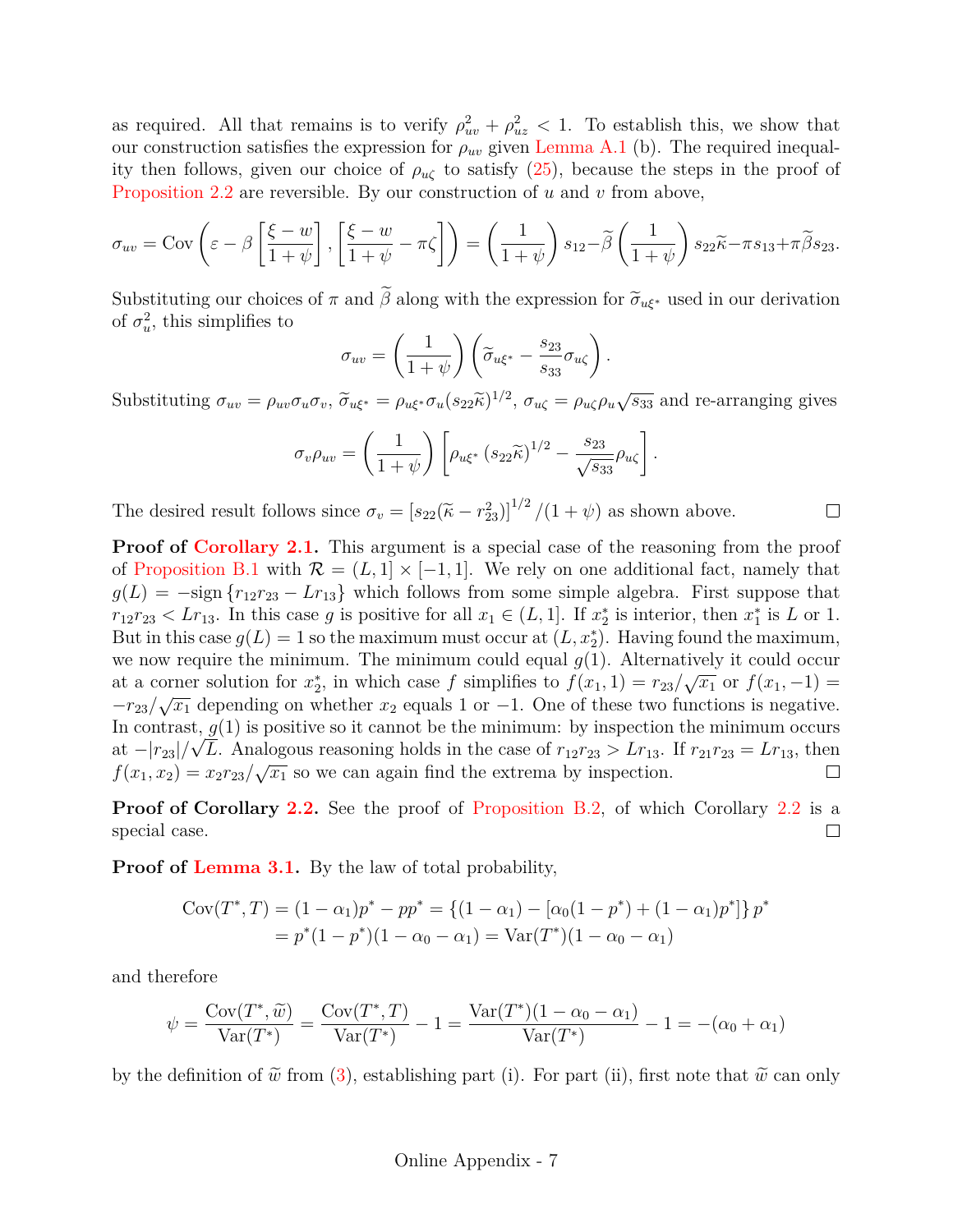take on the values  $\{-1, 0, 1\}$  yielding

$$
\mathbb{E}[\tilde{w}] = \mathbb{P}(\tilde{w} = 1) - \mathbb{P}(\tilde{w} = -1) = \mathbb{P}(T = 1, T^* = 0) - \mathbb{P}(T = 0, T^* = 1) \n= \alpha_0(1 - p^*) - \alpha_1 p^* = \alpha_0 - (\alpha_0 + \alpha_1)p^*
$$

from which we obtain

$$
\tau \equiv \mathbb{E}[\widetilde{w}] - \psi \mathbb{E}[T^*] = [\alpha_0 - (\alpha_0 + \alpha_1)p^*] + (\alpha_0 + \alpha_1)p^* = \alpha_0.
$$

Finally,

$$
w \equiv \tilde{w} - \tau - \psi T^* = (T - T^*) - \alpha_0 + (\alpha_0 + \alpha_1) T^* = (T - \alpha_0) - (1 - \alpha_0 - \alpha_1) T^*
$$

establishing (iii).

**Proof of [Lemma 3.2.](#page-15-0)** By the law of total probability,  $p = \alpha_0(1 - p^*) + (1 - \alpha_1)p^*$ . Rearranging this equality gives (i). For part (ii), first notice that  $\sigma_w^2 = \mathbb{E}(w^2)$  since w is mean zero by construction. Now, using [Lemma 3.1](#page-14-2) (iii) the probability mass function of  $w$  is

$$
\mathbb{P}(w = -\alpha_0) = \mathbb{P}(T = 0, T^* = 0) = (1 - \alpha_0)(1 - p^*)
$$
  

$$
\mathbb{P}(w = \alpha_1 - 1) = \mathbb{P}(T = 0, T^* = 1) = \alpha_1 p^*
$$
  

$$
\mathbb{P}(w = 1 - \alpha_0) = \mathbb{P}(T = 1, T^* = 0) = \alpha_0(1 - p^*)
$$
  

$$
\mathbb{P}(w = \alpha_1) = \mathbb{P}(T = 1, T^* = 1) = (1 - \alpha_1)p^*
$$

and accordingly we have

$$
\mathbb{E}(w^2) = \alpha_0^2 (1 - \alpha_0)(1 - p^*) + (1 - \alpha_1)^2 \alpha_1 p^* + (1 - \alpha_0)^2 \alpha_0 (1 - p^*) + \alpha_1^2 (1 - \alpha_1) p^*
$$
  
=  $p^* \alpha_1 (1 - \alpha_1) + (1 - p^*) \alpha_0 (1 - \alpha_0)$ 

after expanding and simplifying. Eliminating  $p^*$  using part (i) gives

$$
\sigma_w^2 = \frac{1}{1 - \alpha_0 - \alpha_1} \left[ (p - \alpha_0) \alpha_1 (1 - \alpha_1) + (1 - p - \alpha_1) \alpha_0 (1 - \alpha_0) \right]
$$

from which (ii) follows after straightforward but tedious algebra.

**Proof of [Proposition 3.1.](#page-15-1)** To begin we show that  $p^*$  cannot equal zero or one. By [As](#page-6-0)[sumption 2.1](#page-6-0) (iv),  $\xi^*$  must be identically zero if  $p^* \in \{0,1\}$ . But since  $\xi^* = \pi \zeta + v$  by [Equation 14,](#page-10-3) this can only occur if  $|Cor(\zeta, v)| = 1$  which is ruled out by [Assumption 2.3.](#page-8-1) Similarly, the positive definiteness of  $\Sigma$  implies that  $p \notin \{0, 1\}$ . Now, solving [Lemma 3.2](#page-15-0) (b) for  $\alpha_0$  and  $\alpha_1$  in turn, we obtain

$$
\alpha_0 = \frac{\sigma_w^2 - p\alpha_1}{1 - p - \alpha_1}, \quad \alpha_1 = \frac{\sigma_w^2 - (1 - p)\alpha_0}{p - \alpha_0}.
$$

where  $\sigma_w^2 = s_{22}(1 - \tilde{\kappa})$  by [\(20\)](#page-11-5). By [Lemma 3.2](#page-15-0) (a) it follows that  $\alpha_0 < p$  and  $\alpha_1 < 1 - p$ 

 $\Box$ 

 $\Box$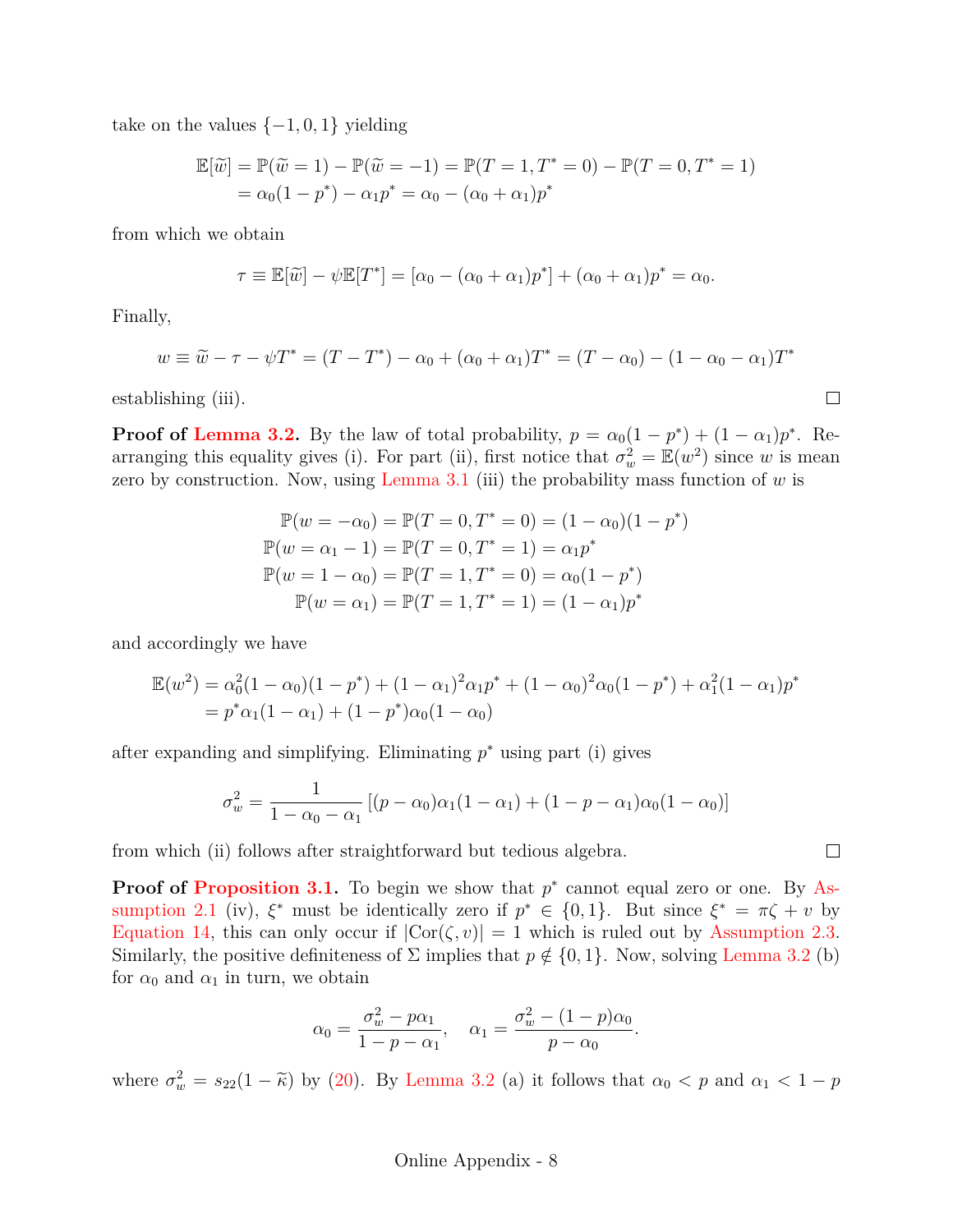since  $0 < p^* < 1$ , so neither denominator can be zero. Now, viewing  $\alpha_1$  as a function of  $\alpha_0$ ,

$$
\frac{\partial}{\partial \alpha_0} \alpha_1 = \frac{\sigma_w^2 - p(1-p)}{(p - \alpha_0)^2}, \quad \frac{\partial^2}{\partial \alpha_0^2} \alpha_1 = 2 \left[ \frac{\sigma_w^2 - p(1-p)}{(p - \alpha_0)^3} \right]
$$

so we see that the signs of the first and second derivatives are entirely determined by the sign of  $\sigma_w^2 - p(1-p)$ . Since  $T = \tau + (1+\psi)T^* + w$  where  $Cov(T^*, w) = 0$ , it follows that

$$
Var(T) = p(1 - p) = (1 + \psi)^2 Var(T^*) + Var(w) = (1 - \alpha_0 - \alpha_1)^2 p^*(1 - p^*) + \sigma_w^2
$$

Since  $p^* \notin \{0,1\}$ , we have  $\sigma_w^2 - p(1-p) < 0$ . Thus  $\alpha_1$  is a strictly decreasing and strictly concave function of  $\alpha_0$  on the interval  $\alpha_0 \in [0, p)$ . Evaluating this function at  $\alpha_0 = 0$  we obtain  $\alpha_1 = s_{22}(1-\tilde{\kappa})/p$ . Setting  $\alpha_1 = 0$  and solving for  $\alpha_0$ , we obtain  $\alpha_0 = s_{22}(1-\tilde{\kappa})/(1-p)$ . These are the  $\alpha_0$  and  $\alpha_1$  axis intercepts, respectively, in [Figure 1.](#page-16-0) Note that both are non-negative since  $s_{22} \geq 0$  and  $\tilde{\kappa} \leq 1$ . Since  $s_{22}$  is the variance of the residual from a projection of T on **x**, we know that  $s_{22} \leq p(1-p)$ . And because  $0 \leq L \leq 1$ , it follows that  $s_{22}(1 - L)/(1 - p) \leq p$  and similarly that  $s_{22}(1 - L)/p \leq (1 - p)$ . Hence,

$$
0 \le \alpha_0 < s_{22}(1 - L)/(1 - p) < p, \quad 0 \le \alpha_1 < s_{22}(1 - L)/p < 1 - p.
$$

These two values cannot occur simultaneously, however. For any value of  $\sigma_w^2$  less than  $s_{22}(1 - L)$  the curve relating  $\alpha_0$  and  $\alpha_1$  necessarily lies below the function  $E(\alpha_0) = [s_{22}(1 - L)]$  $(L)-(1-p)]\alpha_0/(p-\alpha_0)$ , since

$$
\alpha_1 = \frac{\sigma_w^2 - (1 - p)\alpha_0}{p - \alpha_0} < \frac{s_{22}(1 - L) - (1 - p)\alpha_0}{p - \alpha_0}.
$$

The function  $E$  is the outer envelope given by the dashed black curve in [Figure 1,](#page-16-0) which cannot actually be attained since  $\tilde{\kappa} > L$  by [Proposition 2.2.](#page-12-2) Fixing  $\tilde{\kappa}$  determines a functional relationship between  $\alpha_0$  and  $\alpha_1$ . To find the corresponding bound for  $\psi$  we use the fact that  $\psi = -(\alpha_0 + \alpha_1)$  by [Lemma 3.1](#page-14-2) (i). Since  $\alpha_1$  is a strictly concave function of  $\alpha_0$ , the minimum value of  $\alpha_0 + \alpha_1$  is a corner solution: either  $s_{22}(1 - \tilde{\kappa})/p$  or  $s_{22}(1 - \tilde{\kappa})/(1 - p)$  depending on whether p is larger than  $1 - p$ . Again because the function is strictly concave, the maximum value of  $\alpha_0 + \alpha_1$  could be either interior or occur at the *opposite* corner. To solve for an interior maximum, we substitute the constraint  $\alpha_1 = [s_{22}(1 - \tilde{\kappa}) - (1 - p)\alpha_0]/(p - \alpha_0)$  into the objective function to yield

$$
(\alpha_0 + \alpha_1) = \alpha_0 + [s_{22}(1 - \tilde{\kappa}) - (1 - p)\alpha_0]/(p - \alpha_0)
$$

Differentiating the right hand side with respect to  $\alpha_0$  gives the first order condition

$$
(p - \alpha_0)^2 + s_{22}(1 - \widetilde{\kappa}) - p(1 - p) = 0.
$$

which is a quadratic in  $\alpha_0$  with roots  $\alpha_0 = p \pm \sqrt{p(1-p) - s_{22}(1-\tilde{\kappa})}$ . Since  $p(1-p) > \sigma_w^2$ <br>both of these are real. However, the "+" reat violates the constraint  $\alpha_0 \leq r$ , hence the unique both of these are real. However, the "+" root violates the constraint  $\alpha_0 < p$ , hence the unique solution is the "−" root. Substituting this into the constraint, we obtain the corresponding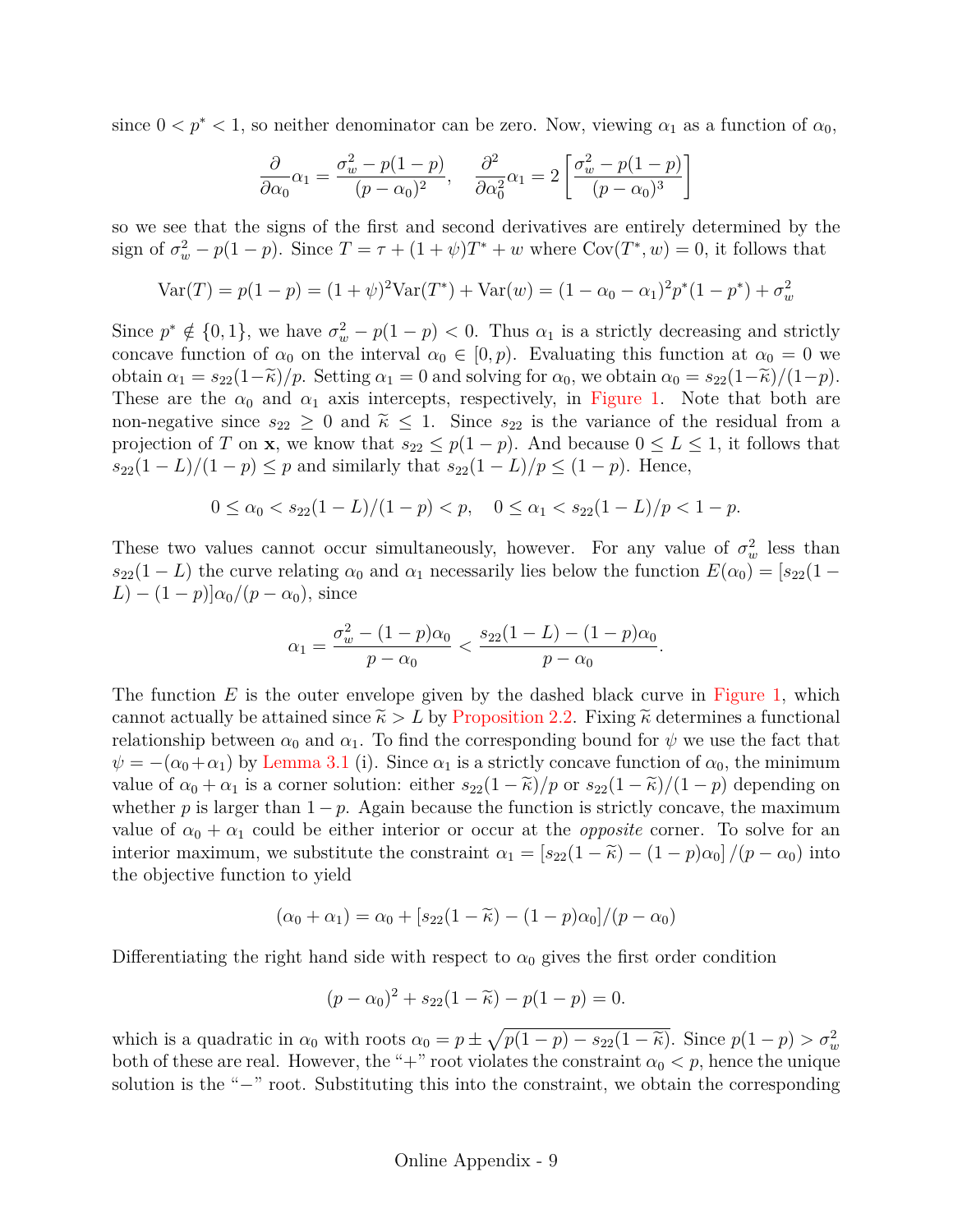solution for  $\alpha_1$ . Hence, an interior maximum of  $(\alpha_0 + \alpha_1)$  occurs at

$$
\alpha_0 = p - \sqrt{p(1-p) - s_{22}(1-\tilde{\kappa})}, \quad \alpha_1 = (1-p) - \sqrt{p(1-p) - s_{22}(1-\tilde{\kappa})}
$$

Note that  $\alpha_0 \geq 0$  iff  $s_{22}(1 - \widetilde{\kappa}) > p(1 - 2p)$ . Similarly,  $\alpha_1 \geq \text{iff } s_{22}(1 - \widetilde{\kappa}) > (1 - p)(2p - 1)$ . Hence, the maximum value of  $(\alpha_0 + \alpha_1)$  is interior iff  $s_{22}(1 - \tilde{\kappa}) > m(p)$ , in which case  $(\alpha_0 + \alpha_1) = 2\sqrt{p(1-p)s_{22}(1-\tilde{\kappa})} - 1$ .  $(\alpha_0 + \alpha_1) = 2\sqrt{p(1-p)s_{22}(1-\tilde{\kappa})} - 1.$ 

## **B Additional Results**

This appendix contains proofs of two additional results that do not appear in our paper but are used in the associated R package ivdoctr: [Proposition B.1](#page-45-0) and [Proposition B.2.](#page-46-0) These propositions provide bounds for  $\rho_{u\zeta}$  and  $\beta$  under interval restrictions on  $\tilde{\kappa}$  and  $\rho_{u\zeta^*}$ .

<span id="page-45-0"></span>**Proposition B.1.** *Suppose that*  $(\widetilde{\kappa}, \rho_{u\xi^*})$  *is known,* a priori*, to lie in a set* R *that takes the*  $form \ \mathcal{R} \equiv \left[\tilde{a}, \tilde{b}\right] \times \left[c^*, d^*\right] \subseteq (L, 1] \times [-1, 1]$ . Then, under the conditions of [Theorem 2.1,](#page-13-0) *the sharp identified set for*  $\rho_{\mathfrak{u}\zeta}$  *is the open interval* (mins f, maxs f) where

$$
f(\widetilde{\kappa}, \rho_{u\xi^*}) \equiv \frac{r_{23}\rho_{u\xi^*}}{\widetilde{\kappa}^{1/2}} - (r_{12}r_{23} - r_{13}\widetilde{\kappa}) \left[ \frac{1 - \rho_{u\xi^*}^2}{\widetilde{\kappa}(\widetilde{\kappa} - r_{12}^2)} \right]^{1/2}
$$

and *S* is a finite set defined by  $S = S_1 \cup S_2 \cup \{ \{\tilde{a}, \tilde{b}\} \times \{c^*, d^* \} \}$  where  $S_1$  is given by

$$
S_1 \equiv \mathcal{R} \cap \left\{ \left( \widetilde{a}, h(\widetilde{a}) \right), \left( \widetilde{b}, h(\widetilde{b}) \right) \right\}, \quad h(\widetilde{\kappa}) \equiv \frac{-r_{23} \left( \widetilde{\kappa} - r_{12}^2 \right)^{1/2}}{\left[ (r_{12}r_{23} - \widetilde{\kappa}r_{13})^2 + r_{23}^2 (\widetilde{\kappa} - r_{12}^2) \right]^{1/2}}
$$

*and*  $S_2$  *is given by* 

$$
S_2 \equiv \mathcal{R} \cap (\{\Xi(c^*) \times \{c^*\}\} \cup \{\Xi(d^*) \times \{d^*\}\})
$$

where  $\Xi(c^*)$  and  $\Xi(d^*)$  *denote the set of roots of* 

$$
(1 - \rho_{u\xi^*}^2) \left[ (2r_{12}r_{23} - r_{13}r_{12}^2)\tilde{\kappa} - r_{23}r_{12}^3 \right]^2 - \rho_{u\xi^*}^2 r_{23}(\tilde{\kappa} - r_{12})^3 = 0
$$

*with*  $\rho_{\mathbf{u}\xi^*}$  *held fixed at*  $c^*$  *and*  $d^*$ *, respectively.* 

**Proof of [Proposition B.1.](#page-45-0)** To simplify the notation in this argument, we adopt the shorthand  $x_1 \equiv \tilde{\kappa}$  and  $x_2 \equiv \rho_{\mu\xi^*}$  and accordingly write  $f(x_1, x_2)$  in place of  $f(\tilde{\kappa}, \rho_{\mu\xi^*})$ . Similarly, we write  $[a, b]$  and  $[c, d]$  in place of  $[\tilde{a}, \tilde{b}]$  and  $[c^*, d^*]$ . Let  $(x_1^*, x_2^*)$  be an extremum of f and dofine  $\hat{x} = x_1, x_2, x_3, x_4, \dots$ . There are two possibilities: either  $x^*$  is interior or it lies on the define  $\hat{x}_1 = r_{12}r_{23}/r_{13}$ . There are two possibilities: either  $x_2^*$  is interior or it lies on the boundary. boundary. We begin by showing that if  $x_2^*$  is interior,  $x_1^*$  must lie on the boundary.

If  $x_2^*$  is interior, then it must satisfy the first order condition

$$
\frac{\partial f(x_1, x_2)}{\partial x_2} = \frac{r_{23}}{\sqrt{x_1}} + \left[ \frac{(r_{12}r_{23} - r_{13}x_1)}{\sqrt{x_1(x_1 - r_{12}^2)}} \right] \left[ \frac{x_2}{\sqrt{1 - (x_2)^2}} \right] = 0.
$$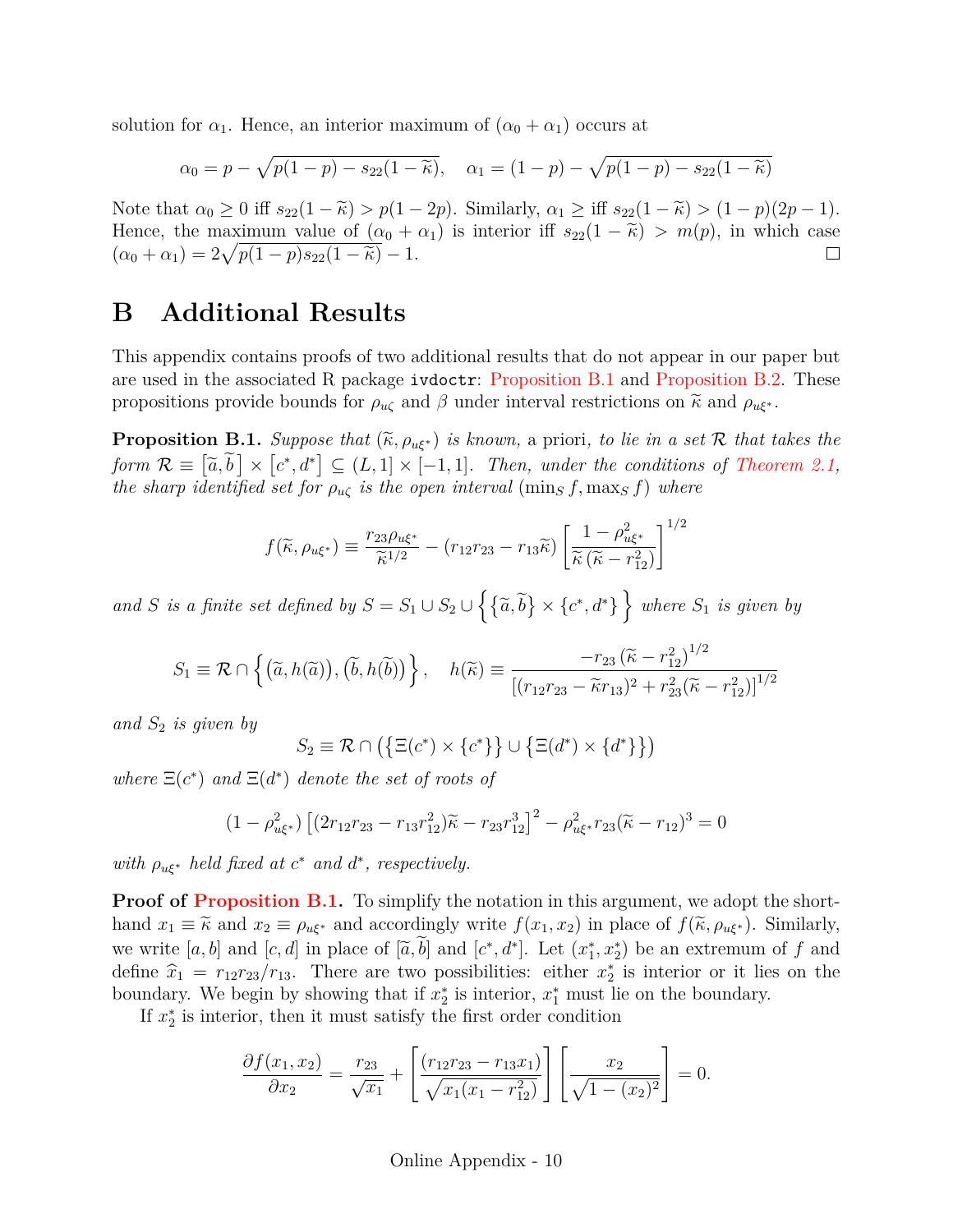We can assume  $x_1^* \neq \hat{x}_1$ , since  $x_1^* = \hat{x}_1$  implies  $f(x_1, x_2) = r_{23}x_2/\hat{x}_1^{1/2}$  $x_1^{1/2}$ , in which case  $x_2^*$  could not be interior. Solving the first-order condition, we obtain  $x_2^* = h(x_1^*)$  where

$$
h(x_1) = \frac{-r_{23} (x_1 - r_{12}^2)^{1/2}}{\left[ (r_{12}r_{23} - r_{13}r_{1})^2 + r_{23}^2 (x_1 - r_{12}^2) \right]^{1/2}},
$$

eliminating an extraneous solution by noting that  $x_2^*$  must have the same sign as the ratio  $-r_{23}/(r_{12}r_{23}-r_{13}r_1^*)$ . Concentrating  $x_2$  out of f, we have

$$
g(x_1) \equiv f(x_1, h(x_1)) = -\text{sign}\{r_{12}r_{23} - x_1r_{13}\}\sqrt{\frac{(r_{12}r_{23} - x_1r_{13})^2 + r_{23}(x_1 - r_{12}^2)}{x_1(x_1 - r_{12}^2)}}.
$$

Differentiating and simplifying gives

$$
g'(x_1) = -\frac{(L - r_{12}^2)(1 - r_{13}^2)}{2g(x_1)(x_1 - r_{12}^2)}
$$

There are three cases. If  $b < \hat{x}_1$ , then g' is strictly positive on [a, b] and hence g is mono-<br>topically increasing on this interval, implying that  $x^*$  must lie on the houndary. If instead tonically increasing on this interval, implying that  $x_1^*$  must lie on the boundary. If instead  $\hat{x}_1 < a$ , then g' is strictly negative on [a, b] and hence g is monotonically deacreasing on this interval. Illegation implying that  $x^*$  must lie on the boundary. The remaining case is this interval, likewise implying that  $x_1^*$  must lie on the boundary. The remaining case is  $a \leq \hat{x}_1 \leq b$ . Note that g is strictly increasing for  $x_1 \in [a, \hat{x}_1)$  and strictly decreasing for  $x_1 \in (\widehat{x}_1, b]$ . In this case we obtain candidate minima at  $x_1 = a$  and  $x_1 = b$  but not candidate maxima. This completes our characterization of candidate extrema for interior  $x_2^*$ .

Now suppose that  $x_2^*$  occurs at a corner. One possibility is that  $x_1^*$  likewise occurs at a corner; the other is that  $x_1^*$  is interior. In the latter case, it must satisfy the first order condition

$$
\frac{\partial f(x_1, x_2)}{\partial x_1} = \frac{-r_{23}x_2}{2x_1^{2/3}} + \left\{ \frac{r_{13}}{\sqrt{x_1(x_1 - r_{12}^2)}} + \frac{(r_{12}r_{23} - x_1r_{13})(2x_1 - r_{12}^2)}{2[x_1(x_1 - r_{12}^2)]^{3/2}} \right\} \sqrt{1 - x_2^2}
$$

and hence the roots of the polynomial

$$
(1 - x_2^2)[(2r_{12}r_{23} - r_{13}r_{12}^2)x_1 - r_{23}r_{12}^3]^2 - x_2^2r_{23}^2(x_1 - r_{12}^2)^3 = 0
$$

holding  $x_2$  fixed at c and d are likewise candidate extrema. Finally, since f is a continuous  $\Box$ function, any value of  $\rho_{\mu\zeta}$  within the resulting bounds can be attained.

<span id="page-46-0"></span>**Proposition B.2.** *Suppose that*  $(\widetilde{\kappa}, \rho_{u\xi^*})$  *is known,* a priori*, to lie in a set* R *that takes the form*  $\mathcal{R} \equiv [\tilde{a}, \tilde{b}] \times [c^*, d^*] \subseteq (L, 1] \times [-1, 1]$ . Then, under the conditions of [Theorem 2.1,](#page-13-0) the *sharp identified set for*  $\beta$  *is given by* 

$$
\mathcal{B} = \begin{cases}\n(-\infty, \infty), & \text{if } [c^*, d^*] = [-1, 1] \\
\left[\frac{s_{13}}{s_{23}} - \max_Q g, \frac{s_{13}}{s_{23}} - \min_Q g\right], & \text{otherwise}\n\end{cases}
$$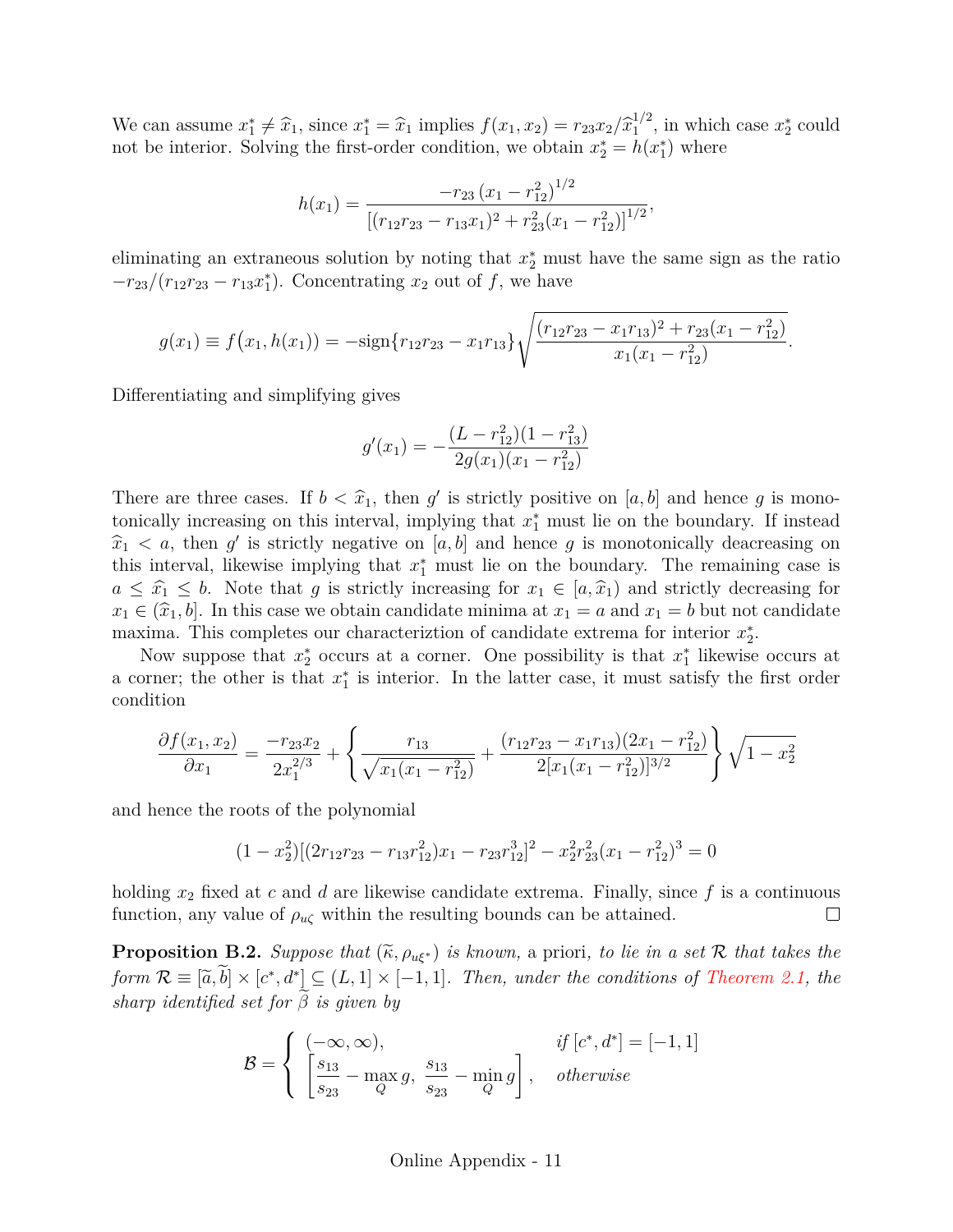*where*

$$
g(\widetilde{\kappa}, \rho_{u\xi^*}) \equiv \frac{\sqrt{s_{11}s_{33}}}{\widetilde{\kappa}s_{23}} \left[ r_{23} \sqrt{\widetilde{\kappa} - r_{12}^2} \left( \frac{\rho_{u\xi^*}}{\sqrt{1 - \rho_{u\xi^*}^2}} \right) - (r_{12}r_{23} - \widetilde{\kappa}r_{13}) \right]
$$

and Q is a finite set defined by  $Q = Q_1 \cup \{ \{\tilde{a}, \tilde{b}\} \times \{c^*, d^* \} \}$  where  $Q_1$  is given by

$$
Q_1 \equiv \mathcal{R} \cap (\{\Psi(c^*) \times \{c^*\}\} \cup \{\Psi(d^*) \times \{d^*\}\})
$$

*with*

$$
\Psi(\rho_{u\xi^*}) = \left\{ 2r_{12}^2 \left( 1 - \sqrt{1 - \rho_{u\xi^*}^2} \right) / \rho_{u\xi^*}^2, 2r_{12}^2 \left( 1 + \sqrt{1 - \rho_{u\xi^*}^2} \right) / \rho_{u\xi^*}^2 \right\}.
$$

**Proof of [Proposition B.2.](#page-46-0)** To simplify the notation in this argument, we adopt the shorthand  $x_1 \equiv \tilde{\kappa}$  and  $x_2 \equiv \rho_{u\xi^*}$  and accordingly write  $g(x_1, x_2)$  in place of  $g(\tilde{\kappa}, \rho_{u\xi^*})$ . Similarly, we write [a, b] and [c, d] in place of  $[\tilde{a}, \tilde{b}]$  and  $[c^*, d^*]$ .<br>Bogin by poticing that for any fixed  $x_i$ , a is a

Begin by noticing that for any fixed  $x_1, g$  is a strictly monotonic function of  $x_2$ . This means that the extrema of g lie on the boundary for  $x_2$ . Suppose first that  $[c, d] = [-1, 1]$ . If  $r_{23} > 0$ , g is strictly increasing in  $x_2$  and for any  $x_1 \in (L, 1]$  we have  $\lim_{x_2 \to -1} = -\infty$  and  $\lim_{x\to 1}$  =  $+\infty$ . If  $r_{23}$  < 0, then g is strictly decreasing and the limits are reversed. Hence  $\beta$  =  $(-\infty,\infty)$ . Now suppose that  $[c,d]$  is a strict subset of  $(-1,1)$ . In this case we characterize the optimal values of  $x_1$  at  $x_2 = c$  and  $x_2 = d$ . Since  $g(x_1, 0) = \sqrt{s_{11}} (r_{13} - r_{12}r_{23}/x_1)$ , the extrema of g as a function of  $x_1$  when  $x_2 = 0$  occur at a and b. If instead  $x_2 \neq 0$ , the extrema could still occur at  $a$  and  $b$ , or they could be interior. If interior, they must satisfy the first order condition

$$
x_1^2/4 - r_{12}^2 x_1/x_2^2 + r_{12}^4/x_2^2 = 0
$$

yielding the set of solutions

$$
\Psi(x_2) = \left\{ 2r_{12}^2 \left( 1 - \sqrt{1 - x_2^2} \right) / x_2^2, 2r_{12}^2 \left( 1 + \sqrt{1 - x_2^2} \right) / x_2^2 \right\}.
$$

Hence, it suffices to evaluate g at all elements of  $\mathcal{R} \cap (\{\Psi(c) \times \{c\}\} \cup \{\Psi(d) \times \{d\}\})$  and at the corners  $\{a, b\} \times \{c, d\}$ . Since q is a continuous function, any point within the bounds for  $\beta$  can be attained.  $\Box$ 

<span id="page-47-0"></span>**Proposition B.3.** *Suppose that*  $(\widetilde{\kappa}, \rho_{u\xi^*})$  *is known,* a priori*, to lie in*  $\mathcal{R} \equiv [\widetilde{a}, \widetilde{b}] \times [c^*, d^*] \subseteq$ <br>(L 1)  $\times$  [ 1, 1] *Then under the conditions of Proposition*, 2, 1 (L, 1] × [−1, 1]*. Then, under the conditions of [Proposition 3.1,](#page-15-1)*

$$
\min_{\left[\widetilde{\alpha},\widetilde{b}\right]} \frac{\beta(\widetilde{\kappa}) \leq \beta \leq \max_{\left[\widetilde{\alpha},\widetilde{b}\right]} \overline{\beta}(\widetilde{\kappa})
$$

*where*  $\beta(\tilde{\kappa}) \equiv \min B(\tilde{\kappa}), \overline{\beta}(\tilde{\kappa}) \equiv \max B(\tilde{\kappa}),$ 

$$
B(\widetilde{\kappa}) = \left\{ (1 + \psi)(s_{13}/s_{23} - g) : \psi \in \left\{ \underline{\psi}(\widetilde{\kappa}), \overline{\psi}(\widetilde{\kappa}) \right\}, g \in \left\{ \underline{g}(\widetilde{\kappa}), \overline{g}(\widetilde{\kappa}) \right\} \right\}
$$

$$
\underline{g}(\widetilde{\kappa}) = \min \{ g(\widetilde{\kappa}, c^*), g(\widetilde{\kappa}, d^*) \}
$$

$$
\overline{g}(\widetilde{\kappa}) = \max \{ g(\widetilde{\kappa}, c^*), g(\widetilde{\kappa}, d^*) \}
$$

Online Appendix - 12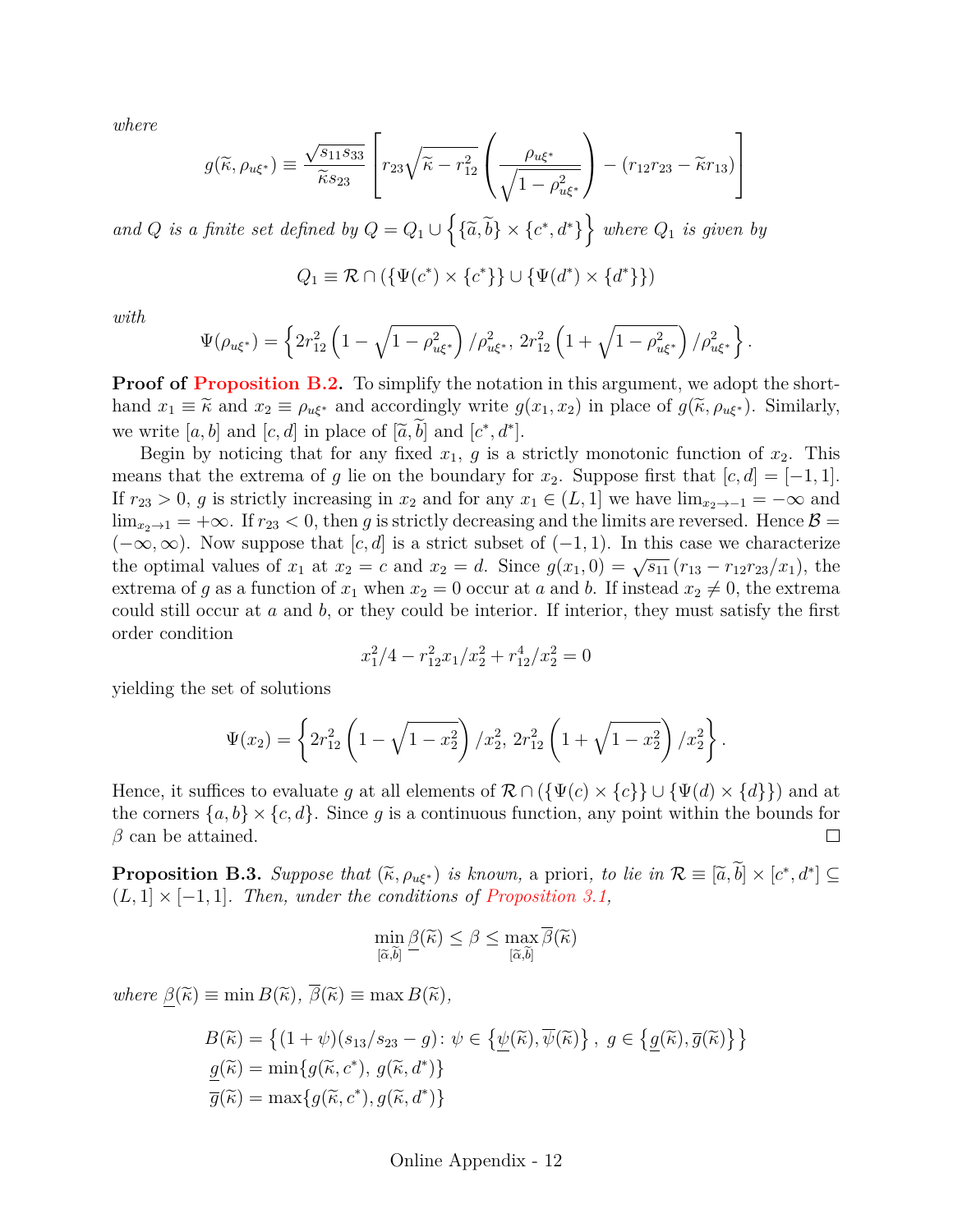*and* g *is as defined in [Proposition B.2](#page-46-0)*

**Proof of [Proposition B.3.](#page-47-0)** This follows from [Proposition 3.1](#page-15-1) along with the fact that q is monotonic in  $\rho_{\mathbf{u}\xi^*}$  for fixed  $\tilde{\kappa}$  and  $\beta = (1 + \psi)[s_{13}/s_{23} - g(\tilde{\kappa}, \rho_{\mathbf{u}\xi^*})]$ .  $\Box$ 

## <span id="page-48-0"></span>**C Uniform Draws on the Conditional Identified Set**

In this appendix we provide details of our method for making uniform draws on  $\Theta(\boldsymbol{\varphi}^{(j)})$ , and ingredient of our procedure for carrying out inference for  $\theta$  from [subsection 4.2.](#page-19-0) We first describe the classical measurement error case and then explain what changes in the case of a binary  $T^*$ . In the classical measurement error case,  $\psi = 0$  so that  $\tilde{\kappa} = \kappa$ . Thus, equation [\(25\)](#page-12-0) describes a manifold relating  $\rho_{\kappa}$ , and  $\kappa$ . To draw uniformly on this manifold, subject describes a manifold relating  $\rho_{u\zeta}, \rho_{u\xi^*}$  and  $\kappa$ . To draw uniformly on this manifold, subject to researcher beliefs, we proceed as follows. Let  $R$  denote a rectangular region encoding interval restrictions on  $\kappa$  and  $\rho_{u\xi^*}$ . We first draw uniformly on  $\mathcal{R}$ , and then re-weight these draws based on the local surface area of the manifold at each draw  $(\rho_{u\xi^*}^{(\ell)}, \kappa^{(\ell)})$ . By local surface area we refer to

$$
M\left(\rho_{u\xi^*},\kappa\right) = \sqrt{1 + \left(\frac{\partial \rho_{u\xi}}{\partial \rho_{u\xi^*}}\right)^2 + \left(\frac{\partial \rho_{u\zeta}}{\partial \kappa}\right)^2}.\tag{C.1}
$$

The derivatives required to evaluate the function M are

$$
\frac{\partial \rho_{u\zeta}}{\partial \rho_{u\xi^*}} = \frac{\rho_{Tz}}{\sqrt{\kappa}} + \frac{\rho_{u\xi^*} (r_{12}r_{23} - \kappa r_{13})}{\sqrt{\kappa (\kappa - r_{12}^2) (1 - \rho_{u\xi^*}^2)}}
$$

$$
\frac{\partial \rho_{u\zeta}}{\partial \kappa} = -\frac{\rho_{u\xi^*} r_{23}}{2\kappa^{3/2}} + \sqrt{\frac{1 - \rho_{u\xi^*}^2}{\kappa (\kappa - r_{12}^2)} \left\{ r_{13} + \frac{1}{2} (r_{12}r_{23} - \kappa r_{13}) \left[ \frac{1}{\kappa} + \frac{1}{\kappa - r_{12}^2} \right] \right\}}.
$$

To accomplish the re-weighting, we first evaluate  $M^{(\ell)} = M(\rho_{u\xi^*}^{(\ell)}, \kappa^{(\ell)})$  at each draw  $\ell$  that was accepted in the first step. We then calculate  $M_{max} = \max_{\ell=1,\dots,L} M^{(\ell)}$  and *resample* the draws  $(\rho_{u\zeta}^{(\ell)}, \rho_{u\zeta^*}^{(\ell)}, \kappa^{(\ell)})$  with probability  $p^{(\ell)} = M^{(\ell)}/M_{max}$ . Now suppose that  $T^*$  is binary, so that the measurement error is not classical. In this case we proceed in two steps. First, we generate draws on the manifold relating  $(\rho_{u\xi^*}, \rho_{u\zeta}, \tilde{\kappa})$  *exactly* as in the classical measurement error case, by simply replacing  $\kappa$  with  $\tilde{\kappa}$  in the preceding equations. Given a draw  $(\rho_{u\zeta}^{(\ell)}, \rho_{u\zeta^*}^{(\ell)}, \widetilde{\kappa}^{(\ell)})$  we then generate the corresponding  $\psi^{(\ell)}$  by drawing uniformly on the interval  $[\psi(\tilde{\kappa}^{(\ell)}), \overline{\psi}(\tilde{\kappa}^{(\ell)})]$  defined in [Proposition 3.1.](#page-15-1)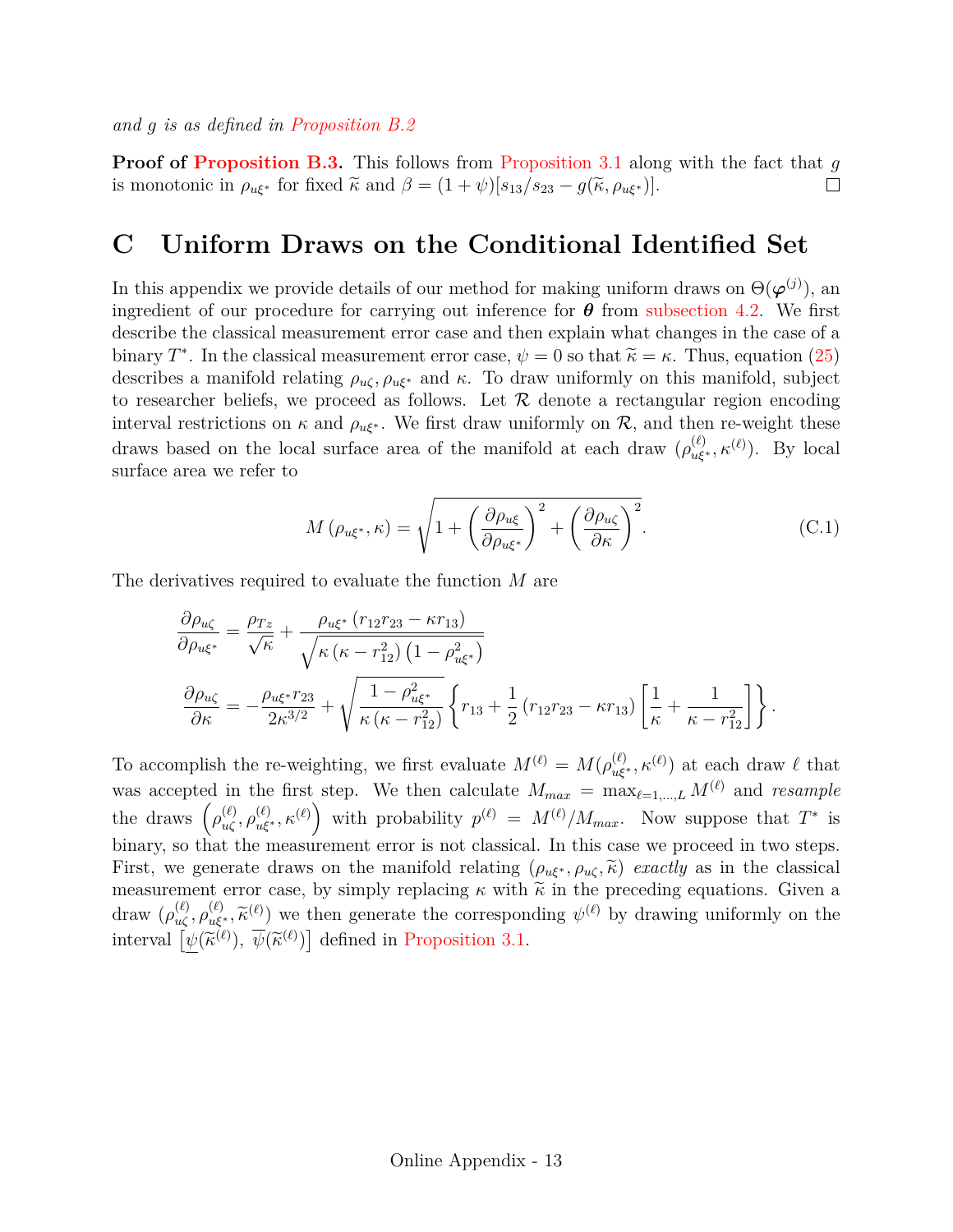## <span id="page-49-0"></span>**D Bayesian versus Frequentist Inference**

Under certain assumptions our inferences for the identified set from [subsection 4.1](#page-18-0) can be given a Frequentist repeated-sampling interpretation in the limit under the posterior for  $\Sigma$  described in [subsection 4.4.](#page-20-1) We now give a brief overview of how this can be achieved, appealing to results from [Kline and Tamer](#page-34-4) [\(2016\)](#page-34-4). Alternatively, one could follow the closely related approach of [Kitagawa](#page-34-3) [\(2012\)](#page-34-3).

Let  $\varphi_0$  denote the "true" value of the reduced form parameter vector, i.e. the solution to the population maximum likelihood criterion function. In our example, this corresponds to the true reduced form covariance matrix  $\Sigma$ . Under weak regularity conditions on the true data generating process for  $(y, T, \mathbf{x}, z)$ , our inverse-Wishart posterior is consistent for  $\varphi_0$  by Doob's Theorem.<sup>[21](#page-49-1)</sup> Now let  $\hat{\varphi}_n$  denote the maximum likelihood estimator based on a sample of  $n$  observations. In our example this corresponds to the sample covariance matrix  $S/(n - k)$  of the regression residuals  $Y - XB$ . Because our prior is continuous with full support and our posterior is consistent for  $\varphi_0$ , [Hartigan](#page-34-15) [\(1983\)](#page-34-15) Theorem 11.2 establishes that <sup>√</sup>  $\overline{n}(\varphi - \hat{\varphi}_n)$  is asymptotically normal under weak regularity conditions on the true<br>poreting process. Crucially, this holds regardless of whether the likelihood is correctly data generating process. Crucially, this holds *regardless* of whether the likelihood is correctly specified: the required regularity conditions are effectively identical to those used to establish the asymptotic normality of the Frequentist quasi-maximum likelihood estimator. Hence, under mild conditions both the Bayesian posterior and Frequentist maximum likelihood estimator are asymptotically normal. Now, let J denote the information matrix, and let H denote the expected Hessian. When the information matrix equality  $H = -J$  holds, the Bayesian posterior and Frequentist large-sample distributions agree: both have variance matrix  $J^{-1}$ . In this case, we appeal to Theorem 5 of [Kline and Tamer](#page-34-4) [\(2016\)](#page-34-4) to show that a  $(1 - \delta)$  credible set for  $\Theta$  is also an exact pointwise  $(1 - \delta)$  Frequentist confidence set.<sup>[22](#page-49-2)</sup>

If the normal likelihood for the reduced form errors is correctly specified, then the information matrix equality holds. Correct specification, however, is not a necessary condition. Let  $\widehat{s}_{ij}$  and  $\widehat{s}_{lm}$  be the maximum likelihood estimators of two arbitrary elements  $s_{ij}$  and  $s_{jm}$  of the reduced form covariance matrix  $\Sigma$ . The necessary and sufficient condition for Bayesian posterior and Frequentist inference for  $\varphi$  to agree in our example is that the asymptotic covariance between  $\hat{s}_{ij}$  and  $\hat{s}_{lm}$  equals  $(s_{ij}s_{jm} + s_{im}s_{jl})$ . When this condition fails, the equivalence between credible sets and confidence intervals described in the preceding paragraph no longer holds. A solution to this problem is to avoid explicitly specifying a prior and likelihood and instead sample  $\varphi^{(j)}$  from a multivariate normal distribution constructed to exactly match the Frequentist asymptotic distribution. This idea corresponds to the "pragmatic Bayesian" approach described by [Sims](#page-35-13) [\(2010\)](#page-35-13) and the "artificial 'sandwich' posterior" of [Müller](#page-35-14) [\(2013\)](#page-35-14). While we are in general supportive of this idea, we do not adopt it here for two reasons. First, implementing it in our examples would require us to rely on estimated fourth-order moments of the distribution of  $(\varepsilon, \xi, \zeta)$ , which are likely to be unreliable in practice. Second, our partial identification bounds rely crucially on the positive definiteness

<span id="page-49-2"></span><span id="page-49-1"></span><sup>21</sup>See [Hartigan](#page-34-15) [\(1983\)](#page-34-15) 4.4 for regularity conditions sufficient for Doob's Theorem.

 $22$ Formally, one must first verify an asymptotic independence property given in Assumption 5 of [Kline](#page-34-4) [and Tamer](#page-34-4) [\(2016\)](#page-34-4). The examples considered in the present paper, however, fall under the case discussed in Remark 5 and Lemma 1 from [Kline and Tamer](#page-34-4) [\(2016\)](#page-34-4), so that one only requires the validity of both the usual Frequentist delta-method, and its Bayesian analogue.